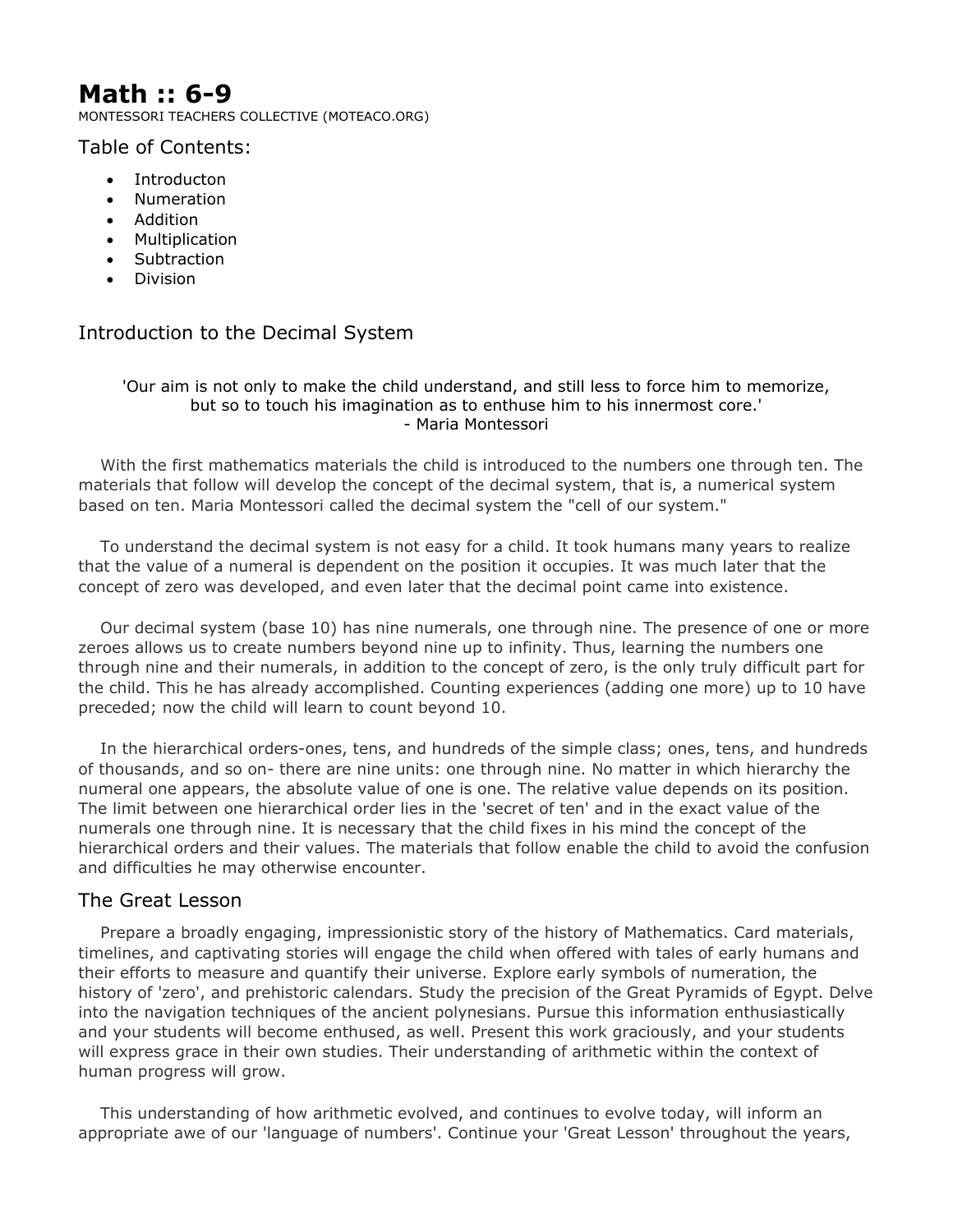through attention to technology & current events and an ongoing expressed passion for the measurement of our world. This passion is a 'Fundamental Need', a common thread across cultures that ties humanity together.

## Numeration

Quantities and Symbols

## **QUANTITIES IN THE DECIMAL SYSTEM**

## **Materials**:

- ...the golden bead materials which consist of:
- ...one container of loose gold beads representing units
- ...one box of gold bead bars of ten beads each
- ...one box of 10 gold bead squares of ten bars (representing 100)
- ...one box containing 1 gold bead cube of hundred- squares (representing 1,000)
- ...a large tray with a dish or smaller tray, used for transferring the quantities

## **Presentation**:

Individual Presentation. As a unit bead, and then a ten bar is placed on the table, the child is asked to identify the quantities. One hundred and one thousand are presented also. The teacher gives a three period lesson naming the quantities: unit, ten, hundred, and thousand. The child is then invited to examine the materials and their composition. The child may count the ten beads on the ten-bar again. "The hundred is made up of ten ten bars". The ten-bar is placed on top of the square as the child counts. "The thousand is made up of 10 hundreds". The hundred-square is placed next to each section of the cube as the child counts. The teacher gives the three period lesson defining the composition of the quantities.

#### **Exercise**:

Small Group exercise. The golden bead materials, now including the wooden hundred-squares and thousand-cubes are arranged at random on a rug (in a basket). Each child takes a tray. The teacher asks the child to bring a quantity. 'Bring me 3 hundreds' As each child returns with the quantity, the child identifies it, and the teacher and child count it together. At first the child is asked to bring only one hierarchy at a time. Later he will bring all four at once.

## **Age**: 3-6

## **Direct Aim**:

...to develop the concept of the hierarchical orders of the decimal system: units, tens, hundreds, thousands.

...to give the child the relative measurement of the quantities: bead, bar, square, cube.

## **Indirect Aim**:

...to prepare the child for geometry concepts: point, line, surface and solid.

## **NUMERALS (SYMBOLS)**

**Materials**: decimal system numeral cards: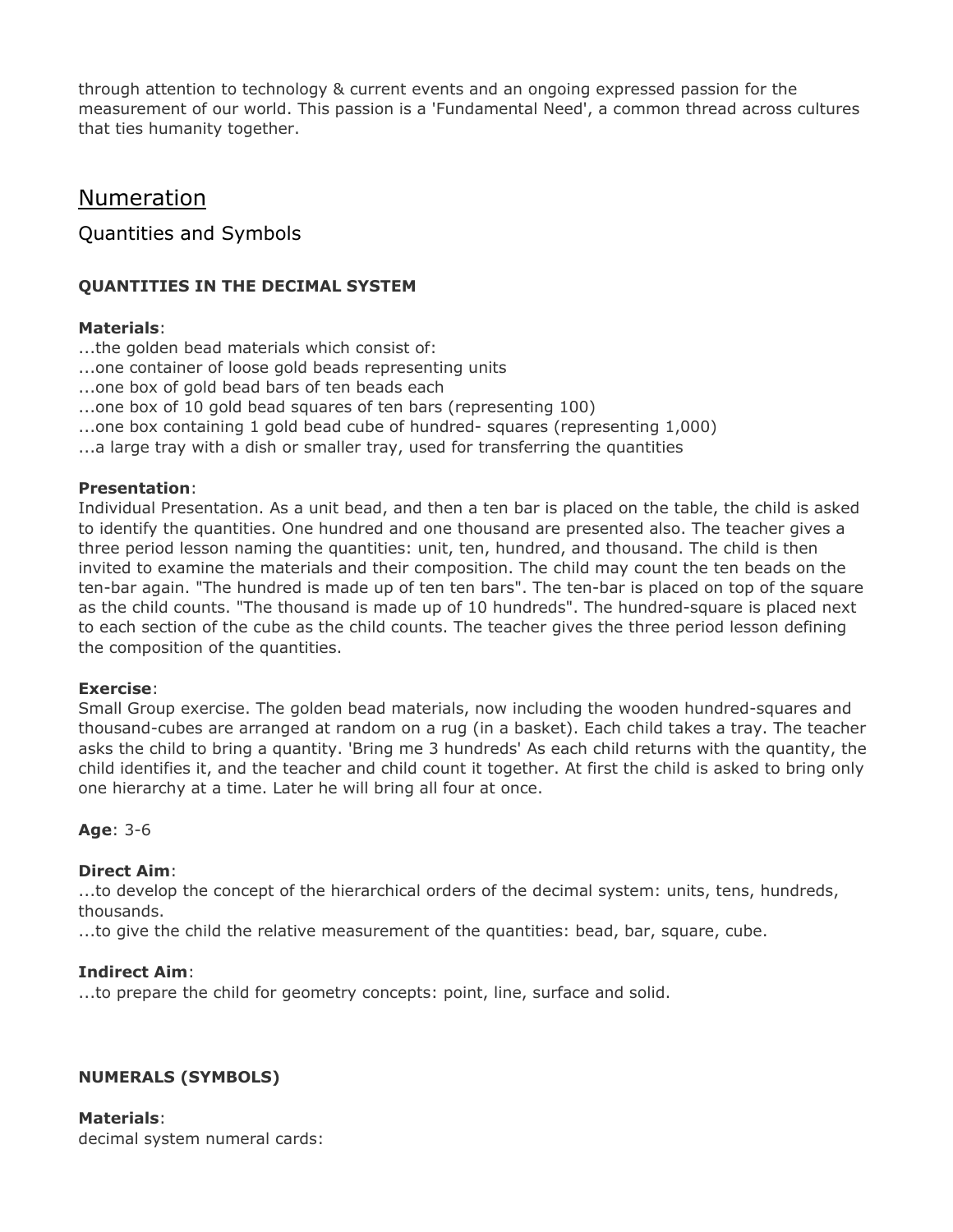#### ...1-9 printed in green

- ...10, 20...90 printed in blue on double-sized cards
- ...100, 200...900 printed in red on triple-sized cards
- ...1000, 2000...9000 printed in green on quadruple-sized cards

#### **Presentation**: 1st Part

Individual Presentation. As the one and the ten cards are placed on the table, the child reads them. One hundred and one thousand are presented in a three period lesson. The cards are arranged as in the diagram. Then the child examines the particular characteristics of each numeral, its color and the number of zeros.

#### **Games**:

1. The cards are turned face down on the table. Without turning the card face up, the child identifies the numeral indicated by the teacher. How many zeros does it have? The card is turned up to control. Another time, the teacher asks the color of each numeral.

2. 'Magician'. The teacher picks up the four cards arranging them in a pile weighted to the left. This arrangement is shown to the child. The cards are stood on end as the top cards slide into the second position. Where did all the zeros go? They seem to have disappeared, but they are still there. The cards are lifted one by one to reveal the zeros. The child performs the magic trick.

#### **Presentation**: 2nd Part:

The first four numeral cards, just previously presented, are lain in order. The remaining unit cards are placed in a column below one, the child being encouraged to read each as he lays it in position. This continues for the tens (one ten, two tens...), hundreds (one hundred, two hundred...), and thousands (one thousand, two thousand...). The three period lesson continues noting color and number of zeros as well. If the child is familiar with the names, twenty, thirty..., these may be supplemented. It is important for the child to realize that twenty (20) is two tens.

#### **Age**: 3-6

#### **Direct Aims**:

...to understand the orders of the decimal system.

...to turn the numerals for each of those four orders

**Indirect Aim**: to understand the importance of zeros in distinguishing the numerals.

## **UNION OF QUANTITIES AND NUMERALS (SYMBOLS)**

#### **Materials**:

...golden bead materials ...numeral cards 1-9, 10-90, 100-900 and 1000

#### **Presentation**:

As the teacher lays out the unit beads, the child counts: 'one unit, two units...nine units.' The teacher goes on: 'If we added one more unit, we'd have ten units. Ten units make one ten.' The tens are counted as they are lain out: 'one ten, two tens... nine tens.' 'If we add one more ten we'd have ten tens. Ten tens make one hundred.' And so on up tone thousand. Here the rule of the decimal system is stated: Only nine quantities can remain loose. When we reach ten, we move to a superior hierarchical order.

#### **Exercises**:

1. The teacher places the numeral cards (as in the diagram) on one table and the quantities on another. The teacher places one quantity on a tray. The child finds the corresponding numeral card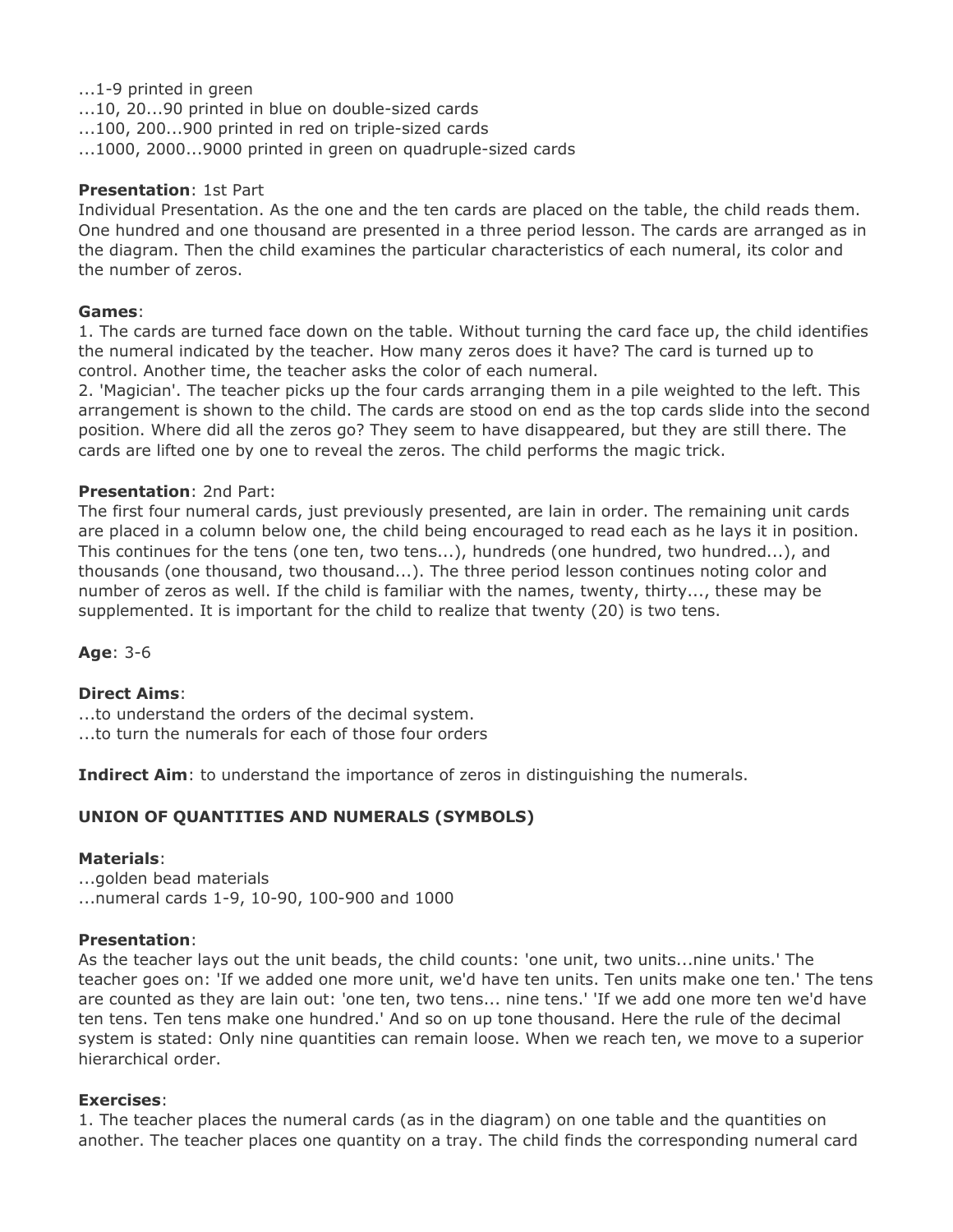and places it on top of the quantity. The teacher controls.

2. The teacher places a numeral card on a tray. The child brings the corresponding quantity.

#### **Subsequent Presentation**:

Group Presentation: The teacher places cards of different orders on the tray. The child brings the corresponding quantities with the cards placed on top. The teacher controls and hands the cards back to the child. When the child has all of the numeral cards, he does the magic (arranges the cards) and reads the numeral. The exercise continues omitting one hierarchical order to show that the place is held by zeros.

**Age**: 3-6

#### **Direct Aim**:

...to understand the rule of the decimal system: only nine quantities can remain loose.

...to familiarize the child with the hierarchical orders

...to offer the opportunity to write complete numerals

#### **Indirect Aim**:

...to give the understanding that zero occupies the place of a missing order.

**Note**: With these and all other activities involving the golden bead material, the units should remain in the small tray. This confines the loose beads in a set and makes it easier for the child to see that he has nine, one more would make ten. When counting, the beads may be dumped into the palm and counted back into the tray.

#### **ADDITIONAL EXERCISES IN NUMERATION**

The Hundred Board

#### **ADDITIONAL EXERCISES IN NUMERATION**

The Seguin Boards

#### **Teen Boards**

#### **Materials**:

...box containing two boards and 9 wooden tablets for 1-9 ...box of ten golden ten bars ...box of 1 each of colored bead bars 1-9

#### **Presentation**:

Individual presentation. The teacher presents the boards side by side and the tablets ordered in a row. Indicating the first slot, the child reads the numeral 10 and places a ten-bar to the left of that slot. The teacher then adds a unit bead and the tablet - 1 to make eleven. 'This numeral is eleven: eleven is ten and one.' This continues through nineteen. When counting the beads the child counts ' ten, eleven, twelve... ten and two is twelve.' Three period lesson follows naming the quantities and in the second period forming them.

If the child questions why the last slot is blank, explain that in order to make the numeral that comes after nineteen, other materials are needed.

**Age**: 3-6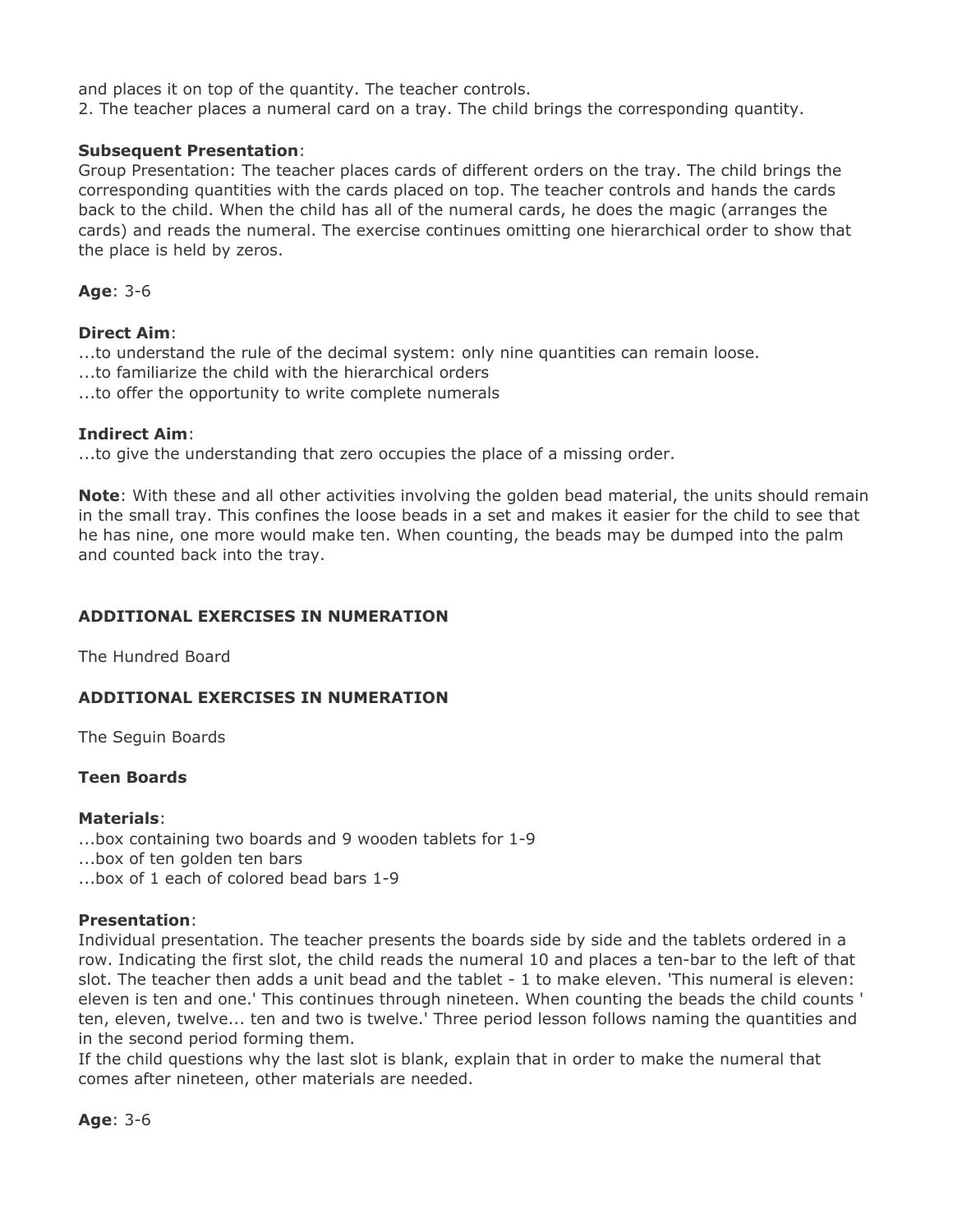#### **Aims**:

...to clarify understanding of the decimal system (11 means: 1 ten and 1 unit ) ...to progress in counting from 10 up to 19 ...to learn the names of numbers 11-19

#### **ADDITIONAL EXERCISE IN NUMERATION**

The Seguin Boards

## **Ten Boards**

#### **Materials**:

...box containing two boards with numerals 10, 20, 30....90, and 9 wooden tablets for 1-9

- ...box of 9 gold unit beads
- ...box of 45 gold ten-bars
- ...1 golden hundred square

#### **Presentation**:

Individual presentation. With these materials we will be able to make the numeral that was missing from the teen boards.

a) Only the boards and ten-bars are used for now. Pointing to the first numeral 10, the child is asked to identify it and place the correct quantity next to it. The child identifies the next numeral 20 as two tens. We call this twenty. The ten-bars are placed next to twenty, and counted 'ten, twenty.' This continues, identifying numbers by correct names and counting the ten-bars by 10's. Now we have counted by tens up to ninety. The three period lesson follows.

b) The ten-bars have been returned to their box. Again the child identifies 10 and brings out one ten-bar. After ten is eleven: the one tablet is placed in the slot and one unit bead is added 'ten, eleven.' This continues up to nineteen. After nineteen is twenty: Twenty is two tens, so we put away the nine unit beads and take another ten-bar. Both ten-bars are moved down by twenty. This oneby-one counting continues up to 99. If we added one more bead, we'd have 10 units which make another ten-bar. Then we'd have ten ten-bars which makes one hundred. After 99 comes 100. The hundred square is placed next to the blank space.

## **Age**: 3-6

#### **Aims**:

...to clarify understanding of the decimal system (11 means 1 ten and 1 unit ) ...to count from 1 to 99 ...to learn the names of numbers 20-99

**Note**: These materials may be presented any time after the Union of Quantities and Numerals of the Decimal System.

## Introduction to Operations Using the Change Game

## **STATIC OPERATIONS IN THE DECIMAL SYSTEM**

## **Materials**:

...golden bead materials including wooden hundred squares and thousand cubes

- ...large numeral cards
- ...three sets of small numeral cards
- ...a box containing symbols for operations  $+$ ,  $-$ ,  $x$ ,  $\div$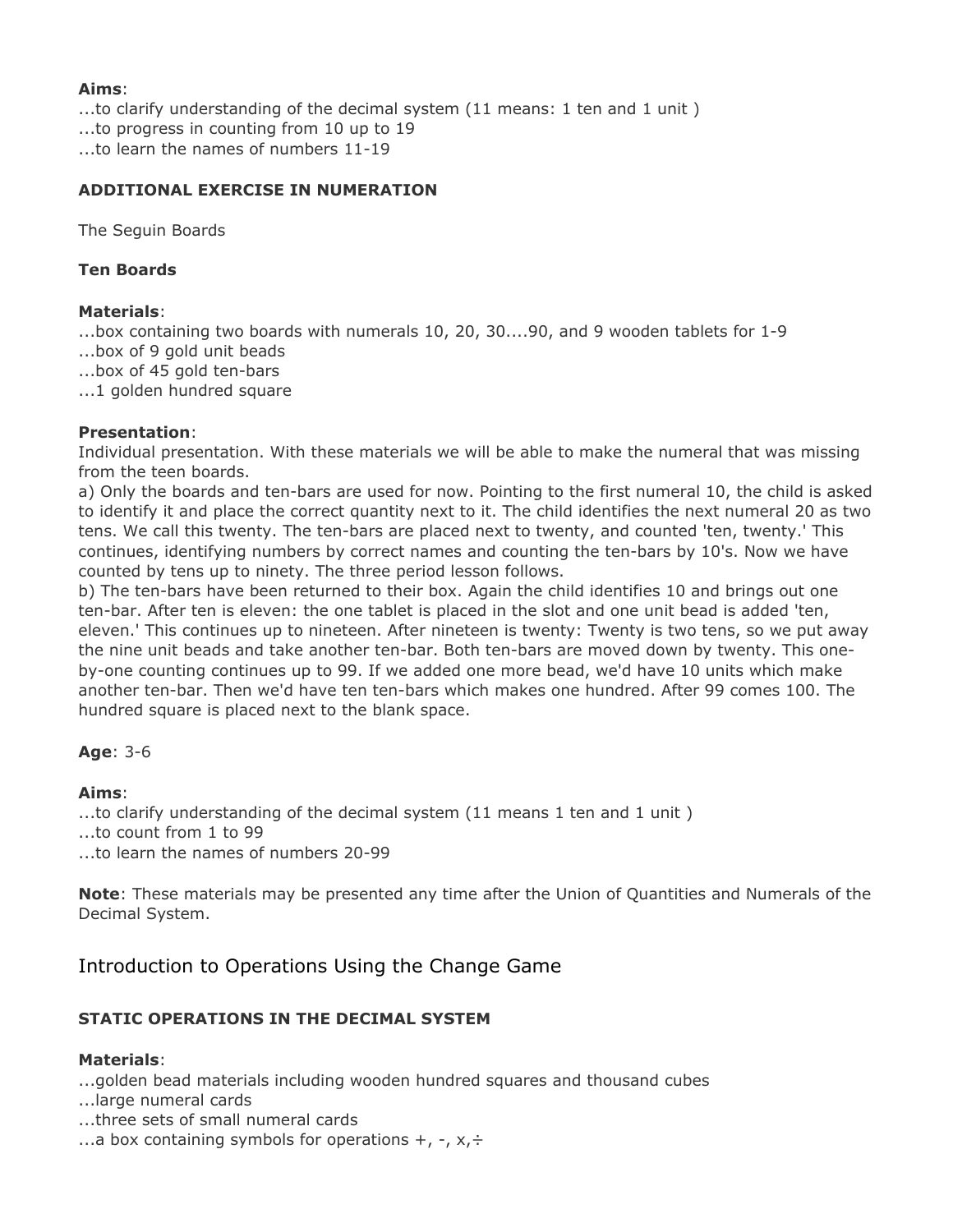...small pieces of paper  $\ldots$ a thin rod to be used for the = line ...a soft cloth.

#### a. **Presentation of Addition**:

Small Group Presentation. Each of two or three children takes a tray. The teacher states a different numeral for each and they find the appropriate small numeral cards and the quantity, placing the cards on top of the respective quantity. The teacher controls. The child arranges the cards, places the numeral on the table and dumps the quantity on the cloth. When all the quantities are on the cloth, the teacher gathers up the cloth, mixing all the quantities together. The cloth is opened and the materials are sorted. The child begins with units counting the quantity and bringing the large numeral card. When all has been counted, the child arranges the cards and reads the quantity that the combination has produced. Pointing to small numeral cards: 'The children brought these small quantities. When we put them together we made this large quantity." (indicating the large numeral cards which is seperated from the addends by the thin rod) 'We have done addition.'

The numerals are arranged in a column. The plus sign and its function is presented. The line (which was formed by the thin rod) is equivalent to the = sign. The teacher reads the problem (equation) '2,512 plus 1,234 equals 3,746.'

#### b. **Presentation of Subtraction**:

Group Presentation: Initially the teacher may play the "Rich Man, Poor Man" game to demonstrate the concept of "taking away." The teacher has a large quantity from which several children take away small quantities until there is nothing left. The purpose of this game is to make the impression of taking away and nothing remaining.

The child has an empty tray. The teacher has a large quantity on his tray. The quantity is counted beginning with the units and large numeral cards are placed on the quantities. The child arranges these cards and reads the numeral. Offering the child some of this large quantity, the teacher chooses some small numeral cards. The child arranges these cards and reads what shall be taken away. The teacher counts out this quantity from what is on the tray, beginning with units. What is left? This quantity is counted and small numeral cards placed on the quantities, arranged and read. What remains on the tray is the result of subtraction. When we take away, we are subtracting. The problem is set up with the minus sign and read. The large cards tell us the large quantity; the smaller cards are for the small quantity that was taken away and the small quantity that remains.

#### c. **Presentation of Multiplication**:

Group Presentation: Each child is given a tray and is asked to get the cards and quantities for a stated number. The teacher controls each child's tray; the cards are arranged, the numeral is read and the quantity is placed on the table. As in addition the quantities are put together, sorted, counted, labeled and the sum is read. The problem is then set up as in addition with the plus sign. Now it is observed that in this 'special' addition, all of the quantities put together (addends) are the same. This special addition is called multiplication. Taking one small numeral : 'We can say that we took this quantity three times.' The times sign is presented and the numeral three is written on a blank piece of paper. The result has not changed; this is just an easier way to write the problem.

**Note**: After this initial presentation, the child no longer sets up the addition problem first.

#### d. **Presentation of Division**:

Group Presentation: The children are seated in a circle. One child is asked to pick up the large numeral cards for the stated quantity, and he brings the golden bead material. 'This large quantity must be distributed to each of these other children equally. 'Starting with the thousands, one thousand for you, one thousand for you, another thousand for, another thousand for you'... until all of the quantity has been distributed. The children who received count their quantity to be sure that everyone received the same amount. One child is asked to get the small numeral cards. It is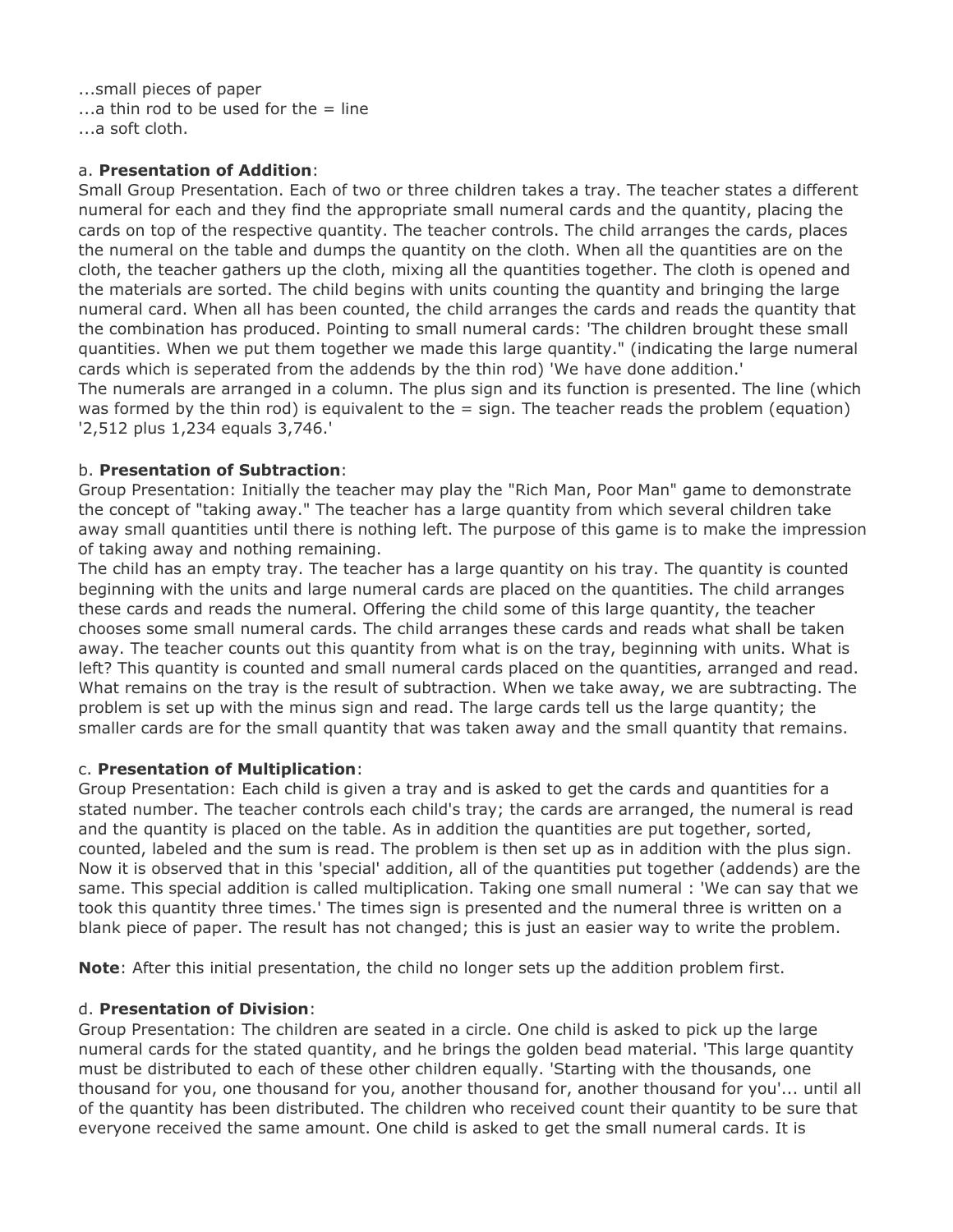emphasized that each child received this amount. When we distribute equally to many others, we divide. The division problem is set up, using a small piece of paper for the divisor, and it is read. The result of division is what one child receives.

## **Exercises**:

After each problem has been demonstrated and set up with numeral cards and symbols, the child may write this in his notebook, preferably on paper with columns and in colors for the hierarchical orders.

After all of the operations have been presented, it is important for the child to understand the function of each operation. 'What is addition?... putting together...etc.

## **Age**: 3-7

**Control of Error**: The teacher checks the quantities counted.

## **Aims**:

...to realize the concept of addition (putting together), subtraction (taking away), multiplication (adding the same number many times), and division (distributing equally)

## **DYNAMIC OPERATIONS IN THE DECIMAL SYSTEM**

## **Materials**:

- ...golden bead material
- ...large and small numeral cards
- ...symbol cards for the operations
- ...problem cards for each operation

## a. **Introduction to the Change Game**:

Individual Presentation. A large quantity is placed on the tray and the child is invited to count it. Beginning with units, the child counts, but is stopped at 10. Ten units cannot remain loose; they must be changed for a ten-bar. The ten beads are traded for one ten-bar from the bank. The child continues counting units and placing the correct large numeral cards on the try. So on to thousands. The cards are arranged and read. The child does many exercises.

Aim: to exchange equal quantities of different hierarchies

to reinforce the rule: only 9 units can remain loose

to reinforce knowledge of the composition of each hierarchy (ten tens=100)

## b. **Presentation of Addition**:

The teacher reads a task card. The child performs each command as it is read. The teacher controls.

## c. **Presentation of Subtraction**:

The teacher reads a task card. The child performs each command as it is read. The teacher controls. The teacher presents the thousand cube (golden bead) and wants to take away 1 unit. This may be symbolized with the large and small numeral cards for emphasis. How can this be done? The thousand is changed to 10 hundreds. Now can we take away one unit? Not yet. So on until one unit can be taken away. The remaining quantity is counted and represented with small cards. Aim: to realize that one unit revolutionizes a large quantity.

## d. **Presentation of Multiplication**:

As for addition task cards are prepared.

#### e. **Presentation of Division**:

Group Presentation. As with static division the child sets about distributing. When he finds that he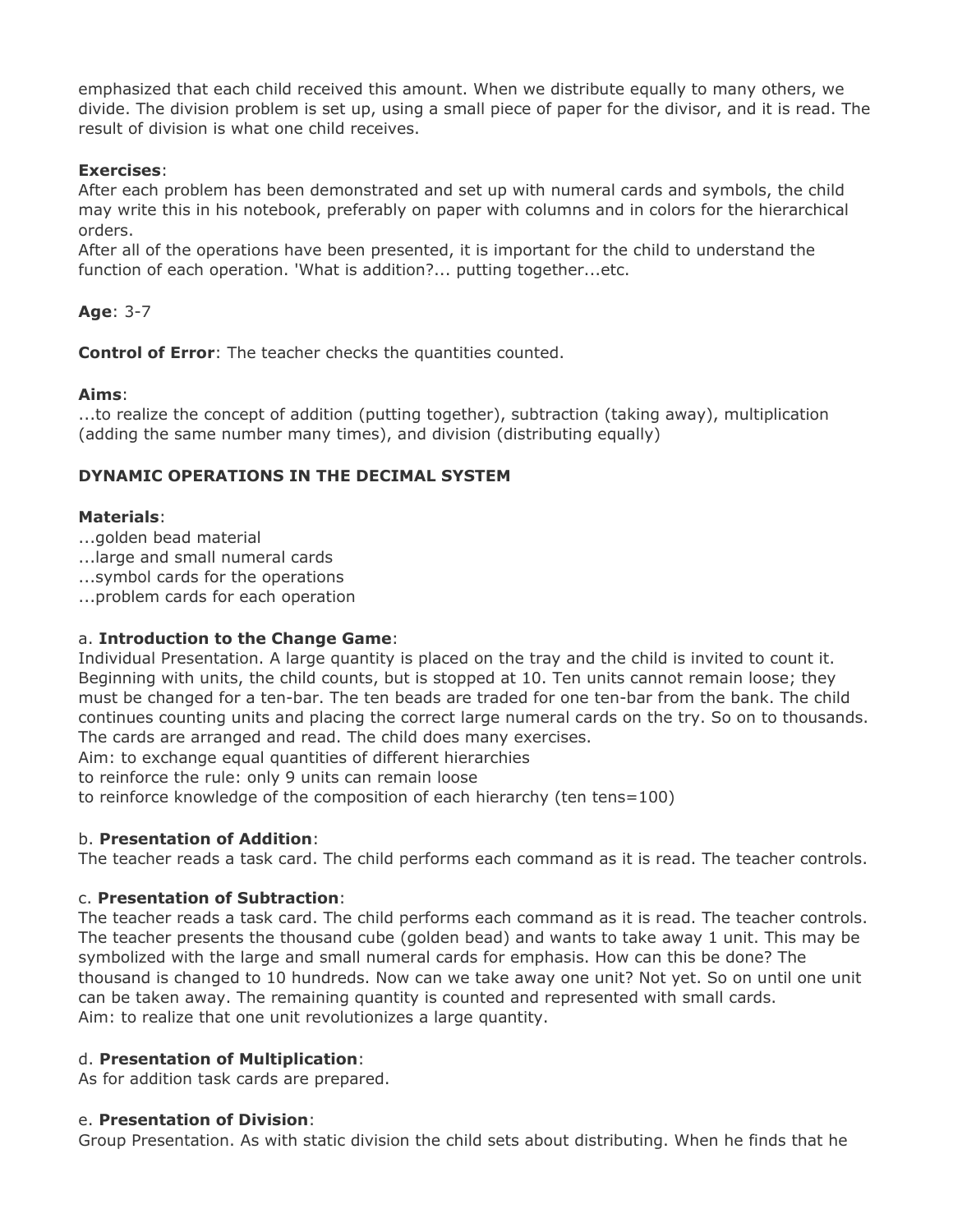doesn't have enough for one hierarchy to go around, he must exchange for a lesser hierarchy. When there is a remainder, the corresponding small numeral cards are brought and placed after a small card with the initial r to the right of the result (quotient)

## **Age**: 4-7

## **Aim**:

...to further understand the concept of addition, subtraction, multiplication, and division

## Golden Bead Chains

## **CHAIN OF ONE HUNDRED**

## **Materials**:

...a chain formed of 10 ten-bars

...a hundred square

...an envelope containing: 9 units arrows 1-9 in green, 9 tens arrows 10-90 in blue, a red hundred arrow

## **Presentation**:

The chain is folded like a fan to resemble a hundred square. Do you recognize this? It looks like 100. We prove that it is 100 by placing the hundred square on or beside the folded chain. The chain is stretched out to its full length. How many tens are there in this hundred square? How many tens are in this chain? The square and the chain are exactly equal.

The child begins counting the beads placing the corresponding arrows by the bead. At 10, he begins counting by tens to 100. The red hundreds arrow and the hundred square are placed by the last bead.

## **Exercise**:

1) The unit arrows are removed and the tens arrows are turned over. The child counts by 10's to 100, and then backwards by 10's.

2) The teacher asks the child to indicate a number on the chain. Then pointing to a bead, asks, 'What is this?'

## **Age**: 3-6

## **Aims**:

...to represent one hundred in a line ...to learn numeration from 1-100 ...to count forwards and backwards by 10, s from 1-100

## **CHAIN OF ONE THOUSAND**

#### **Materials**:

...a chain of 100 ten-bars with a ring after every 100 beads ...an envelope containing: 9 green units arrows, 9 blue tens arrows 10-90, 9 red hundreds arrows, and 1 green thousands arrow ...10 hundred squares ...1 thousand cube

#### **Presentation**:

The chain is stretched out to show the difference between this chain and the chain of 100. It is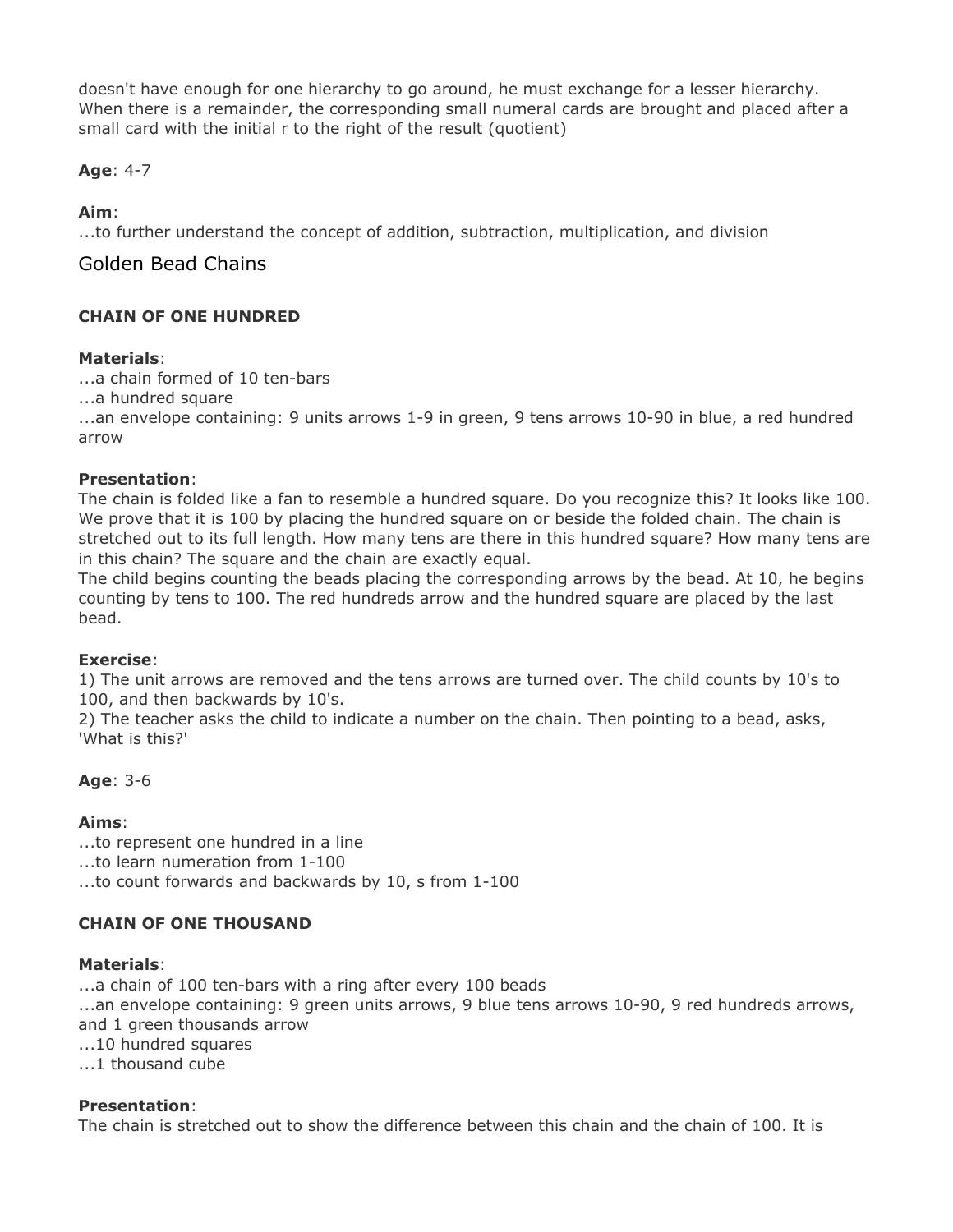folded like a fan to resemble hundred squares. It is proven that there are ten hundreds in this chain by placing the hundred squares on top of each section. The hundred squares are then stacked up to prove that this chain is equal to the cube. After this correspondence has been firmly established, the child begins counting, first by units, matching the arrows, then by tens, and lastly by 100's. At each hundred the child places a hundred square. At 900 the child counts by 10's again to 990. The child counts by units from 990 to 1000. We place another hundred square here, but now we have 10 hundreds. Ten hundreds make one thousand, so we can put the cube here instead.

## **Exercise**:

1) The child counts by 100's to 100, forwards and backwards from 1 to 1000, with the arrows overturned

2) The teacher asks the child to point to a number on the chain. Then pointing to a bead, the teacher asks, 'What is this?'

**Age**: 3-6

#### **Direct Aim**:

...to count forwards and backwards by 10, s and 100's to 1000

#### **Indirect Aim**:

...to prepare for learning the powers of numbers

## Hierarchical Material

## **INTRODUCTION**

These materials are the geometric representation of the quantities from one unit to one million-the powers of ten; 100 to 106 Having reached one million the child will easily imagine the succeeding hierarchies.

#### **Materials**:

...the wooden materials made of light wood to facilitate movement, in relative proportions:

- ...1 green cube .5cm
- ...10 blue rod with green lines .5 x .5 x 5cm
- ...100 red square with blue lines .5 x 5 x 5cm
- ...1000 green cube with red lines 5cm
- $\dots$ 10,000 blue rod with green lines 5 x 5 x 50cm
- $\dots$ 100,000 red square with blue lines 5 x 50 x 50cm
- ...1,000,000 green cube with red lines 50cm

...numeral cards 1; 10; 100; 1,000; 10,000; 100,000; 1,000,000 all on white backing with numerals printed in black

...a ruler or stick or an expensive laser pen

#### **Presentation:**

The materials should be laid out in a row as they are presented, from right to left. Isolate the unit cube and identify it. This is one. If I had ten of these little cubes and placed them end to end, I would have this rod. This is ten. Place the cube along the side of the rod to count the ten sections. If I had 10 of these tens, I would get one hundred-this square. Count the sections of the square using the rod. Place the three pieces on the table in a row, and place the ruler on top. These all have the same height. Identify the three pieces again - 1, 10, 100, unit, ten, hundred. They are numbers of the simple class. Set the stick aside.

Isolate the thousand cube. This is still a unit, but it is a unit of the thousands. Compare its color and shape to the unit cube. Present the ten and hundred as before. Place the stick on top to see that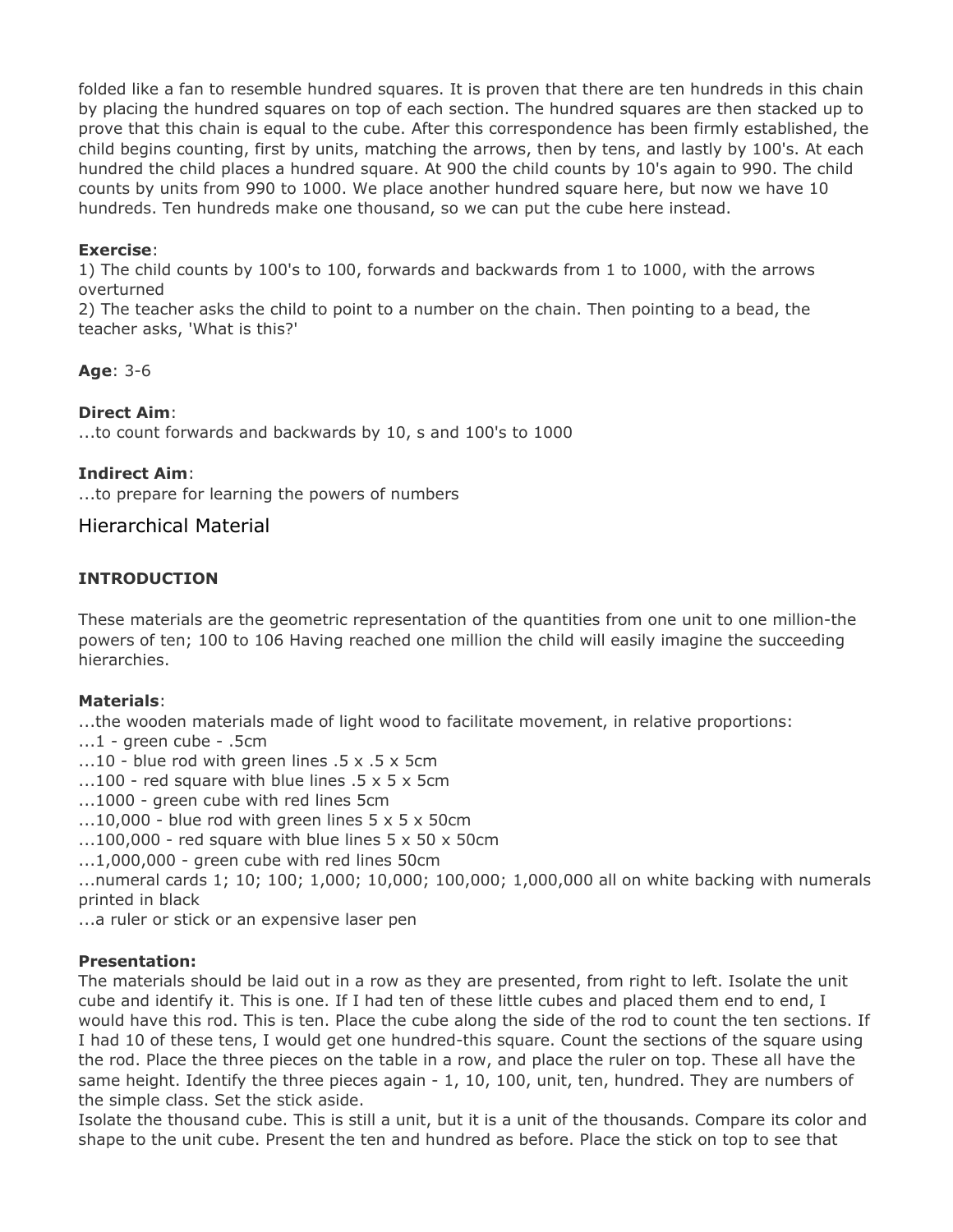they are all the same height. They are 1, 10, 100 but of thousands.

Present the million cube. This is still a unit, but it is a unit of millions. Imagine the ten of millions. It would be as long as ten of these side by side. Imagine also the hundred, which would be made of ten of these tens. These would make up the class of millions.

Review the first period giving the names of the classes and the names 1, 10, 100 for the cube, rod, square, to show how these three orders are repeated in each class. The dominant figure of each class is the cube for it gives us the name of the class. Compare these materials to the concepts of point, line, surface and solid-which is only a point of the next line. The point is represented bigger each time. Even the Earth, as big as it is, is just a tiny point in space. Three period lesson

Give the child the symbols to match by placing on top of the material. Identify for the child the symbols of  $10,000 \cdot 100,000 \cdot$  and  $1,000,000$ . Notice that the comma corresponds to a change in hierarchical class.

#### **Games:**

Distribute the cards to a group of children and they place the cards on the appropriate material. Give each child a piece of material and he finds the right card.

Ask the child to identify a piece of material, the class to which it belongs, the reason for the color of the lines, of what it is composed. In this way the child will be able to form definitions in his own words. Emphasize that the superior hierarchy is always formed of 10 of the preceding hierarchy. The child draws the material in his notebook or cuts and pastes the pieces using a different scale of measurement. The cube is drawn as a three-dimensional image.

#### **Age**: 7 years

## Introduction to Other Mathematical Materials

## **STAMP GAME**

#### **Materials**:

- ...wooden stamps of four types:
- ...green unit stamps printed with the numeral 1,
- ...blue tens stamps printed with the numeral 10,
- ...red hundred stamps printed with the numeral 100, and

...green thousand stamps printed with the numeral 1000

...box with three compartments each containing 9 skittles and one counter in the hierarchic colors; ...four small plates

#### **Presentation**:

One of each stamp is presented and identified, lain in correct order-units t the far right; thousands to the left. The teacher forms a number laying out the stamps in a straight column for each hierarchy. 'Can you read this to me?' Now the child reads a number from a slip of paper and forms the number with the stamps. After the child has done many exercises of this type, he will be ready to go on to operations.

#### **HIERARCHICAL BEAD FRAMES**

#### **INTRODUCTION**

In this work, which follows memorization, the child encounters a new difficulty. He must identify quickly the value of each digit of a number as it is indicated by the place the digit occupies. The child considers the position of the digits in a number, and determines the value of each digit according to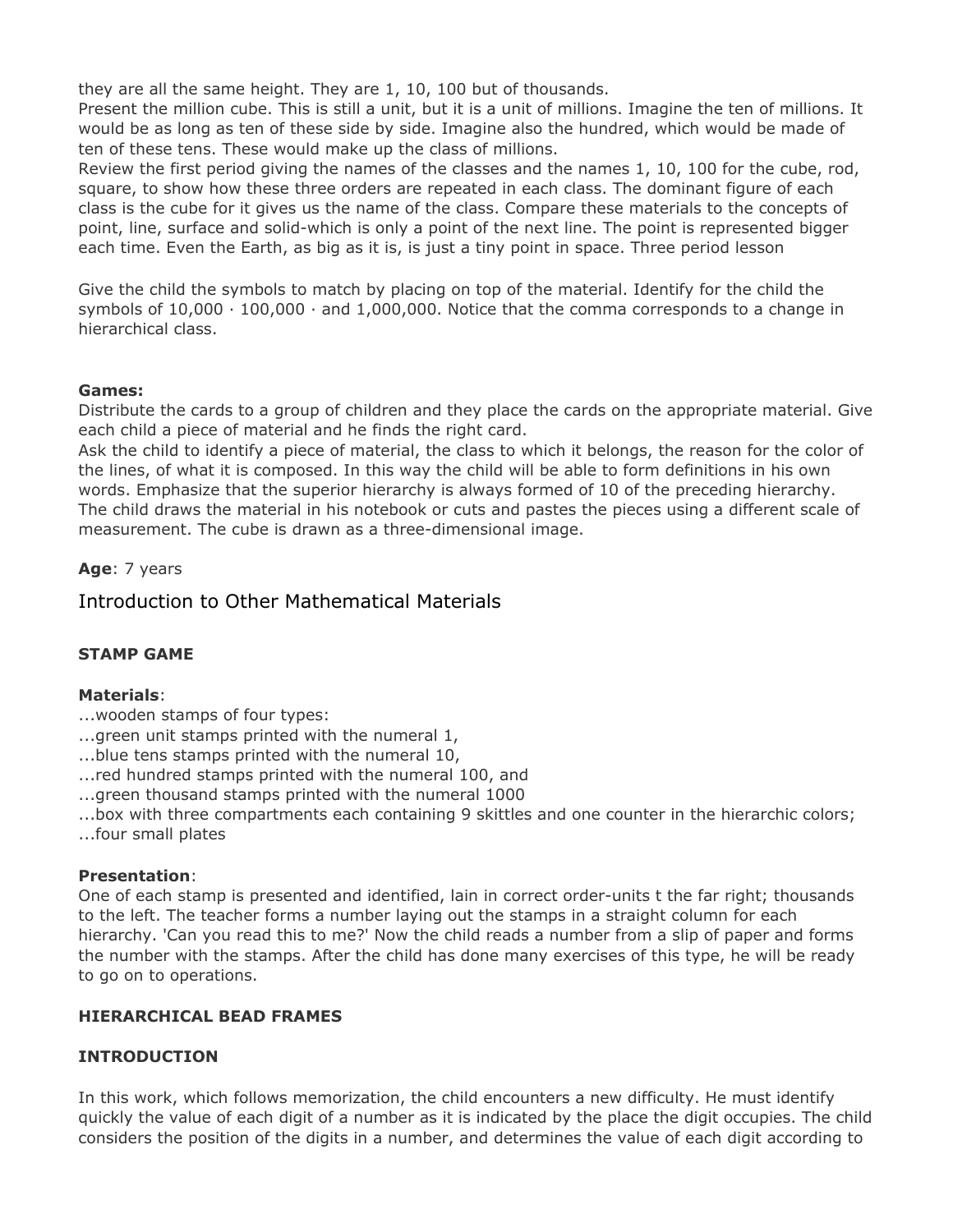this position.

The decimal system material: the bead-1, bar-10, square-100, and cube-1000, represented constant values, values which did not change when the position of the material changed. On the bead frames beads of the same size represent the various quantities, thus eliminating the sensorial element of size. The quantities are symbolically represented on the bead frame aided by the hierarchic colors and the relative positions of the frame.

These hierarchic colors have been encountered before in the decimal system material numeral cards and the stamp game. On the frame one blue bead represents ten (unit) beads of the previous hierarchy and one-tenth of a (hundred) bead of the next superior hierarchy.

#### **SMALL BEAD FRAMES**

#### **First Presentation:**

#### **Materials**:

...small bead frame, corresponding form

- ...a golden unit bead, 10-bar, 100-square, 1000-cube
- ...2 green beads (from the unit division board)

#### **Presentation**:

Introduce the child to the concept of hierarchy with an analogy: i.e. the social organization differentiates one person from the next. The same thing happens in the beads, These 4 beads could be units of the simple class or units of the thousands depending on their position.

These three colors, green, blue, and red are repeated in each class in the same sequence. Only their position will differentiate them.

Isolate two green loose beads. How many are there? 2 On the frame isolate one unit and one thousand bead. Here I also have two green beads, but I can't call them just '2 green beads.' The one at the top has the value of one; the bead on the lower wire has the value of 1000. The position makes the difference.

The absolute value is the value of the unit independent of its position (the number of beads on the wire). The relative value is the value of a digit when its relative position is taken into consideration.

## **The History of The Abacus**

Relate the story of the abacus: A bead frame like this is used by children all over to learn to count. It is a very, very old instrument, that was used by the Chinese as far back as 500 BC. They called it 'swan-pan'. The Japanese caught on to the idea, but they called it 'soro-ban.' The Russians learned about it and began to use it in their country, calling it 's-ciot', which means calculator. Around 1812 there were French prisoners in Russia who learned about the abacus. When he was released he brought the idea back to France. This knowledge spread rapidly around Europe and to America. Studies have shown that this design originated long, long ago. People made little grooves in the sand and placed little pebbles into the grooves. Each groove was like one of our wires, and the pebbles were like our beads.

#### **Introduction to the materials**

Our bead frame has four wires; the first three are equal distances from one another, and between the third and fourth there is a greater distance. This space separates the simple class from the class of thousands. On the right side we see these two classes indicated by two different colors. There are ten beads on each wire. The number on the left side of the frame indicate the value of each bead on that wire. Here it says 1, so each bead has the value of one... and so on to 1000.

On this form the same situation is repeated. Turn the bead frame on its side to demonstrate the corresponding colors, names of classes, and the space to divide the classes, which has been replaced by a comma.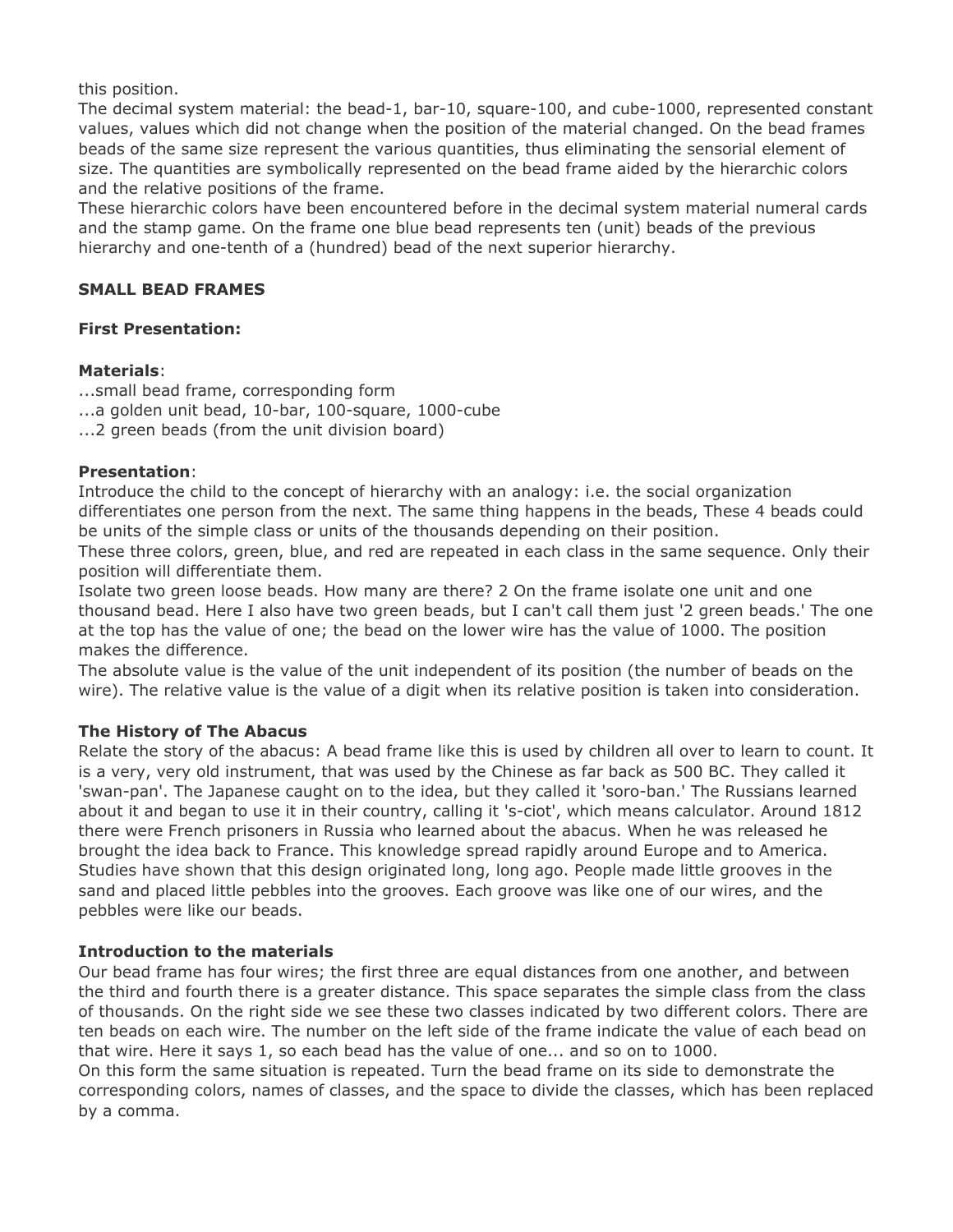#### **Passage from sensorial to symbolic representation**

Isolate the golden bead, and ask the child to identify its value; one unit. Isolate one green unit bead on the right side of the frame. This green bead is also one unit. Each bead on this row is a unit. Isolate the ten-bar, and ask the child to identify its value; ten. This blue bead also has the value of ten. Each one of the beads on this row is worth ten units. Continue in the same way with the square and the cube.

By means of the three period lesson: have the child match the corresponding quantities, i.e. Give me 100. The child gives the square. Now show me 100 on the frame, or pointing to a particular bead: What is this? The child names it and gets the corresponding golden bead material. To check the child's comprehension, isolate one unit bead and one thousand bead. These two beads are both green: do they have the same value? Why?

## **SMALL BEAD FRAMES**

#### **Numeration Based On Position**

**Materials**: ...small bead frame ...form for each child

#### **Presentation**:

Moving one unit bead to the right, the teacher counts one and writes the digit on the form. The numeration continues: **move a bead,** say the number, write it down. As the tenth unit bead is moved forward: I change these ten units for one ten bead forward. Write the digit 1 on the blue line. Move another ten bead forward- 2 tens and write a 2 in the column. The numeration continues in this way up to 90, changing 10 tens for 100. Finally the numeration ends at 1000. This is controlled by 28 lines on the form.

At the end fill in all of the zeros to bring into focus the passage from one hierarchy to the next by the placement of one more zero each time.

This work recalls the concept of changing from one hierarchy to another from the decimal system operations. This activity helps the child to fix the places which correspond to each hierarchy.

#### **Activities**: Formation of Numbers

1) The teacher forms a number on the frame. The child reads it.

2) The child reads a number from prepared cards and forms it on the frame.

3) The child forms any number on the frame, reads it and records it on the left side of the form used earlier for the presentation.

**Note**: Each time the child forms a number he will recall the formation 10.

Aim: familiarization with the bead frame knowledge of the passage between hierarchies

## **LARGE BEAD FRAMES**

#### **First Presentation**

#### **Materials**:

...large bead frame, bearing the same characteristics as the small frame:

...space and change of frame color to separate the classes,

...10 beads of respective hierarchic colors on each row.

...wooden hierarchic materials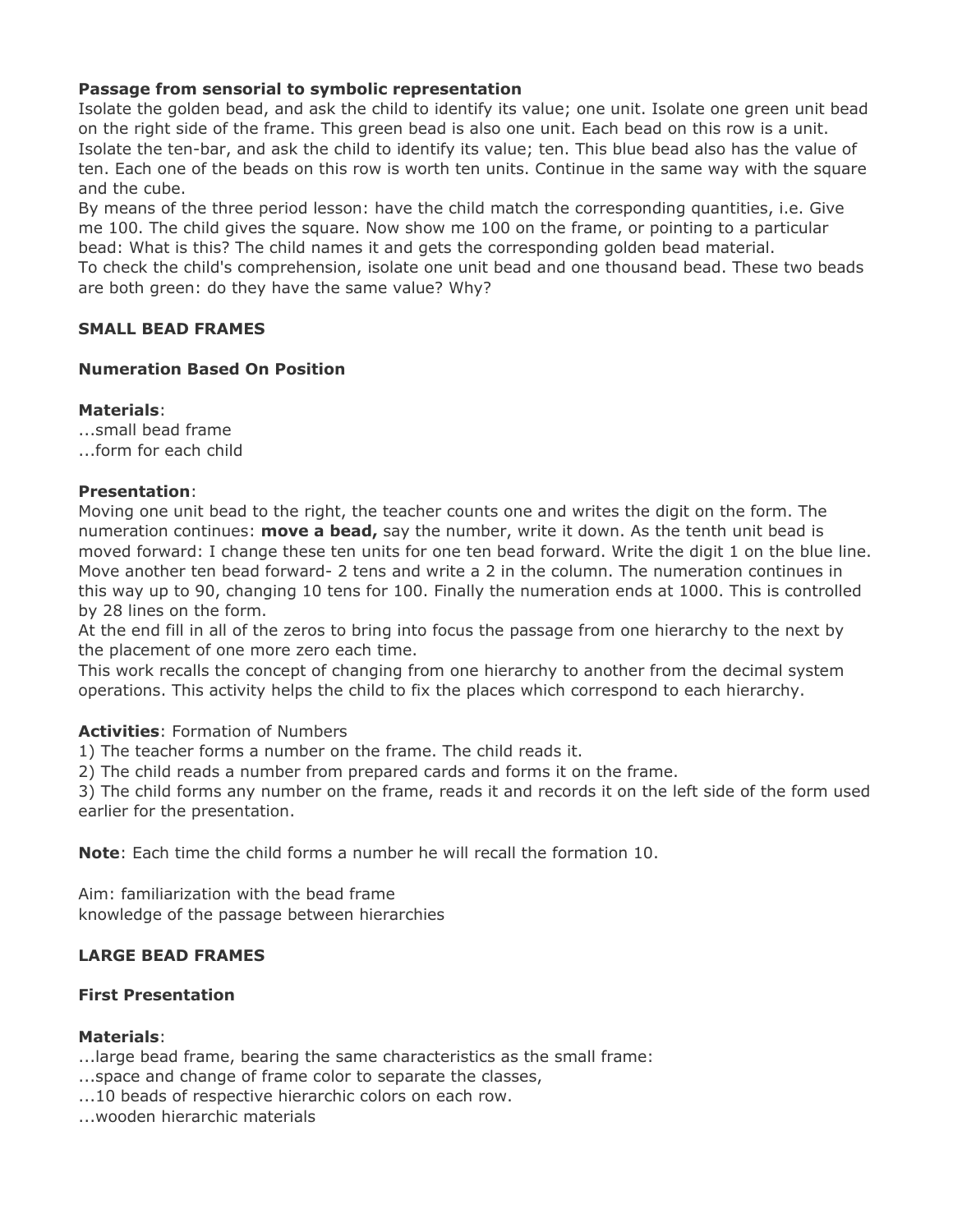#### **Presentation**:

Slide one green bead to the right and isolate the unit cube. This green bead has the same value as this cube. What was the value of this cube? ..unit of what class? the simple class. Every green bead on this row has the value of one unit. In the same way identify each row of beads using the hierarchic materials.

#### **Exercise**:

Isolate a bead and ask the child to identify the equivalent material and ask the child to isolate the corresponding bead.

#### **LARGE BEAD FRAMES**

#### **Numeration According To Position**

#### **Materials**:

...large bead frame ...corresponding long form with 55 lines

#### **Presentation**:

Move one unit bead to the right, count one and write the digit 1 in the first space of the form. Continue counting and writing. When the tenth unit bead is moved forward, 'we know that 10 units make 1 ten.' The units are moved back and one ten is moved forward. Write '1' in the tens column (without a zero) Continue in this way up to 1 million; the form will be filled up. Go back and add the zeros. Notice the passage from one hierarchy to the next as indicated by the zeros. Note that the commas correspond to the spaces between classes.

**Exercises**;Formation of Numbers:

1) The teacher forms a number on the bead frame. The child reads the number and writes it on the form.

2) The teacher writes a number on a piece of paper and the child reads it, forms it on the frame and writes it on the form.

3) The child creates a number on the frame and writes it on the form. The child performs addition, subtraction and multiplication (with a one-digit multiplier) on this frame. This larger frame permits the child to work with larger numbers.

## **HORIZONTAL GOLDEN BEAD FRAME**

**Materials**: the frame which lies flat on the table.

It is less sensorial in that hierarchic colors and spaces between the classes have been eliminated (note: the black lines are drawn on the board beneath the wires; they will indicate where to begin the multiplication when multiplying by units, tens, hundreds or thousands.). All of the previous operations can be done with this material, but we will do the most interesting - multiplication with a two-digit multiplier.

## Introduction to Memorization

Memorization is the key that will allow the child to continue in his development of the mathematical mind. Memorization can be defined as conservation in the memory along with the ability to recall experience and impressions. Oftentimes the exercises of memorization are boring to the child because the same thing is repeated over and over until he remembers. In order for our goals to be achieved, we must find ways to make memorization attractive and interesting.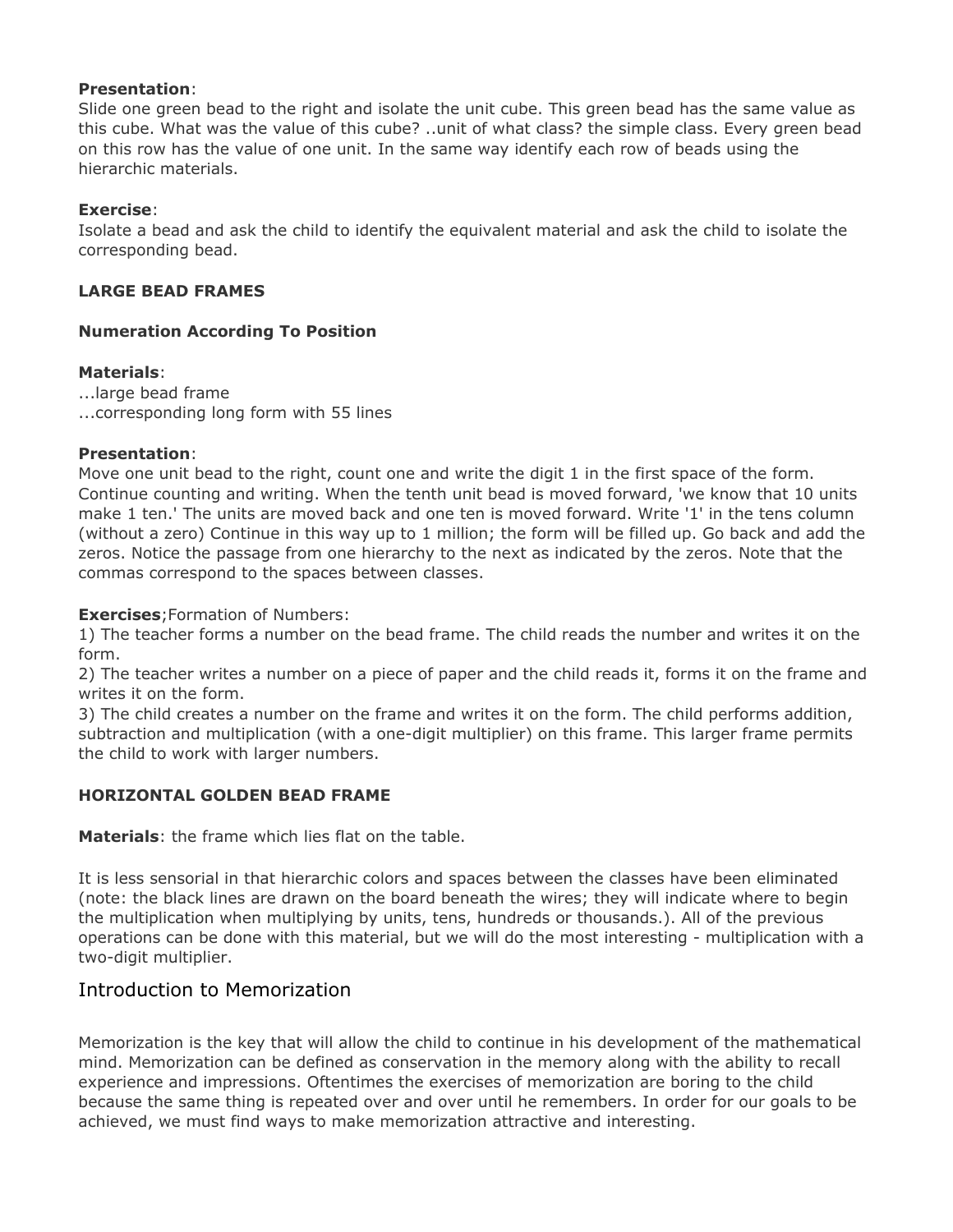Memorization must be taught along with the decimal system materials. The child has realized the concept of the decimal system: that only nine units can remain loose, and he has understood the function of each operation. Now we must learn to calculate. As soon as the child has memorized all of the possible combinations of 1-9, he will be able to calculate any complex addition. In order to enter the world of mathematics, the child must be given the opportunity to memorize.

## Addition

## Stamp Game Addition

## **DYNAMIC ADDITION**

#### **Materials**:

...wooden stamps of four types:

- ...qreen unit stamps printed with the numeral 1,
- ......blue tens stamps printed with the numeral 10,
- ...red hundred stamps printed with the numeral 100, and
- ......green thousand stamps printed with the numeral 1000

...box with three compartments each containing 9 skittles and one counter in the hierarchic colors; ...four small plates

#### **Presentation**:

Using dynamic addition work cards, the teacher presents addition using stamps. The child forms the first addend and then forms the second addend, starting his columns well below the first addend. Now you do the addition. The child slides the rows together and begins to count, starting with units. At ten units the child must stop and change these to a ten. The units are put back and a ten is taken out. The child continues counting and changing. Now let's see what the result is. The number is read and the problem is recorded in his notebook.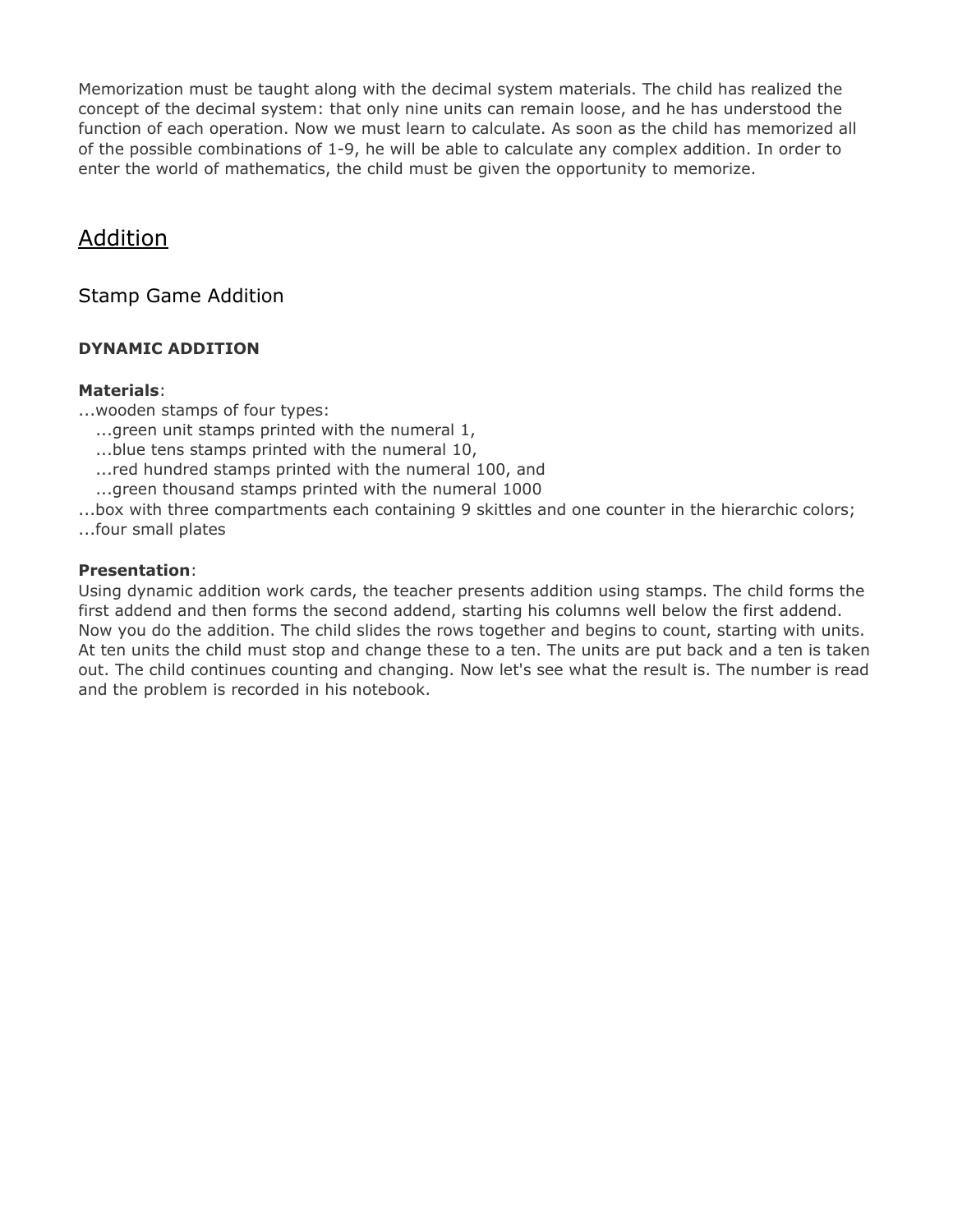## **STRIP BOARD (including doubles)**

#### a. Complete List of Strip Board Materials

#### **Materials**:

- ...addition strip board
- ...pink box containing pink and blue strips
- ...mimeographed booklets
- ...box containing 81 combinations on small cards
- ...box containing pink tiles with 81 sums
- ...box of 36 pink rectangles and 36 squares
- ...Control Charts I-VI

## **STRIP BOARD (including doubles)**

#### b. First Presentation of the Addition Strip Board

## **Materials**:

...addition strip board and strips

#### **Presentation**:

In order to show the child how to use the materials, the teacher presents a few short exercises. A blue strip is chosen at random. The child identifies the strip. It is placed along the top row of squares. The teacher takes a pink strip. I am going to add 5 (pink) to this 7 (blue). The pink strip is lain on the board. We can see that 7 plus 5 is 12. I read 12 here at the top, pointing to the top row of numerals. The exercises continues like this.

Then the child adds keeping the first addend the same. The second addends are chosen at random order. In these exercises the blue strip remains on the board throughout.

## **STRIP BOARD (including doubles)**

c. Addition Booklets

## **Materials**:

...mimeographed booklets of nine pages each; each page has ...nine combinations with a common first addend ...addition strip board and strips ...control chart I (81 combinations in 9 columns)

## **Exercises**:

The child chooses one page in the booklet. He reads the first combination  $3+1=-$ . The first addend is 3, so the blue strip for 3 is placed on the board. The second addend is 1, so the pink strip for 1 is added. The sum is read at the top, and is written in the booklet near the equal sign. The first addend remains the same, therefore the blue strip remains on the board. The pink strip may be turned face down in its place, to remind us that we've finished with 1. The child follows the order on the form.

If the child is just writing the numbers in succession on the column, the aim of memorization is not being met. Therefore, the child may complete a page in any order. A booklet with random order problems for one number can be introduced as well. example: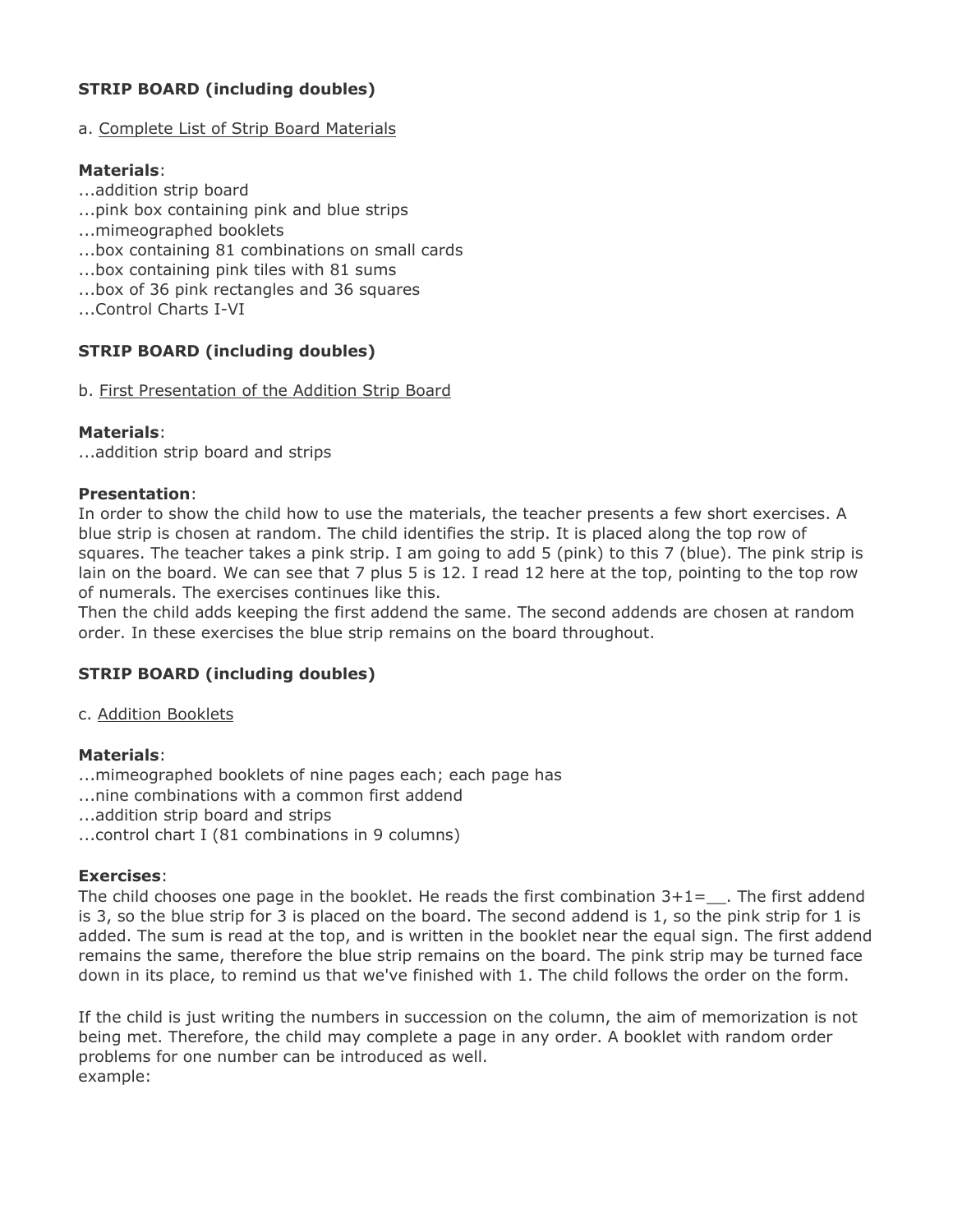| $3+2=$ |
|--------|
| $3+4=$ |
| $3+7=$ |
| $3+9=$ |
| $3+1=$ |
| $3+1=$ |
| $3+5=$ |
| $3+8=$ |
| $3=3=$ |
| $3+6=$ |

**Control of error**: Chart I. The child simply compares his page to a column on the chart.

## **STRIP BOARD (including doubles)**

d. Combination Cards

## **Materials**:

...box of combination cards ...addition strip board and strips ...paper ...Control Chart I

## **Exercise**:

The child fishes for a combination. He reads it and writes it down on his paper  $7+6=$ . The first addend is 7, so the blue strip for 7 is placed on the board. The second addend is 6, so the pink strip is placed directly next to the blue strip on the board. The sum is read at the top and is written on the paper next to the equal sign. The strips are put back in their places. The child fishes for another combination, and the exercise continues.

**Control of error**: Control Chart I. The child looks at the first addend, finds the column where the combinations have that first addend, then looks for his combination.

## **STRIP BOARD (including doubles)**

e. The Combinations of One Number

## **Materials**:

...addition strip board and strips ...paper ...Control Chart I

## **Exercise**:

Let's see all of the different ways to form 10. The blue strip for one is placed on the board. What do we need to make 10? The pink strip for 9 is added,  $1+9=10$ . The child continues in order, making combinations until 1+9=10. The child then writes the combinations and sums on his paper. Now the child observes that the pink strip decrease in size as the blue strips increase. Also it is observed that  $9+1$  is the same as saying  $1+9$ . The  $9+1$  are held up to the  $1+9$  strips to compare. If I remember that  $1+9=10$ , then I also remember that  $9+1=10$ . We can eliminate one of these combinations. The strips are put back in their places and  $9+1=10$  is crossed off the list. We can do the same for  $8+2$ . It is the same as  $2+8$ . This continues until only five combinations remain. It is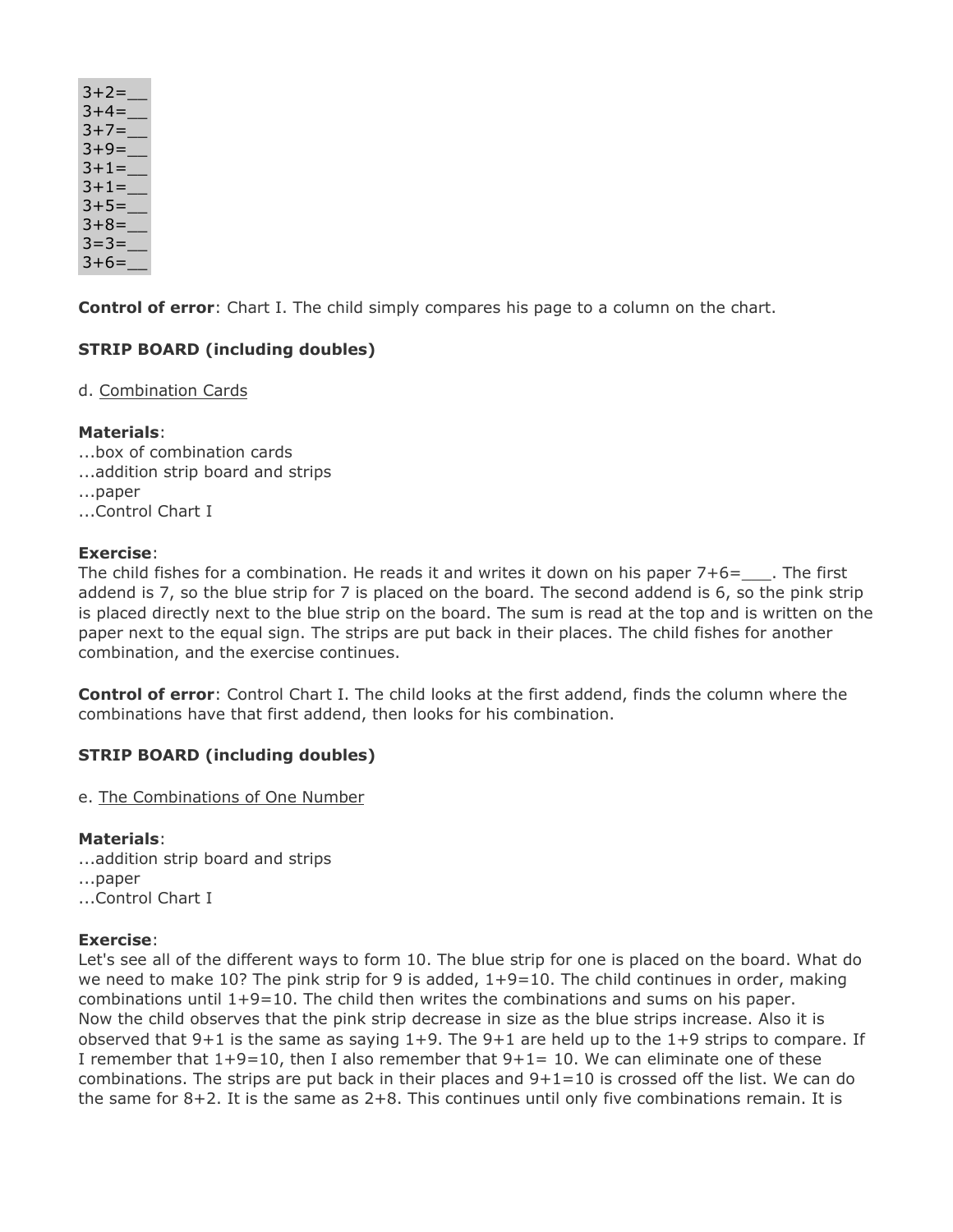sufficient to know these five combinations to know the combinations which form 10. The same is done for all numbers 2-18.

**Control of error**: Control Chart I. The child looks all the combinations he has made, noticing the tens in red on the diagonal.

## **STRIP BOARD (including doubles)**

f. The Combinations of One Number with Zero as an Addend

Materials: addition strip board and strips paper Control Chart 1 and /or Chart II (45 combinations)

Exercise:

Let's find all of the combinations that make 9.  $0+9=$  ? Our first addend is zero, so we place nothing on the board. Our second addend is 9, so we place the pink strip for 9 on the board. Our sum is 9. This continues until 9+0 is the last combination.

We notice that the first strip is all pink and the last strip is all blue. Zero doesn't change the number in addition. As before the child eliminates the unnecessary combinations.

Control of error: Control Chart 1 and/or Chart II

## **STRIP BOARD (including doubles)**

g. Doubles of Numbers

Materials: addition strip board and strips paper Control Chart 1

Exercise:

We find the doubles of numbers by taking a blue strip: 1 and the same second addend; the pink strip for 1. The strips are placed on the board, and the combination is written on the paper. The sum is read at the top. The one strips are returned to their places, and the twos are added, etc.

N.B. Here the teacher helps the child reflect on his work, thus noticing that not only is 9+9=18, but also that  $1/2$  of  $18 = 9$ . The possibility for dialogue here is very great and is a way of engaging langugae in the course of understanding mathematics.

Control of error: Control Chart II on which the double of each number is found at the top of each column.

## **GAMES AND EXPLORATION USING BEAD BARS**

a. Complete List of Materials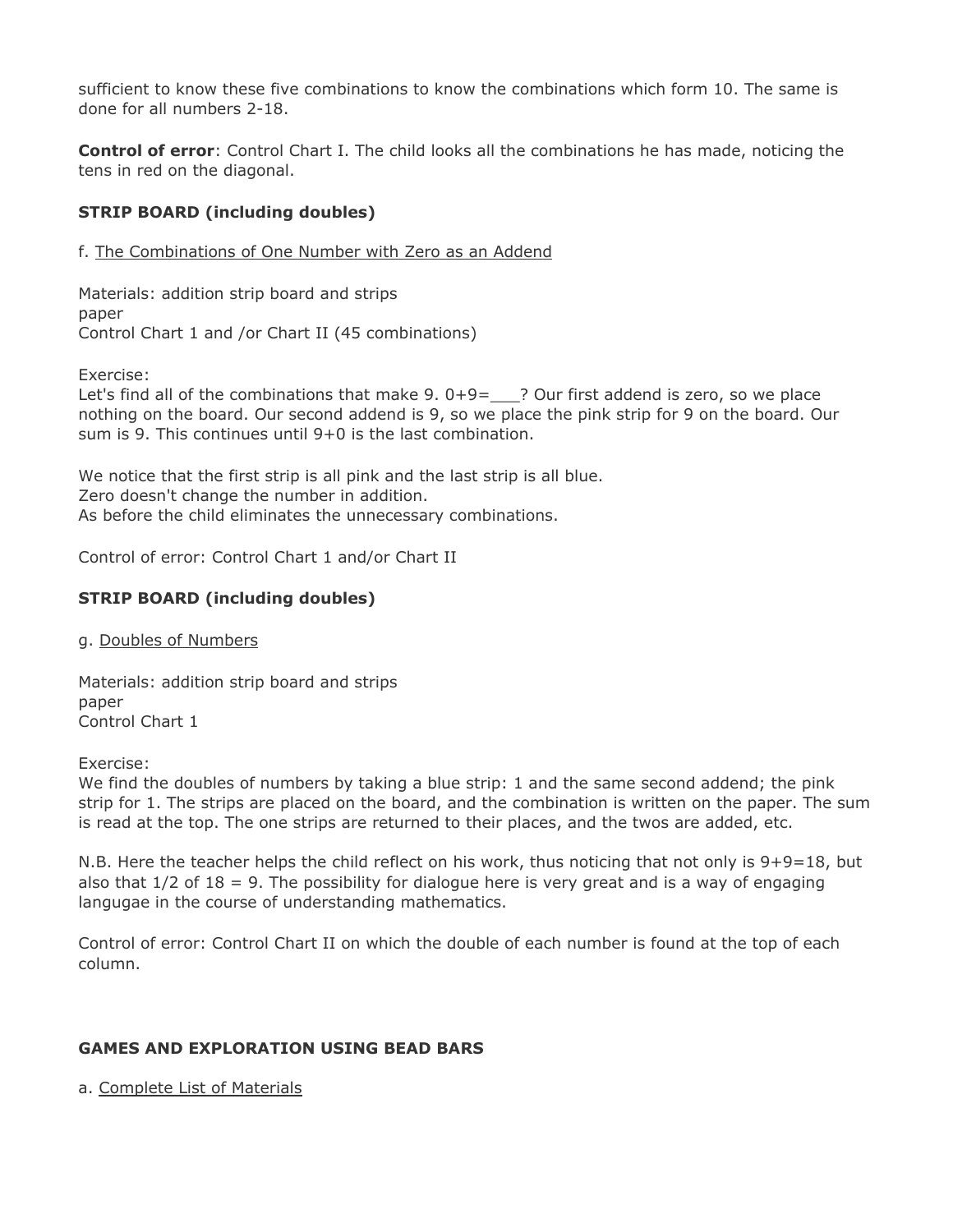Materials:

...Snake Game reminder beads, without the bridge

- ...box of ten bars
- ...box of colored bead bars (9 of each)
- ...box containing signs for the operations  $+$ ,  $-$ ,  $\times$ ,  $/$ ,  $=$ , ()
- ...Addition Chart I

## **GAMES AND EXPLORATION USING BEAD BARS**

b. The Snake Game

Materials:

...reminder beads usually black and white

...ten bars

...colored bead bars

...Addition Chart I

#### **Presentation**:

The reminder beads are lain out in a triangle arrangement to facilitate movement. The child is asked to make a snake with the colored bead bars. (The box is then covered again) The child no longer counts bead by bead to arrive at the ten. The first two beads are isolated. The child mentally computes the sum, i.e.  $8+9=17$ . We can replace these with a ten (the ten bar is lain out) and seven (the reminder bead bar connects the ten to the rest of the snake). The 8 and 9 are put into the empty box. Go on adding the seven reminder bar to the next bar of the snake. These are isolated, added, the ten bar and corresponding reminder bar replace them in the snake, and the colored bead bar is returned to the empty box while the first reminder bead bar is replaced in its place in the triangle.

The child may make combinations of more than two bead bars, keeping the sum less than 19. If the child does not remember a combination, he may use the Addition Chart I. Command cards may be made.

**Control of Error**: As before, the child controls his work by matching. The ten bars and reminder bead bar (if any) are grouped together to one side. The colored bead bars from this snake are arranged in hierarchic order. the large box of colored bead bars is reopened, in case exchanges are necessary. The child takes a ten bar and a colored bead bar, i.e. 8. What must be added to eight to make ten? A colored bead bar of two is united with the 8 and placed next to the ten. If the child doesn't have a bead bar of two, an exchange must be made. Combinations of two numbers to make ten should always be used when controlling. The child sees that his addition was exact when the colored beads are all matched to ten bars (and the black reminder bar).

## **GAMES AND EXPLORATION USING BEAD BARS**

c. Sums Less Than Ten

Materials: ...ten bars ...colored bead bars ...box of signs for operations

#### **Presentation**:

The teacher sets up an addition of two numbers, using colored bead bars and the plus and equals signs. the child reads the problem, computes the addition problem in his head and puts out the appropriate bead bar for the sum.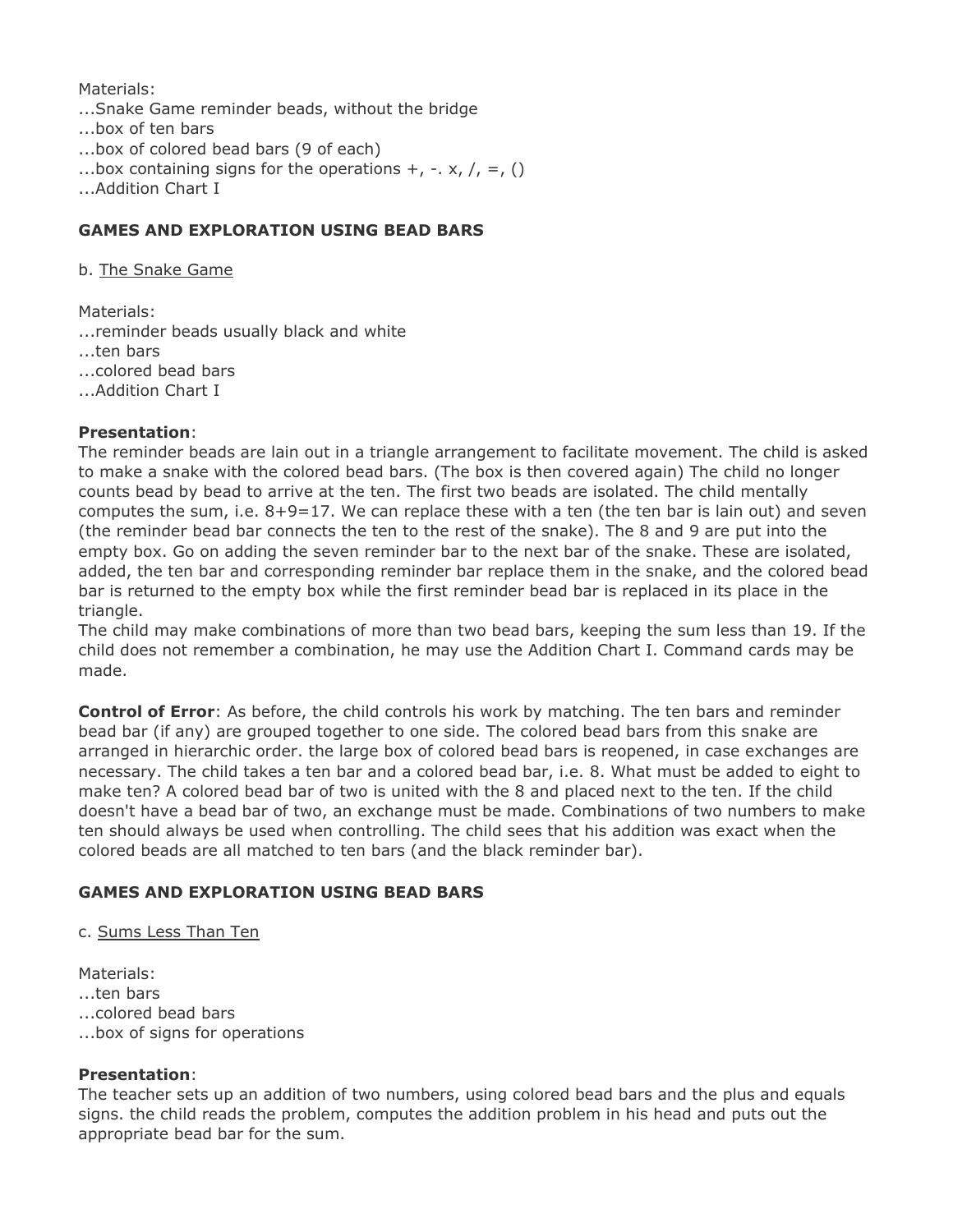The child also adds combinations of these numbers. Sums are always less than ten. Command cards may be made for the work. The Addition Chart I may be used for control, or to help the child remember the combinations.

## **GAMES AND EXPLORATION USING BEAD BARS**

d. Sums Greater Than Ten

**Materials**: same as above

#### **Presentation**:

As before, the child combines two or more numbers, whose sum will be greater than ten. The colored bead bar is placed below the ten bar to facilitate counting. For example:

A child chooses 14 and 12 in beads to add. Tell the child to add the units first and then the tens to achieve the sum.  $4 + 2 = 6$  and 2 tens are twenty. The sum is 26.

The child chooses  $18 + 25$  in beads. Again units are added first. Since that sum is 13. Place a three bar below and carry the one ten mentally. Carrying the one ten add the other tens. The sum is 4 tens and the total sum is 43. This exercise gives a child experience with horizontal as well as vertical addition, a fact often overlooked in preparation for standardized tests.

Command cards may be made. The chart may be used as control.

## **GAMES AND EXPLORATION USING BEAD BARS**

e. Changing the Order of the Addends

**Materials**: same as above

## **Presentation**:

The teacher sets up an addition of two numbers, and the child completes the sum, placing the corresponding bead bars in their places. This equation is correct. The teacher switches the places of the two colored bead bars. Is it still correct? Perhaps it was a coincidence; let's try another.

**Aim**: to give the concept of the commutative property of addition (although it is not named as such at his age)

## **ADDITION CHARTS AND COMBINATION CARD EXERCISES**

a. Passage from Chart I to Chart II

A group of children or individual children may copy Control Chart I or the teacher may make up 36 pink rectangles which are the dimensions of the space for the combinations.

Let's see how many combinations we can eliminate. We start from the first row  $1+1=2$ . We must leave that...1+2=3. We can read along the diagonal the combinations that make 3. 2+1=3. We can cancel this combination. A card is placed over it, or it is crossed out. We'll go on to the combinations that make 4. They are  $1+ 3 = 4$ ,  $2+ 2 = 4$  and  $3 + 1 = 4$ . We must leave the first two. But what of 3  $+ 1 = 4$  ? This can be eliminated.

We have another chart on which all of these combinations which were crossed out. are eliminated.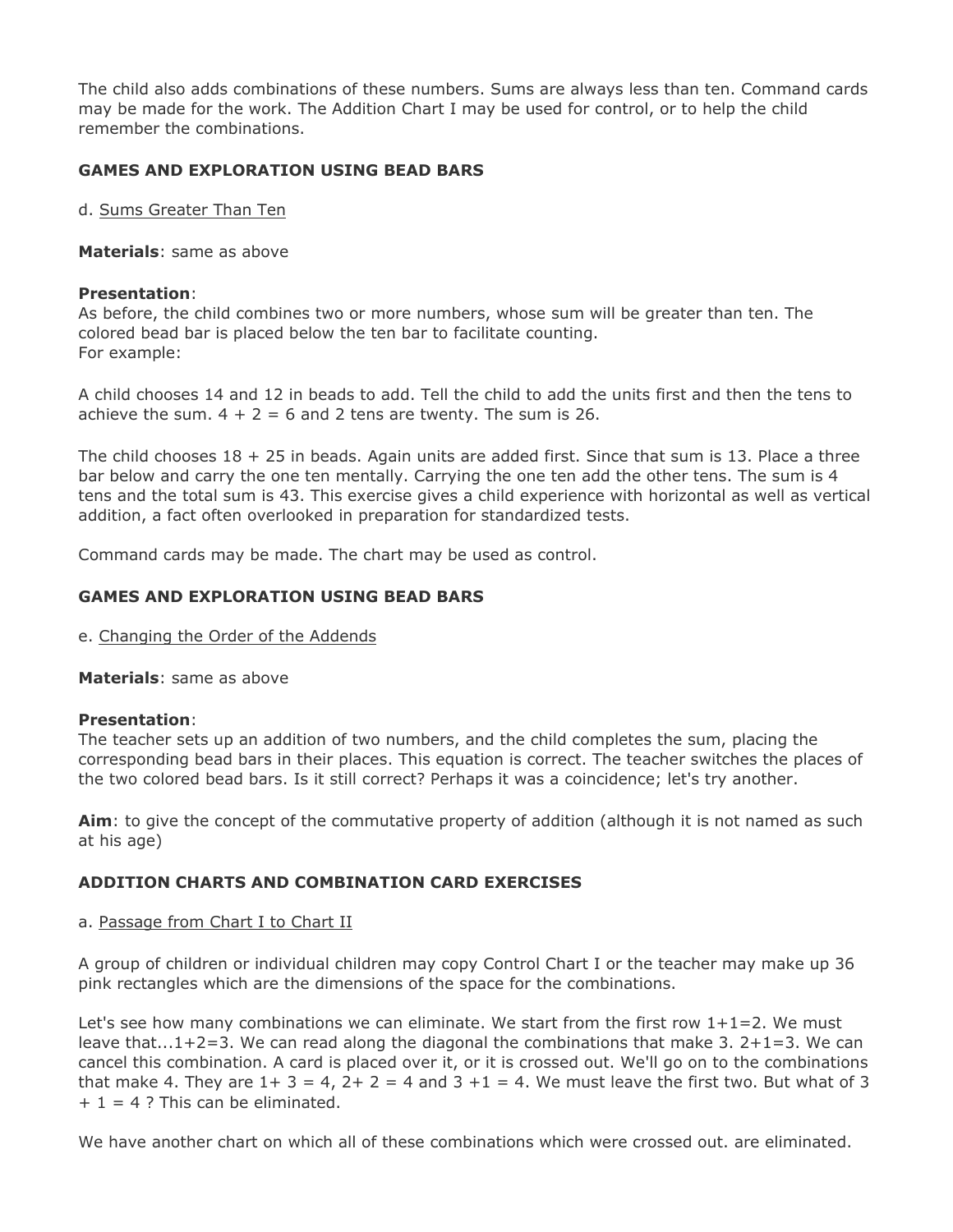Something else is different. All of the combinations that make the same sum are arranged on a horizontal row. Now each column begins with a combination in which the addends are the same. But this chart contains all of the same combinations as before, just arranged slightly differently. Here you can find all of the combinations needed to do your work. The teacher gives an example or two to show that even though  $8+2$  is not listed, we find the sum when we look at  $2+8$ .

## **ADDITION CHARTS AND COMBINATION CARD EXERCISES**

b. Passage from Chart II to Chart III (the Whole Chart)

## **Materials**:

- ...box of combination cards
- ...paper
- ...Control Chart I and III (which has only sums)

## **Exercise**:

The child fishes for a combination. He reads it and writes it down on his paper. What is the first addend? Place your finger on the blue row at the first addend. Place your finger of the other hand on the pink column at the second addend. Move along the row and column until your fingers meet. The meeting place is at the sum. Write the sum on your paper. Fish again, etc.

## **Control of error**: Control Chart I

## **ADDITION CHARTS AND COMBINATION CARD EXERCISES**

c. Passage from Chart III to Chart IV (the Half Chart)

## **Materials**:

- ...box of combination cards
- ...Control Chart I and IV (which has only sums)
- ...paper

## **Exercise**:

In the same way as the child passed from Chart I to Chart II, a group activity may be conducted to show that some of these sums on Chart III can be eliminated. The combinations are reconstructed, going along the diagonal. This 4 was made by  $1+3$ , this by  $2+2$ , and this by  $3+1$ , so we can eliminate it. When the elimination is complete, we have Chart IV.

The child fishes for a combination, reads it and writes it down on his paper, i.e. 5+9. On the pink column at the left, he places his finger on the first addend and goes all the way to the end of that row. Then he places his other finger on the second addend (in the same pink column) As before the two fingers are moved toward each other, and at the meeting place in the sum. When the child pulls out a combination, which has the first addend greater than the second, he will find that he can't do it. We simply reverse the order of the addends.

## **Control of error**: Control Chart I

## **ADDITION CHARTS AND COMBINATION CARD EXERCISES**

d. Passage from Chart IV to Chart V (the Simplified Tables)

## **Materials**:

...box of combination cards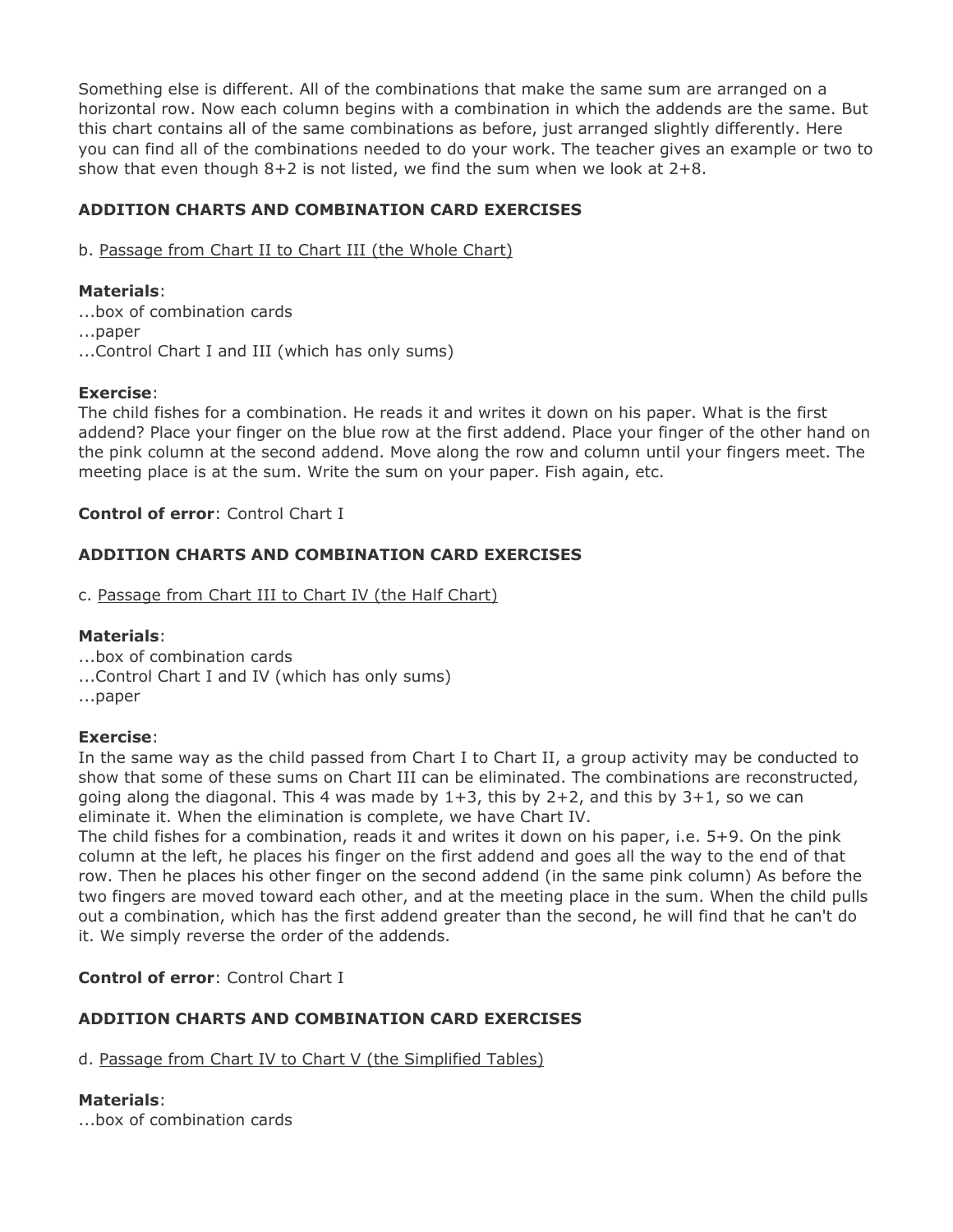...Control Chart I and V (which has only 17 sums on two diagonals: external is even, internal is odd) ...paper

## **Exercise**:

The child fishes for a combination, reads it and writes it down on his paper, i.e. 4+6. The first finger is placed at 4 on the left-hand column and moved along to the end of the row. The other finger is placed at the second addend, 6 on the left hand column, and is also moved along to the end of the row. The two fingers are then moved toward each other along the diagonal one step each at a time. Where they meet we read the sum. The next combination is  $3+9=$  to emphasize that each finger goes the same distance. Then  $2+9=$  is used as an example. The two fingers must meet on the internal diagonal. Other examples are given.

To bring a new slant of interest to this activity, the teacher brings into focus that when both addends are even, the sum is even. When both addends are odd, the sum is even. When one addend is even and the other odd, the sum is odd.

## **Control of error**: Control Chart I

## **ADDITION CHARTS AND COMBINATION CARD EXERCISES**

e. The Bingo Game for Addition (using Chart VI)

#### **Materials**:

...box of combination cards

- ...Chart VI (which has only the first and second addends; the rest is blank)
- ...Control Charts I and III
- ...box of 81 pink tiles for the sums

## **i. Exercise One:**

The tiles are randomly arranged on the table face up. The child fishes for a combination, reads it and writes it down. The child thinks of the sum, looks for a tile with that sum , and looks for the place to put it on Chart VI. The first finger is put on the first addend, the other finger on the second addend. Where they meet is where the tile belongs. The sum is written on the paper. The child fishes again, etc.

#### **ii. Exercise Two:**

The tiles are in the box. The child fishes for a tile and reads the numeral. On his paper he writes the numeral and the equal sign. He thinks of a combination and writes it to complete the sentence. Then those two addends are used to find the tile's position.

#### **iii. Exercise Three:**

The tiles are placed in piles that have common sums. The child takes one pile, i.e. the pile of 8's. What does 8 equal? The child thinks of a combination, writes the sentence and uses the addends to find the corresponding position for the tile. He continues thinking of combinations until all of the tiles of that pile have been placed on the board. He notices that a diagonal is formed. the child does not need to do all the piles in one sitting; however he must complete whole piles he has chosen. If the child arranges the piles in order, he may find an ascending and descending stair.

## **Control of error**: Control Chart I and III

## **iv. Group Game One.**

The teacher fishes for a combination, shows it to the child and asks, What is 2+3 equal to? If the child responds correctly, he receives the card (flash cards).

#### **v. Group Game Two**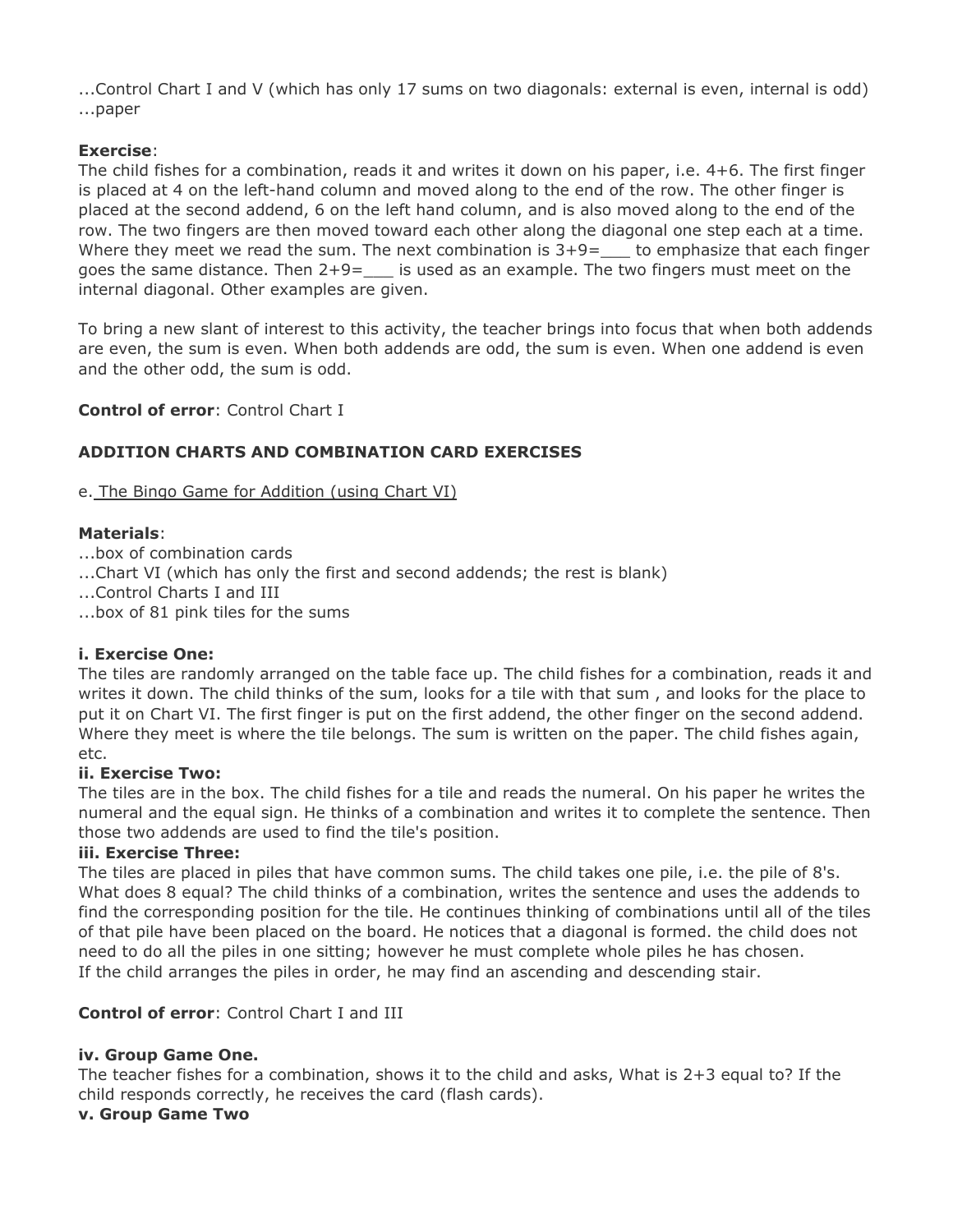The teacher fishes for a tile-say 10. What combinations are equal to 10? Each child gives a different combination until all have been named.

**Age**: Children's House-7 years

**Aim**: to give the child the possibility through many different exercises to memorize the combinations necessary for abstract problem solving

#### **vi. Notes:**

The pink strips on the addition strip board are segmented so that the child may see how many units are needed to make 10 and how many more are after 10. It is hoped that the child will absorb this aid to memorization. Later when the child is confronted with larger combinations, 24+8=?, he will have memorized  $4+8=12$  and the rest follows. The point of consciousness to be reached is to look for the combination which makes 10. Therefore, the child will say-I need to add 6 to 4 to make 10,  $24 + 8 =$ 

 $20 + (4 + 6) + 2$  $20 + (10) + 2$ 

 $24+6$  +(2) brings me up to 30. I have two more units on the right to add...32. Once the combinations are memorized, this type of mental activity naturally follows, thus abstraction. As the child works with various exercises, the teacher must observe and check to see if these points of consciousness are being met.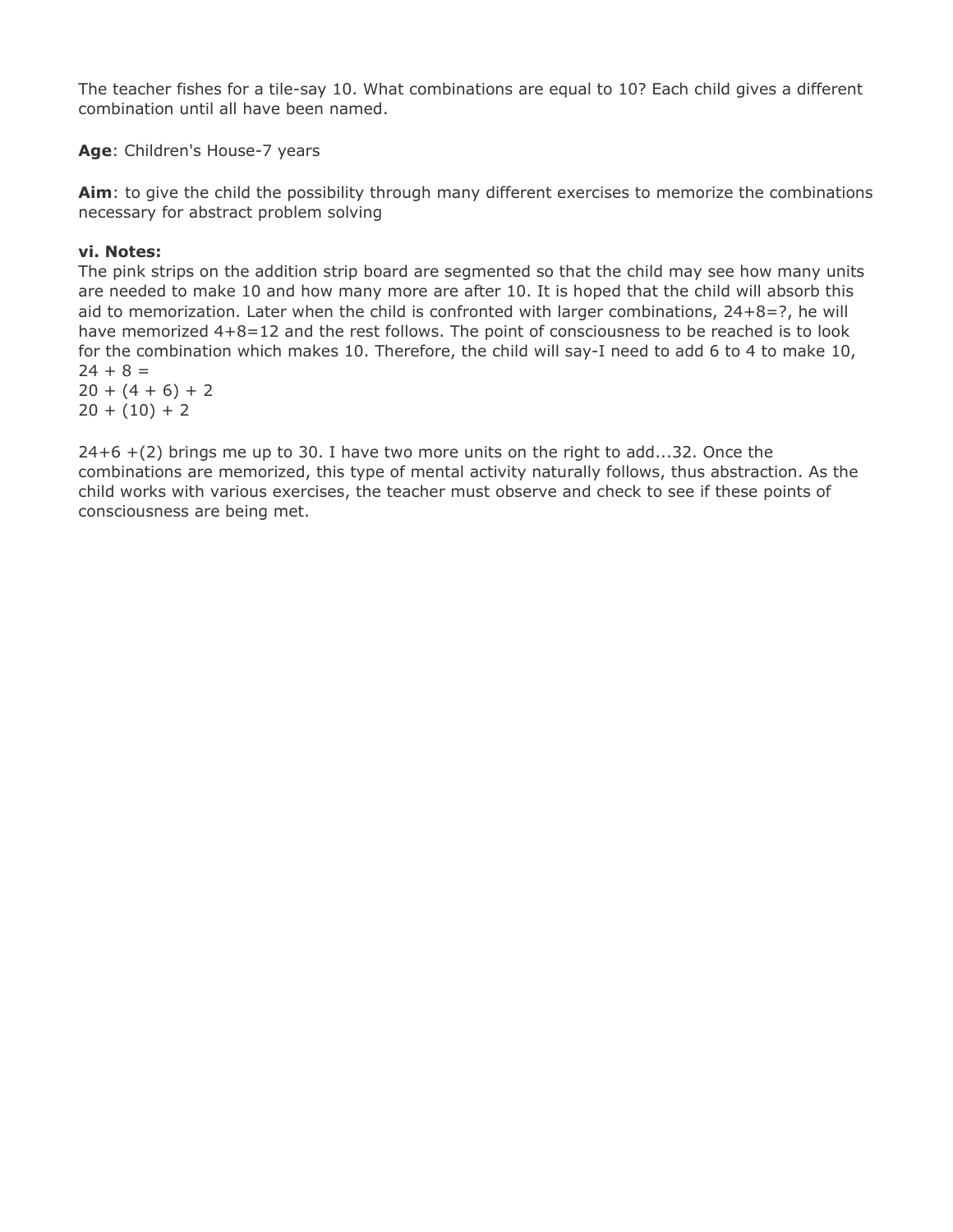## Bead Frame Addition

## **STATIC ADDITION**

#### **Materials**:

...small bead frame, form

#### **Presentation**:

The teacher initially presents a static addition of two or three 4-digit numbers. The addition problem is written on the form. The first addend is formed on the bead frame. Now we must add the second number. Beginning with the units the teacher moves forward the corresponding number of beads, Invite the child to continue adding the tens, hundreds and thousands. The third addend is added in the same way, units first. The result is read and recorded appropriately on the form.

## **DYNAMIC ADDITION**

A second (and all others succeeding) example is dynamic. The problem is written on the form as before and the first addend is formed on the frame. Of the second addend, begin by adding the units, counting the beads as they are moved forward...1,2,3,4 all of the units have been used, so we exchange a ten for ten more units- (move a ten forward, and ten units back) 5, 6, 7, 8, 9 (continue counting and adding unit beads) In fact,  $6 + 9 = 15$ , which is 10 plus 5 units. Continue adding the second addend and then the third addend changing when necessary. Upon completion read and record the sum. The child should have many exercises of this type.

## **FINDING THE SUM MORE ABSTRACTLY**

## **Presentation**:

A dynamic addition problem is written on the form. This time add all of the units first, making the necessary changes. Write the total for the units under the units column and go on to add all of the tens. Where did these two tens come from? Those are the result of changes you made when adding up the units. (The carried over tens are not recorded anywhere.)

After each column the child records the total. The result when completely written corresponds to what is seen on the frame.

#### **Game**:

Form 999 on the bead frame. Add one unit. The result, 1000 was obtained by making three changes.

## More Memorization Exercises

## **FURTHER EXPLORATION USING BEAD BARS**

#### a. Sums with Parentheses

Materials: ...ten bars ...colored bead bars ...box of signs for operations

## A. **Presentation**:

The teacher presents the new symbols: ( ) parentheses. First a combination of three numbers is set up and the sum is completed. These signs are called parentheses; they group things. The same addition is repeated, now with the first two addends in parentheses. Whenever you see these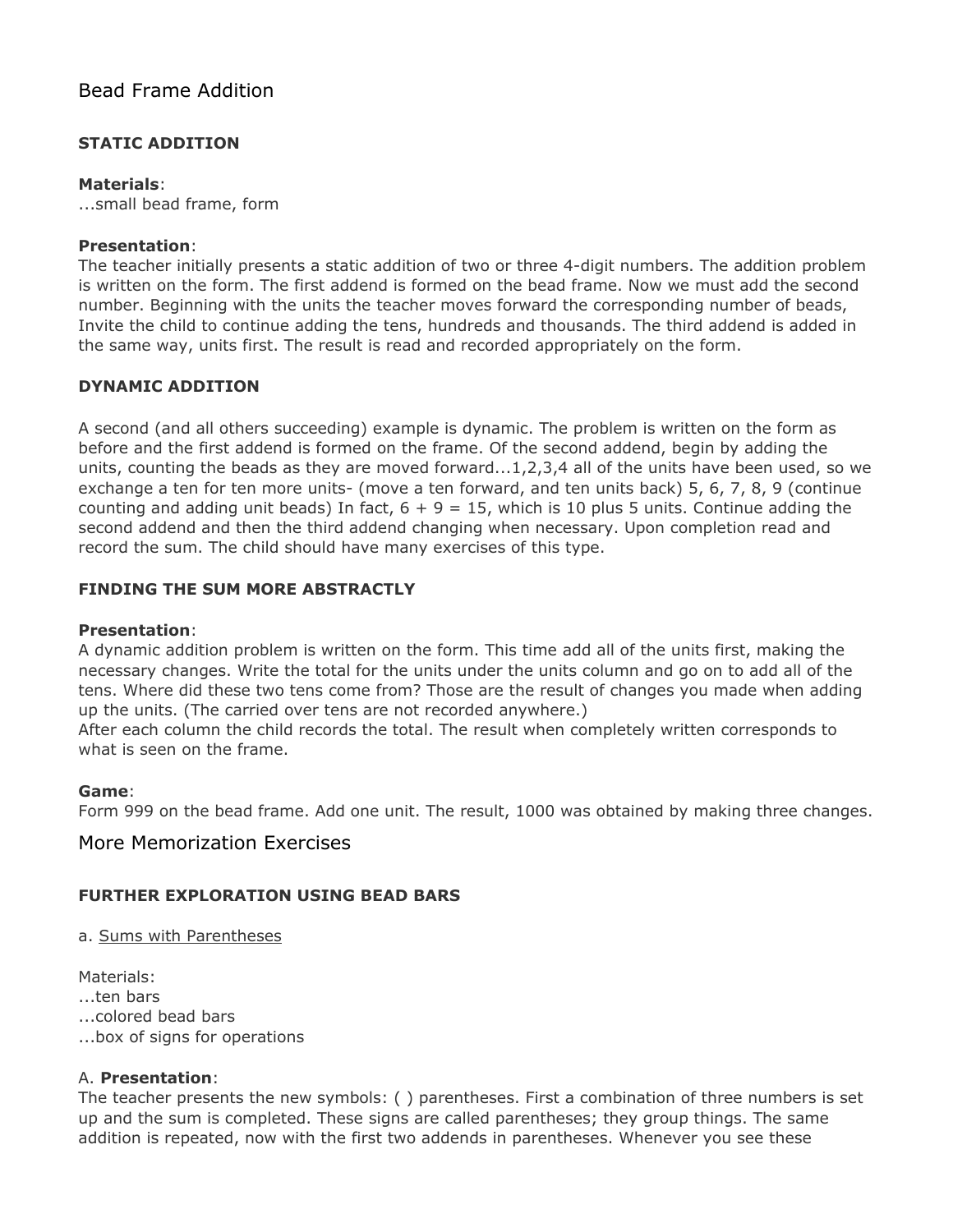parentheses in arithmetic, it means you must perform the addition inside the parentheses first. The first combination inside the parentheses is added, and the bead bar for the sum is placed below. The signs and bead bar for the next addend (outside the parentheses) are placed below as well. We find that this sum is the same as the original answer.

We haven't changed the addends, and the sum hasn't changed, only the addends have been grouped in a special way.

**Aim**: to give the concept of the associative property of addition

#### B. **Presentation**:

The teacher writes a long addition problem on a slip of paper. The child sets up the problem with the bead bars and signs, and computes the answer. The parentheses are placed around pairs of numbers. Review: We must perform the addition inside the parentheses first. New bead bars are put out for the sums of the pairs. These are added and the sum is found to be the same as the original problem

**Note**: Command cards may be made up for this work.

## **FURTHER EXPLORATION USING BEAD BARS**

b. Breaking Down the Addends

**Materials**: same as before

#### **Presentation**:

On a strip the teacher writes a combination of two or three numbers. The child constructs the problem with bead bars and symbols and computes the answer and puts out the corresponding bead bars for the sum, The child reads the equation.

Now try to do this one; the teacher lays out combinations in parentheses that equal each addend of the first problem, i.e. 1st  $9+7+8= 24$ , 2nd  $(4+5) + (3+4) + (6+2) =$  The child computes this as before, adding the first two addends in parentheses, placing the bead bar for the sum below, etc. Those three are added again to obtain the same answer as before. It is noticed that the first and third equations are identical. In the second, each addend was broken down into two smaller addends.

**Aim**: to give the concept of the dissociative property of addition

## **FURTHER EXPLORATION USING BEAD BARS**

c. Addends Greater than Ten

**Materials**: same as before

## **Presentation**:

The child is asked to set up a given addition with addends greater than ten. At first these should be static operations, i.e.  $12 + 14 =$  When we have an addition like this, we first add the units, then the tens.

After practice such as this, we go on to dynamic operations, ex.  $18 + 25 =$  First we add the units 8  $+ 5 = 13$  We place a three bar here for the units and keep the ten in mind. We then add the tens; 1+2=3 and one ten in my mind makes four tens, put out four ten bars. The sum is 43.

Addition Chart: may be used here if the child doesn't remember a certain combination.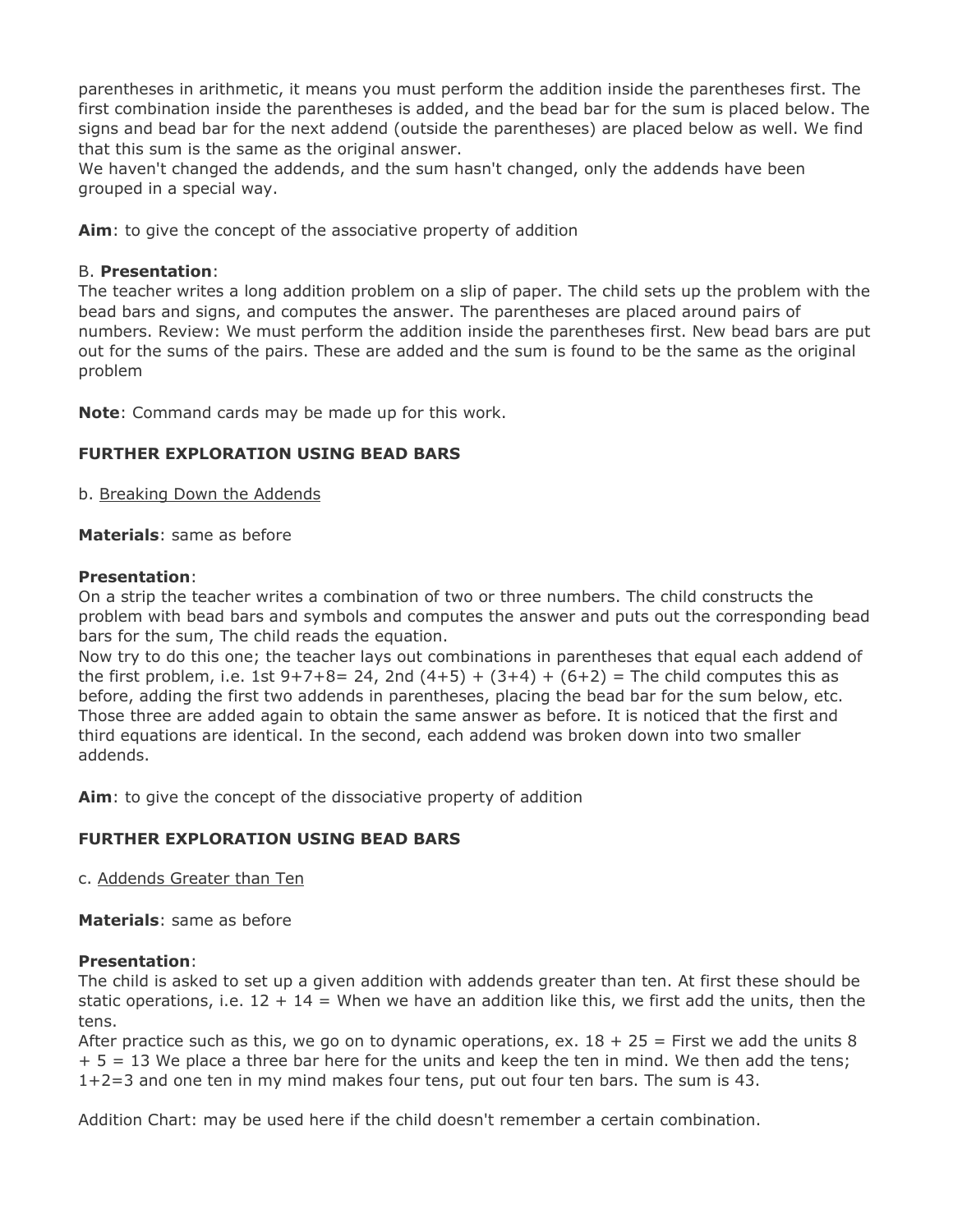**Aim**: to practice carrying over memorization of addition combinations

**Notes**: All of these games are more popular than the other memorization exercises because they are short, and the result is obtained quickly and easily. The children may invent others

**Age**: 6-61/2 years

#### **SPECIAL CASES**

**Note**: To find out if the child memorized not only the process of calculating in addition, but also the concept, the teacher organizes special combinations, starting with the combination that is familiar to the child.

#### **Materials**:

- ...addition combination booklet
- ...large sheet of paper or chart,
- ...red and black pens
- ...special combination cards

#### **Presentation**:

Taking any one page of the booklet, the teacher asks, 'When you work on this page, in this case 1+1, what are you looking for? the sum. In the work you have been doing up till now, you have been calculating the sum. On the chart the teacher writes the title, gives an example, and reads the example to the child.

0 - Calculating the Sum

 $1 + 2 = ?$  (One added to two gives you what number?) The child fills in all the sums for that page.

1 - Calculating the Second Addend

 $1 + ? = 3$  (One added to what number gives you three?)

Let's cover the column of second addends with a strip of paper. Note, this is the first time the child considers a problem of this type. What must we solve here? the second addend.

2 - Calculating the First Addend

 $? + 2 = 3$  (what number added to 2 will give you 3?)

On the model page with totals, the column of first addends is covered. The child sees that in order to complete this combination, the first addend must be found.

3 - Inverse of Case Zero; Calculating the Sum

 $? = 1 + 2$  (what number is obtained by adding one and two?)

The same column of combinations is written on another sheet, without their sums this time, and with the addends to the right of the equal sign. The child sees that the sum must be calculated, as in the first case. The difference is that the problem is set up in reverse order.

4 - Inverse of 1st Case, Calculating the Second Addend

 $3 = 1 + ?$  (3 is equal to one plus what number?)

The sums are written in this inverted model, and the column of second addends is covered. The child sees that he must find the second addend.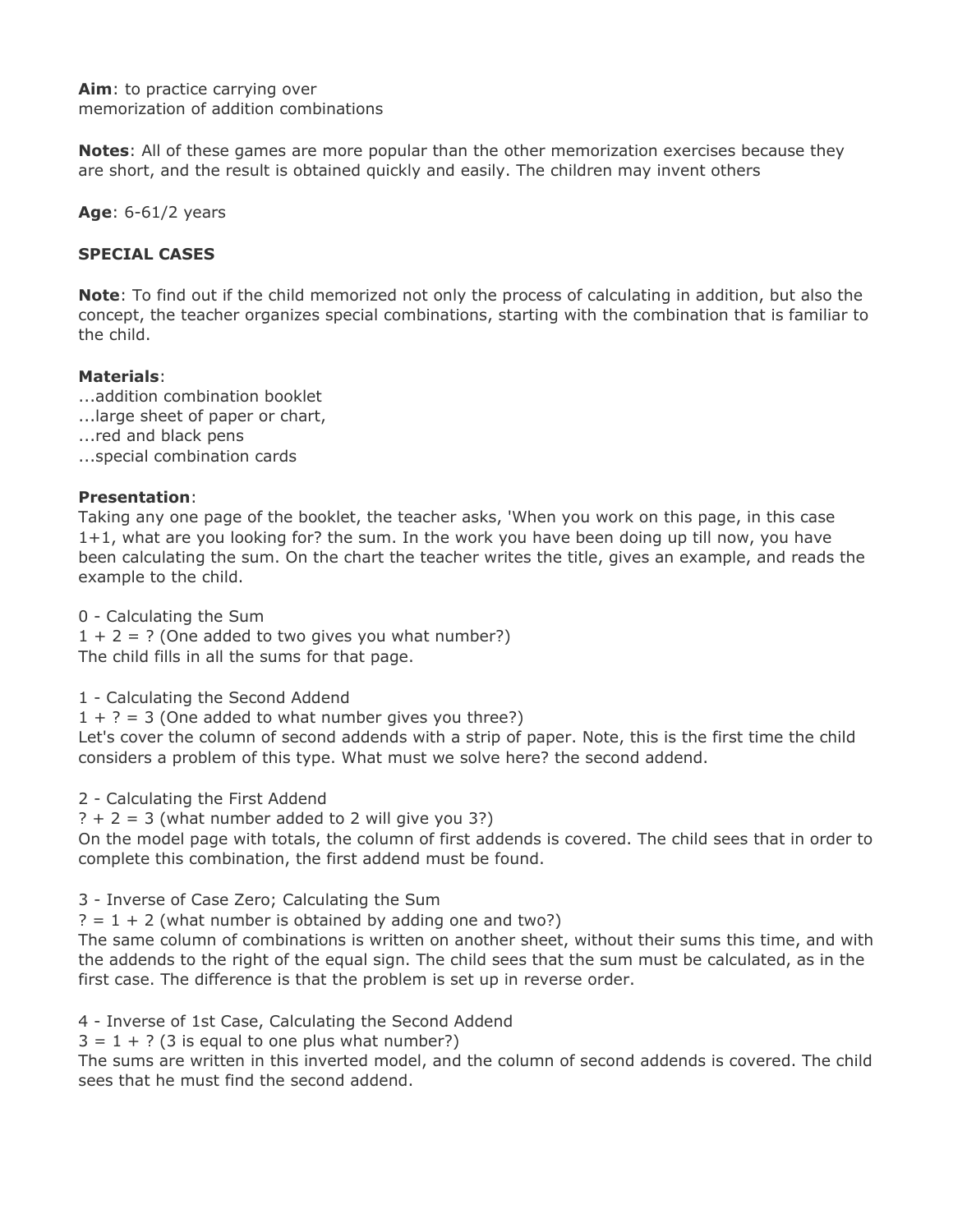5 - Inverse of 2d Case, Calculating the First Addend  $3 = ? + 2$  (three is equal to what number plus 2?) The column of first addends is covered.

6 - Calculating the First and Second Addends

 $3 = ? + ?$  (three was obtained by adding the first number to the second number. What were these numbers?)

In this last case, both columns of addends are covered with strips of paper, leaving only the sum.

#### **Collective Activity**:

The teacher passes out the combination cards. In turn the child reads the problem, states what must be found, and finds the case on the chart.

#### **Individual Work**:

When the child has understood all of the cases as presented, he may work with these special combination cards. He fishes for one, reads it and writes the equation in his notebook, substituting the red question mark for the right number written in red

**Direct Aims**: to memorize addition combinations to make the child realize what must be calculated

**Indirect Aim**: to prepare first degree equations in algebra, i.e.  $(4 + x = 6)$ .

**Notes**: On the chart, #0 is not a special case since this is what is familiar to the child. In cases #1, #2, #4, #5, and #6, subtraction is indirectly involved. For this reason fewer activities for memorization of subtraction are necessary.

## Word Problems

In these problems the special cases previously examined are recalled. If the child has understood the last activity, he will be able to write a complete equation.

## **Examples**:

1. Yesterday Adam had 3 notebooks. How many did his mother give him, if we know he has 5 notebooks today?  $3 + ? = 5$ 

## Multiplication

## Stamp Game Multiplication

## **Materials**:

...wooden stamps of four types:

- $\ldots$  green unit stamps printed with the numeral 1,
- ...blue tens stamps printed with the numeral 10,
- ...red hundred stamps printed with the numeral 100, and
- ...green thousand stamps printed with the numeral 1000

...box with three compartments each containing 9 skittles and one counter in the hierarchic colors;

...four small plates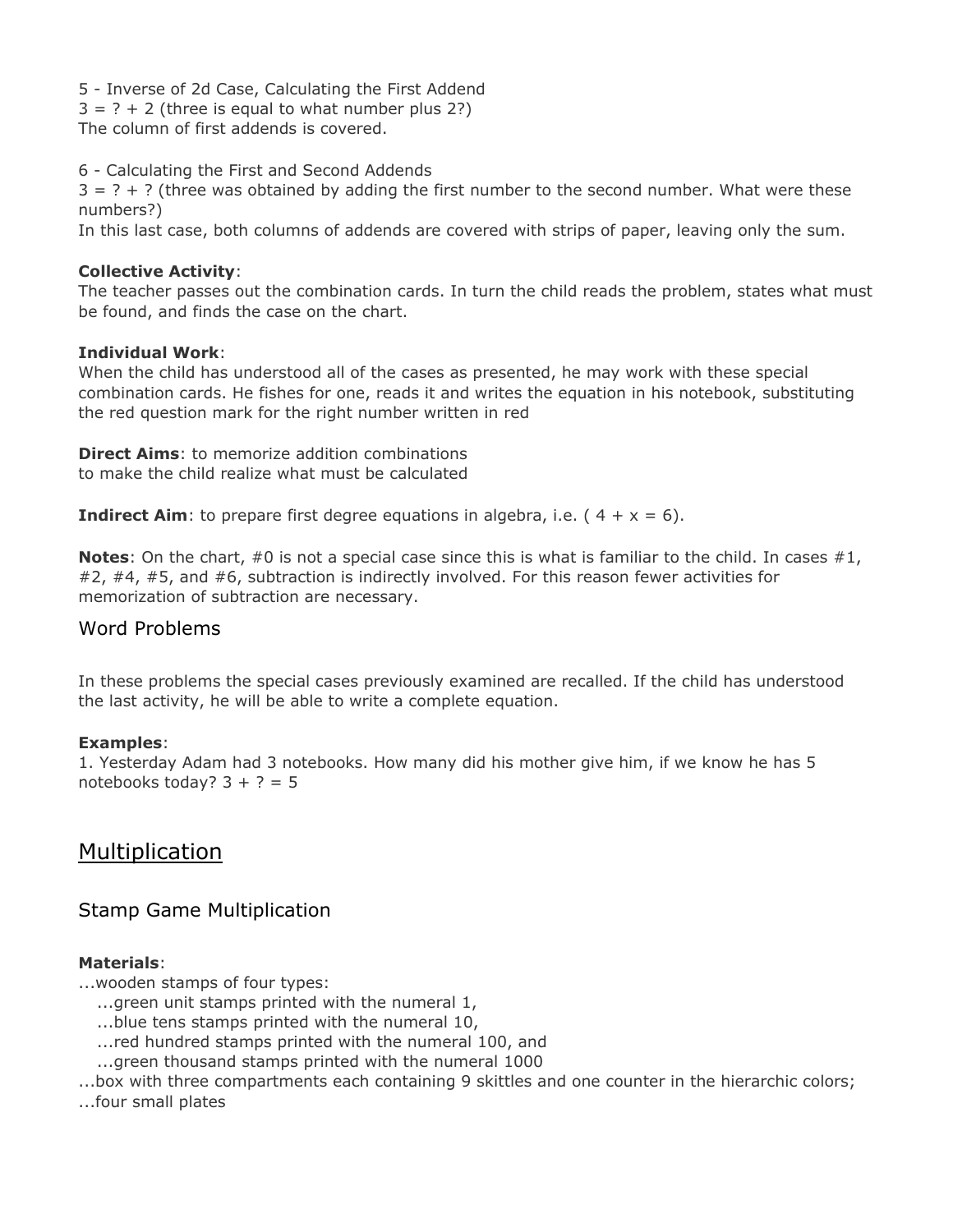#### **Presentation**:

Given a multiplication problem, the child prepares several like quantities, puts them together, makes the necessary changes and records the problem and the result in his notebook.

## Memorization Exercises

## **MULTIPLICATION BOARDS (Bead Boards)**

#### a. Introduction and List of Materials:

The child has encountered multiplication before. The first impression was given with the number rods, finding that the double of 5 is 10. Later with the decimal system material, the child learned that multiplication is a special type of addition. In the exercises that follow this concept will be reinforced and the child will be given the chance to memorize the necessary combinations.

#### **Materials**:

...Bead Board, and corresponding Green box which contains:

 $\dots$ 100 green beads (the product), numeral cards of 1-10 (the multiplicand), and

one green counter (this, when placed by one of the  $xx$ ...numerals  $1-10$  across the top, indicates the multiplier).

...Booklet of Combinations (10 pages of 10 combinations each)

- ...Box of Multiplication Combinations (same combinations as are found in the booklet)
- ...Box of green tiles for bingo game

...Multiplication Charts I-V (for control)

## **MULTIPLICATION BOARDS (Bead Boards)**

b. Initial Presentation:

To familiarize the child with the materials, the teacher suggests a problem and writes it down, i.e. 3  $x$  4 = (three taken 4 times). The 3 numeral card is placed in the slot. The counter is placed over 1 as 3 beads are placed in the first column...(Attempt to get children at this point to be counting by threes up to whatever level they are capable, in place of counting every bead.) ...'three taken one time...' As the three beads are placed in each column, the counter is moved along, until '...three taken four times...' We've taken 3 four times, what is the product? The beads are counted and the result is recorded.

## **MULTIPLICATION BOARDS (Bead Boards)**

c. Multiplication Booklets

## **Materials**:

- ...Bead Board, and box with beads, cards, counter
- ...Combination booklet
- ...Chart I (for control; a summary of the combinations found in the booklet)

## **Exercise**:

(Starting with 1 is a problem because it doesn't give the concept of multiplication) Start with any other unit like the number 3. The numeral card is placed in the slot. The child reads first combination 3 x 1 Three beads are placed in the first column with the counter over the numeral 1. The child records the answer in the booklet. The next combination is read:  $3 \times 2 =$ . The counter is moved over and three more beads are added. The product is recorded in the booklet. At  $3 \times 3 =$  the child should notice the geometrical form created when the multiplier and multiplicand are equal. If he doesn't,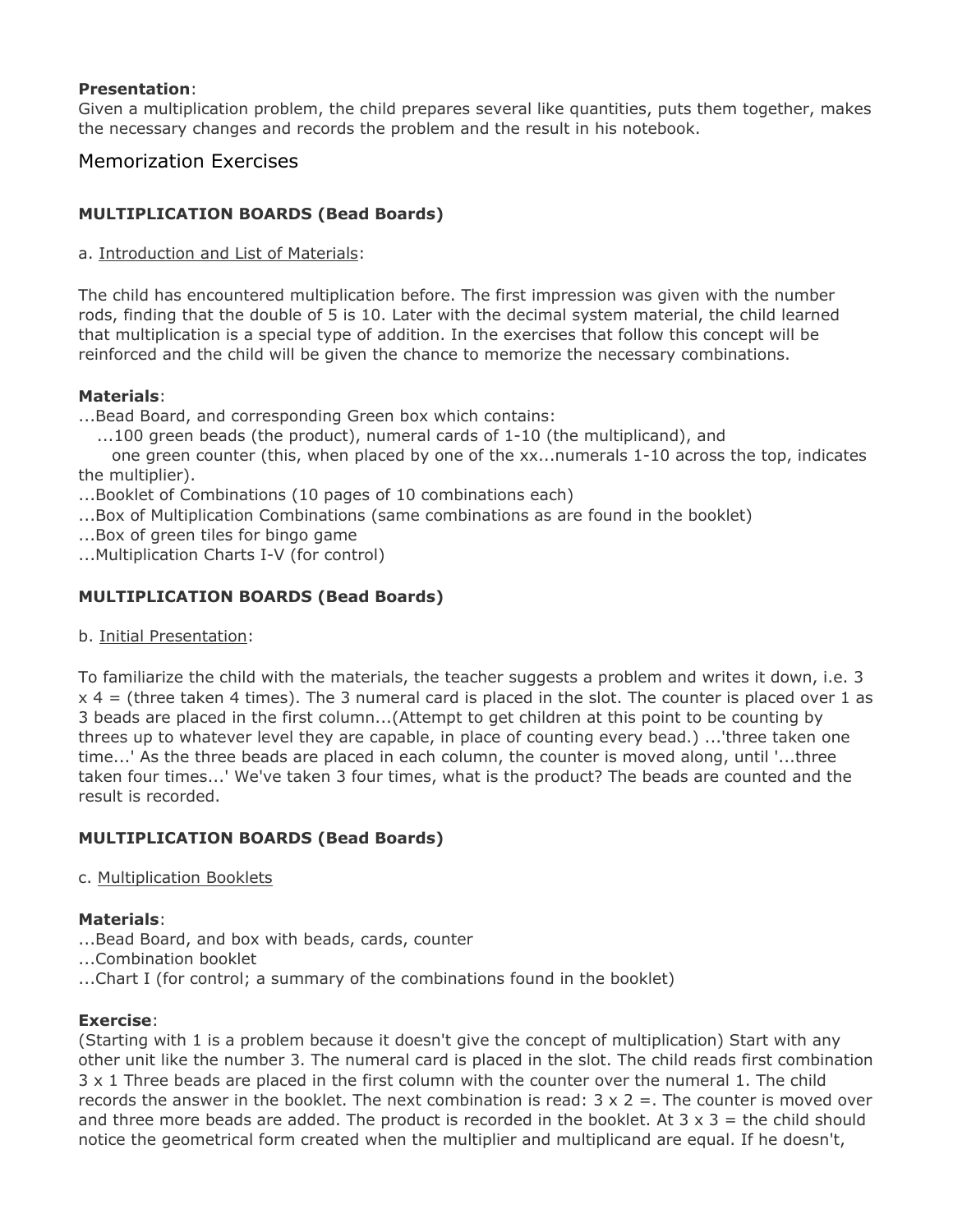the teacher may set up a situation wherein he may easily make the discovery himself forming several doubles in a row.

## **Control of error**: Chart I

**Note**: In the material the child ends his work with the table of 10, rather than 9 as was the case in addition and subtraction. This is to show the simplicity of our decimal system. The table of 1 is very similar to the table of 10. It differs only in the presence of zero.

## **MULTIPLICATION BOARDS (Bead Boards)**

d. Combination Cards

Materials: ...Bead Board and box with beads, cards, counter ...box of loose combinations ...Chart I (for control)

#### **Exercise**:

To facilitate the child's work in this exercise, the number cards used to indicate the multiplicand are arranged in a row or column on the table. The child fishes for a combination,  $3 \times 9 =$ , reads it, and writes it on his paper. The number card 3 is placed in the slot, the counter is placed over column 1; 3 beads are placed in the first column. The counter is moved to column 2, as three more beads are placed in that column, making a subtotal of 6. This continues up to 9. The result of 3 taken 9 times is 27. This product is written on the paper.

NOTE: In the beginning the teacher should supervise the child's work to see that he skip counts the beads as he goes along3, 6, 9, 12, 15, 18, 21, 24, 27. For if the child counts the beads one at a time when he is finished, he will never memorize the combinations.

The child removes the beads, number card and counter and fishes for another combination.

**Control of error**: When the child has finished his work, he controls with Chart I. This control reinforces memorization of the combinations.

## **SKIP COUNTING (Linear Counting)**

#### a. List of Materials

Materials:

...Board of powers (though it is not named as such at this point)

- ...Cubes, long chains, squares, short chains
- ...Two Boxes:
	- $\dots$  arrows for short chains, i.e. for 5 we have 1, 2, 3, 4, 5, 10, 15, 20, 25
	- ...arrows for long chains, i.e. for 3 we have 1, 2, 3, 6, 9, 12, 15, 18, 21, 24, 27

## b. **Initial Presentation**:

In the first presentation of the material the nomenclature should be given in a three period lesson, i.e. cube of seven, long chain of seven, short chain of seven, square of seven.

## c. **Short Chain**:

The chain is lain stretched out on the table, and the child identifies it as, i.e. the short chain of 5. The teacher folds it up like a fan, and the child identifies it as a square of 5. This is proven by placing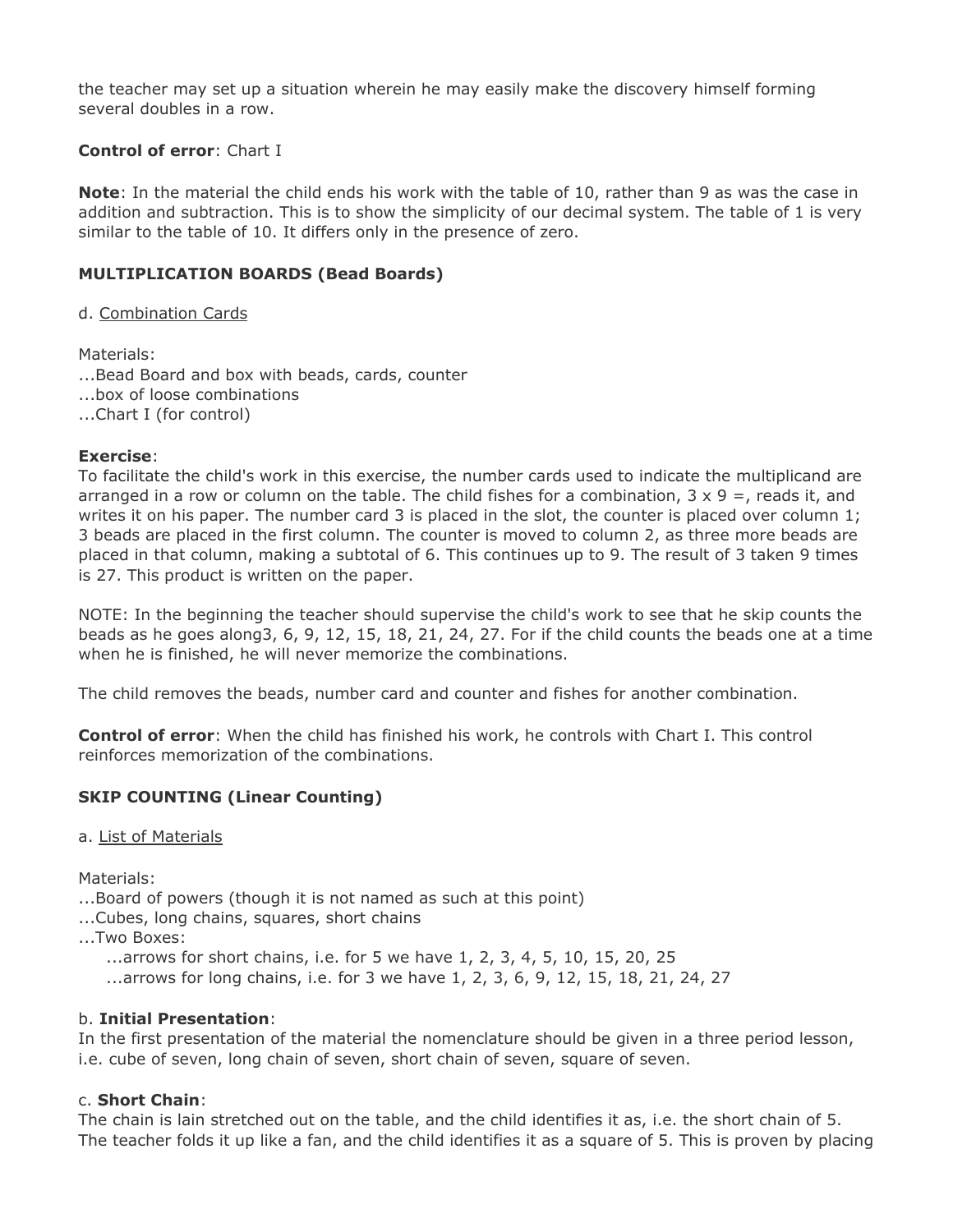a square on top of the folded chain to see that they are equal. The child is given the arrows to lay face up on the table. Together the teacher and the child put the arrows in their respective places as the beads are counted...1,2,3,4,5...; the counting continues by ones up to 10, and the arrow for 10 is placed there, and likewise counting by ones to 15. From 15, we add five more to reach 20, and place an arrow and add five more to 25, The square of 5 is placed at the end of the chain since the chain is equal to the square.

## **Activity:**

## **Materials**: same as before

The child lays out the arrows as before. Little by little he works from counting one by one using the arrows face up, to skip counting as he lays the arrows out, and then skip counting with all of the arrows face down.

When the child is able to skip count well with the arrows face down, he may also skip count regressively.

## d. **Long Chain**:

The chain is lain out one the table or floor (if necessary), and the child identifies it as, i.e. the long chain of three. The child lays out the arrows appropriately as he skip counts. At 9, as the square of three is placed, the child is reminded if they do not see it, that this part of the chain makes a square. (It is equal to the short chain.) A square is placed by the chain at 9. The skip counting continues placing a square at 18 and finally at 27. The three squares are stacked up to see that they make a cube of 3, thus this chain is also equal to the cube of three. The cube is placed at the end of the chain.

In successive activities the child works up to counting progressively and regressively with the labels turned over.

## e. **Games of Comparison**

**Materials**: same as before

## **Presentation**:

The short chains are arranged as the pipes of the organ. Here the child sees the progression of the quantities which is the same as that seen on the shelves of the frame, in the hanging chains and in the cubes,

The visualization of the difference between the quantities becomes more apparent when the long chains are lain out in the same arrangement. In the long chains, the jump from one quantity to the next is more drastic.

**Direct Aim:** comparison of quantities sensorially

**Indirect Aim**: preparation for the powers of numbers (exponential increase)

## **BEAD BAR MULTIPLICATION**

## **Materials**:

...box containing colored bead bars 1-10, 55 of each ...Chart I (for control)

## **Presentation**:

We are going to represent the table of a certain number with bead bars. The child is invited to choose a number, i.e., 8. We start with 8 taken one time. One 8 bar is lain horizontally  $8 \times 1 = ?8$ .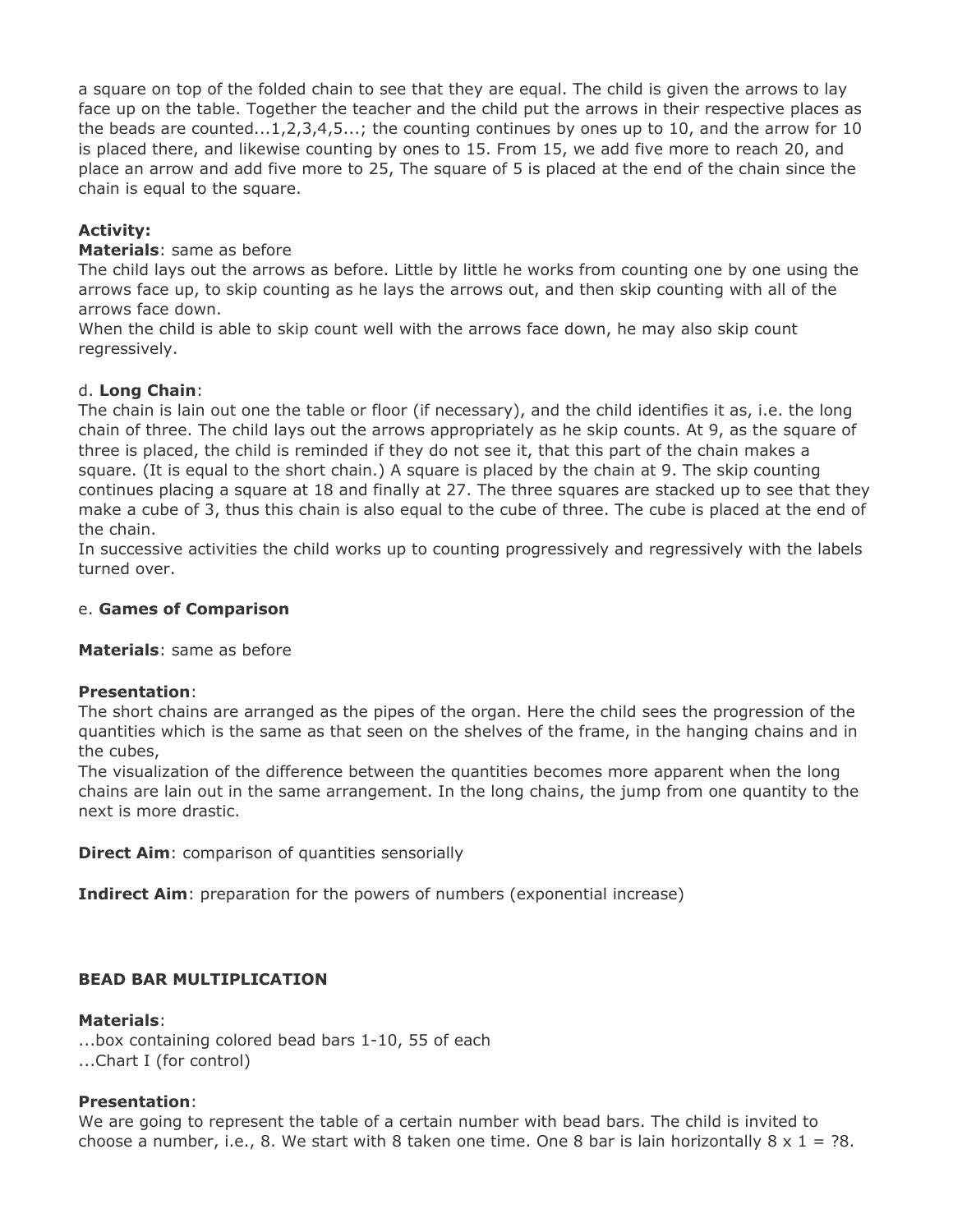The product is also represented by an 8 bar (lain vertically below the first) The child writes  $8 \times 1 =$ 8.

Now take 8 two times. The two 8 bars are lain horizontally  $8 \times 2 = ?16$ . A ten bar and a six bar to represent the product are lain vertically, thus making a double row, The child writes the equation in his notebook. This continues until  $8 \times 10 = 80$ . Observe the geometric figures which have been formed with the 8 bars: 8x1 is a line; 8x2 is a rectangle; and so on; 8x8 represents a square, etc.

NOTE: Notice the rectangles that come before the square have a base longer than the height. The rectangles that come after the square have a base which is shorter than the height. 8x8 produced a square, which is when the number was multiplied by itself.

Afterward the child does the other tables.

**Direct Aim:** memorization of the multiplication tables to bring the child to awareness of the functions of the multiplier and the multiplicand

**Indirect Aims**: to understand that a number when multiplied by ten results in the same number of tens and zero units

to realize that a number multiplied by itself results in a square to give the concept of forming surfaces, starting with a line, progressing to rectangles

## **BEAD BAR MULTIPLICATION**

Adjunct: Multiplication by Ten

#### **Materials**:

...same box of colored bead bars 1-10 ...Chart I ...small white strips of paper ...black pen

## **Presentation**:

The child is invited to take 10 bars of any color he wants. Lay them in a column, skip counting as you go. When he is finished and has found the total, lay out the corresponding number of 10 bars vertically in a row beneath the column (note the resulting rectangles should be congruent) The number we took was 4 (place a label for 4 beneath the row of beads), 10 times. The result was 40. How do we write 40? The 4 will now indicate tens, and we put a zero for the units. (place a 0 label next to the 4 to make 40)

Repeat this with other numbers until the child realizes by himself that when you multiply a number by 10, the product will be the multiplicand with a zero tacked on in the units place.

**Direct Aims**: memorization of multiplication independent realization of the fact stated previously:  $n \times 10 = n0$ 

## **MULTIPLICATION CHARTS AND COMBINATION CARDS**

## a. Passage from Chart I to Chart II

The child copies Chart I. Later with the teacher or a group of children, they try to find those combinations which can be eliminated, that is, those which have like factors and equal products. Look at the first column  $1 \times 1 = 1$  must remain.  $1 \times 2 = 2$  and  $2 \times 1 = 2$  are the same.  $2 \times 1 = 2$  is crossed out. ( Or the combinations to be eliminated may be covered with green strips of the appropriate size) As in addition we can change the order of the multiplier and multiplicand,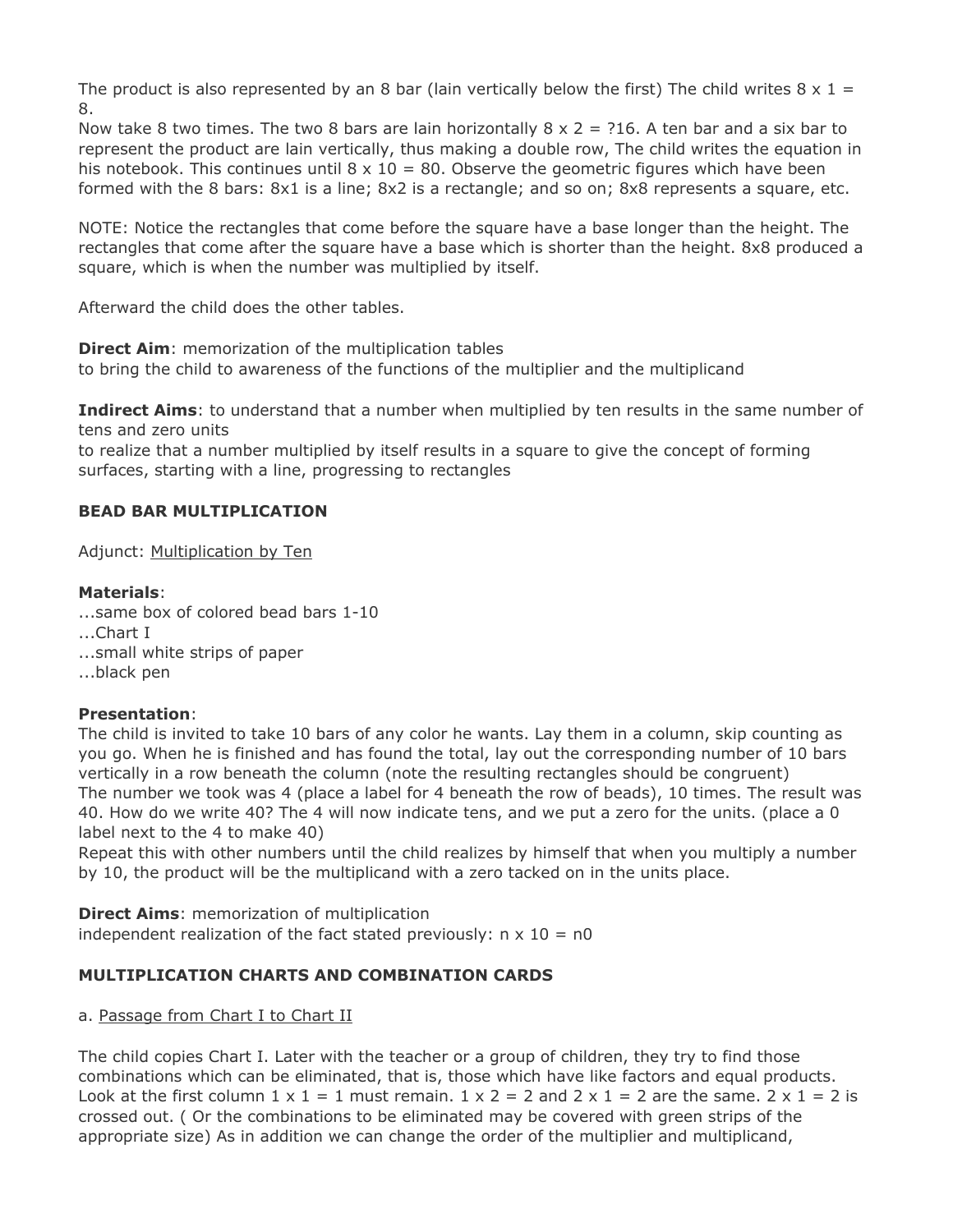eliminating many combinations. At the end we find that half of the chart is eliminated giving us Chart II. The combinations of two equal factors were not eliminated1  $\times$  1 = 2, 2  $\times$  2 = 4, 3  $\times$  3 = 9This was the same case in addition. Chart II has only 55 combinations to be memorized. (We can make the child see that only 45 of these must be memorized, as the table of ten is simply a repetition of 1)

## **MULTIPLICATION CHARTS AND COMBINATION CARDS**

## b. Passage from Chart II to Chart III (the Whole Chart)

#### **Materials**:

...Chart III (products only- the numbers in pink serve as the multiplicand, blue as the multiplier; the one should be colored violet. - Along the diagonal are found the squares of the numbers) ...box of combination cards ...Chart I or II

#### **Exercise**:

The child fishes for a combination, writes it down on a piece of paper  $5 \times 7 =$ . A finger of the left hand is placed on the 5 (pink) while a finger of the right hand is placed on the 7 (blue). Where the fingers meet, the product is found. This is written on the paper to complete the equation. The child fishes for another combination, and so on.

#### **Control of Error**: Chart I or II

#### **MULTIPLICATION CHARTS AND COMBINATION CARDS**

#### c. Passage from Chart III to Chart IV (the Half Chart)

#### **Materials**:

...Chart IV (half of Chart III) ...box of combination cards ...Chart I or II

#### **Exercise**:

The child fishes for a combination and writes it down  $8 \times 3 =$ . I know that  $8 \times 3$  gives me the same result as  $3 \times 8$ . One finger is placed on 3, another on 8 (both on the pink column) The top finger goes to the end of the row, then the two fingers come together. Where they meet, we find the product. This is written down. The child fishes for another combination, and so on.

#### **Control of Error**: Chart I or II

Note: At his point, to verify memorization, the child may be given command cards. Example:

Find these products:  $2x3=$  $5x6=$  $4x7=$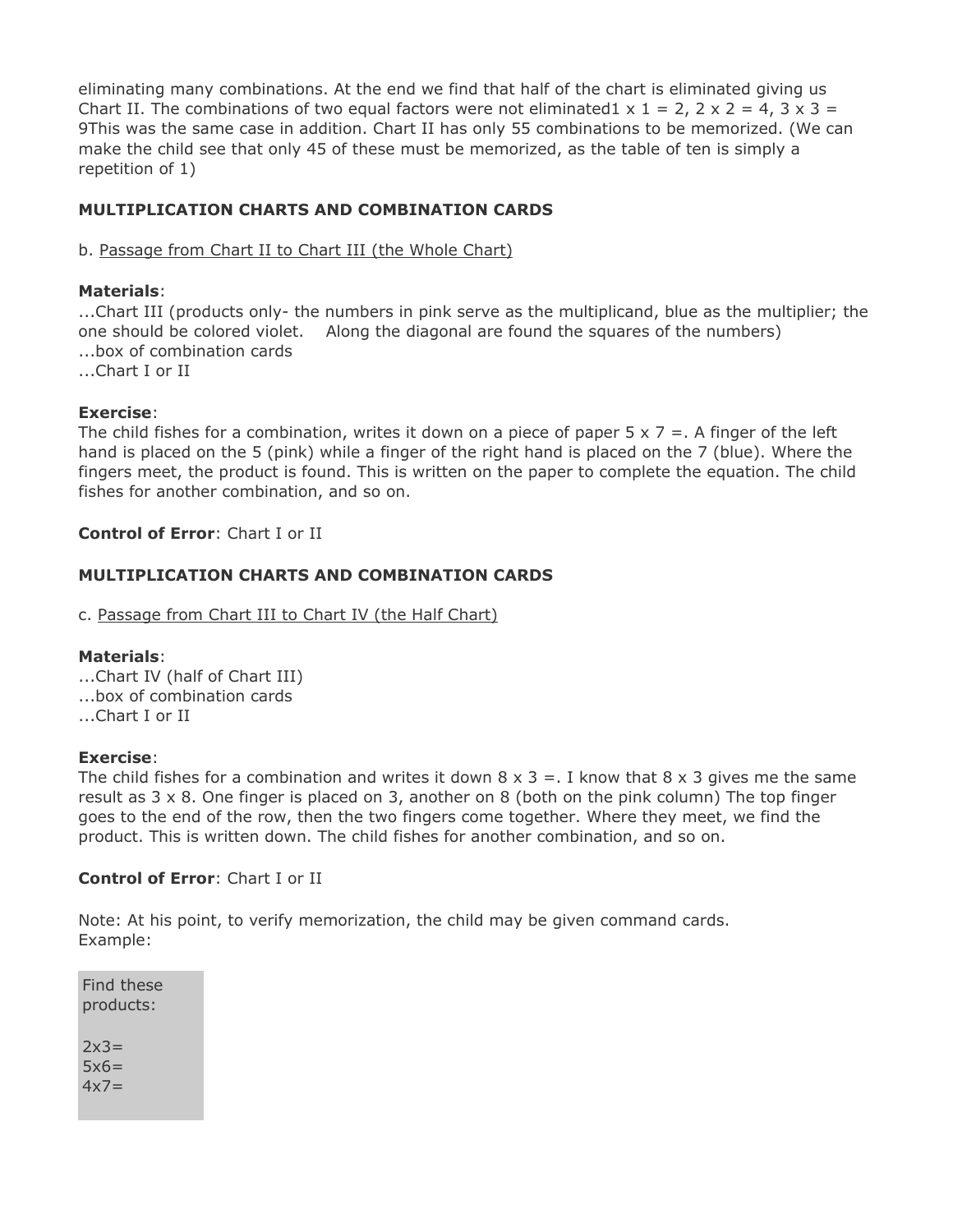etc.

and their inverses

## **MULTIPLICATION CHARTS AND COMBINATION CARDS**

d. The Bingo Game of Multiplication (using Chart V)

#### **Materials**:

...Chart V ...box of tiles with products ...(a) box of combination cards ...Chart I and III

#### **A. Exercise**

All of the tiles are lain out on the table face up. The child fishes for a combination and writes it down  $8 \times 4 =$ . He thinks of the answer and writes it down. The tile with the product is found and placed on the board. The child fishes for another combination.

Control: Chart I for combinations, Chart II for placement.

#### **B. Exercise**

With all of the tiles in the box, the child fishes for a tile. On the paper he writes down a combination that will yield that product,  $18 = 3 \times 6$ . The tile is placed on the chart appropriately.

Control: Charts I and III.

#### **C. Exercise**

All of the tiles are placed in stacks of common products. The child chooses one stack, i.e. 12's. On the paper he writes down a combination that will yield 12,  $12 = 2 \times 6$ . One of the '12' tiles is placed on the chart where 2 and 6 meet. The child thinks of another, and continues until all of the tiles in the stack are used. Control: With Chart 1, we can check to see that all possible combinations have been considered.

Chart III controls placement.

Note: What shape is made when the stacks of tiles are lined up in order? No special figure is made this time.

#### **Group Games:**

As before the teacher may read a combination, the child responds with the correct product; or the teacher picks a tile. The children give all of the possible combinations. These games should be done frequently, as they encourage the child to go back to these exercise if he needs more practice.

Age: from 6-7 (this work lasts for one year)

## **MULTIPLICATION BY 10, 100, 1000**

(Note: This activity is a prerequisite for the small bead frame)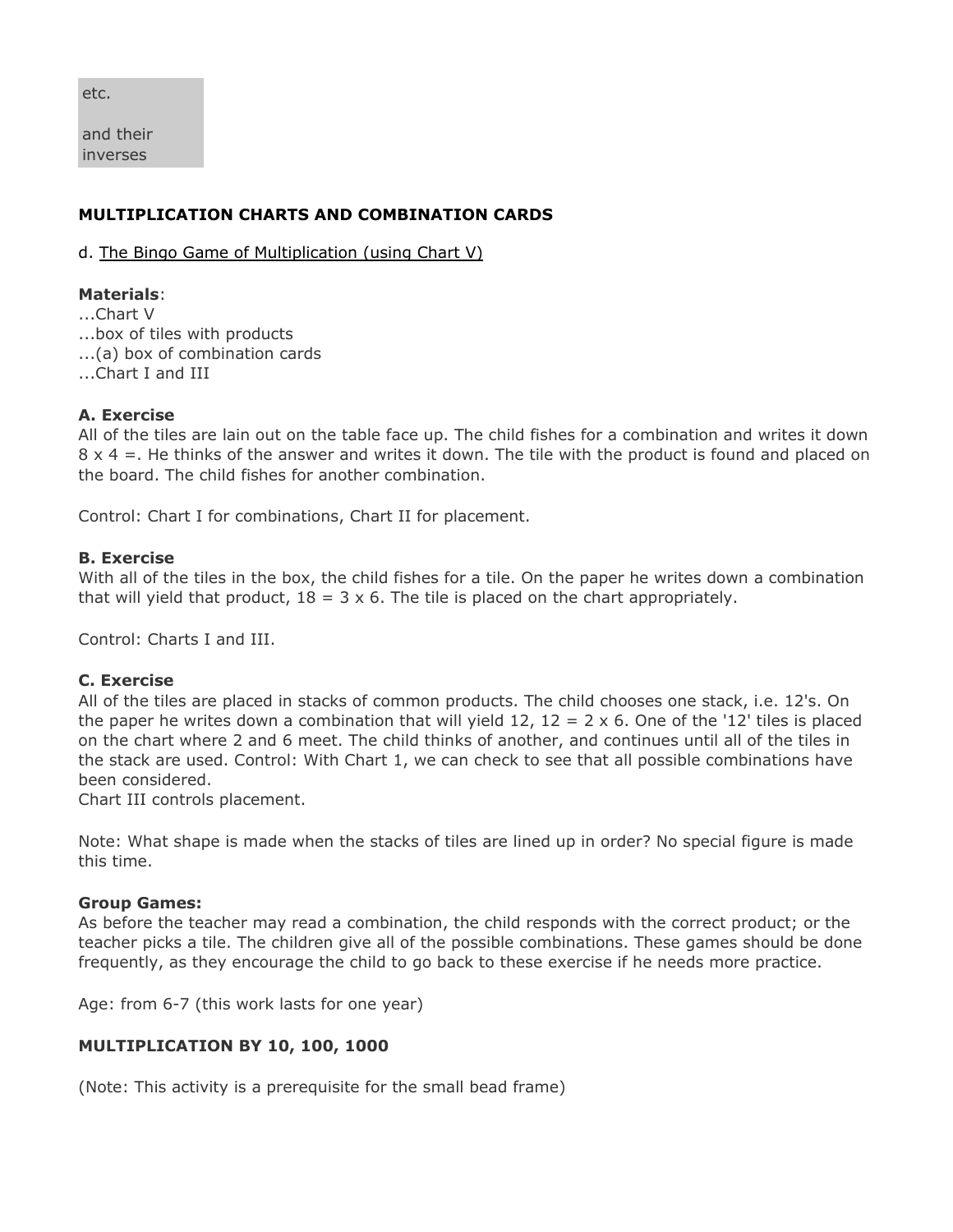## **Materials**:

...decimal system materials

...paper

...black and red pencils

#### **Presentation**:

The teacher isolates a 10-bar. How many units are there in 10? 10. The teacher isolates a hundred square. How many tens are there in 100? How many units? Isolate the cube. How many hundreds are there in 1000? How many units? tens?

We can say that 10 tens is the same as 100, 100 tens is the same as 1000 and so on. With the child draw relative conclusions of all the changes possible.

**Aim**: to be sure that the child has understood the concept of change

## **By ten**

Write down a multiplication problem and ask the child to lay out the problem, using the golden bead material i.e. (  $21 \times 10 =$ ). The child, knowing the function of multiplication, combines these quantities and makes the necessary changes. With the answer - two hundreds, one ten, and the zero is written in red. 21x10 = 21**0** Observe that the product is simply 21 (the multiplicand) with a zero after it.

Do many examples of this type, including:  $30 \times 10 = 300$ 

#### **By one hundred**

Write down a multiplication problem such as  $23 \times 100 =$  and ask the child to lay out the material.. We can't put out 23 one hundred times, we would run out of beads! We can multiply each unit by 100. Isolate one bead from the 23.

 $1 \times 100 = 100$  Substitute the bead for a hundred square. Repeat for the other two units. Then 10 x  $100 = 1000$ . Replace each ten bar with a thousand cube, and so on. Record the product. 23 x 100 = 23**00**. Notice that the product has the same number of zeros as the multiplier.

#### **By one thousand**

Write the problem  $4 \times 1000 =$ . As before, multiply each unit by 1000, replacing each bead with a thousand cube. Record the product  $4 \times 1000 = 4000$ . In this case we jumped from the units, past the tens, past the hundreds, to the thousands. For each hierarchy that we increased, one zero was added. Observe as before that the number of zeros in the product is the same as the number of zeros in the multiplier. The product is simply the number of zeros in the multiplier.

**Direct Aim**: ease of multiplying by powers of ten, and understanding of the characteristic patterns of such multiplication.

**Indirect Aim**: preparation for multiplication using the bead frames

Checkerboard - Geometrical Analysis of Multiplication

## **INTRODUCTION TO THE CHECKERBOARD**

**Materials**: The Checkerboard:

each square has sides of 7 cm so that the longest bar will fit;

squares of the same color on the diagonal represent the same value;

the numbers along the side and the bottom are printed in hierarchic colors the bottom right square, which is green and represents simple units is the square having the least value;

whereas the square in the opposite corner, which is also green and represents units of billions, is the square having the greatest value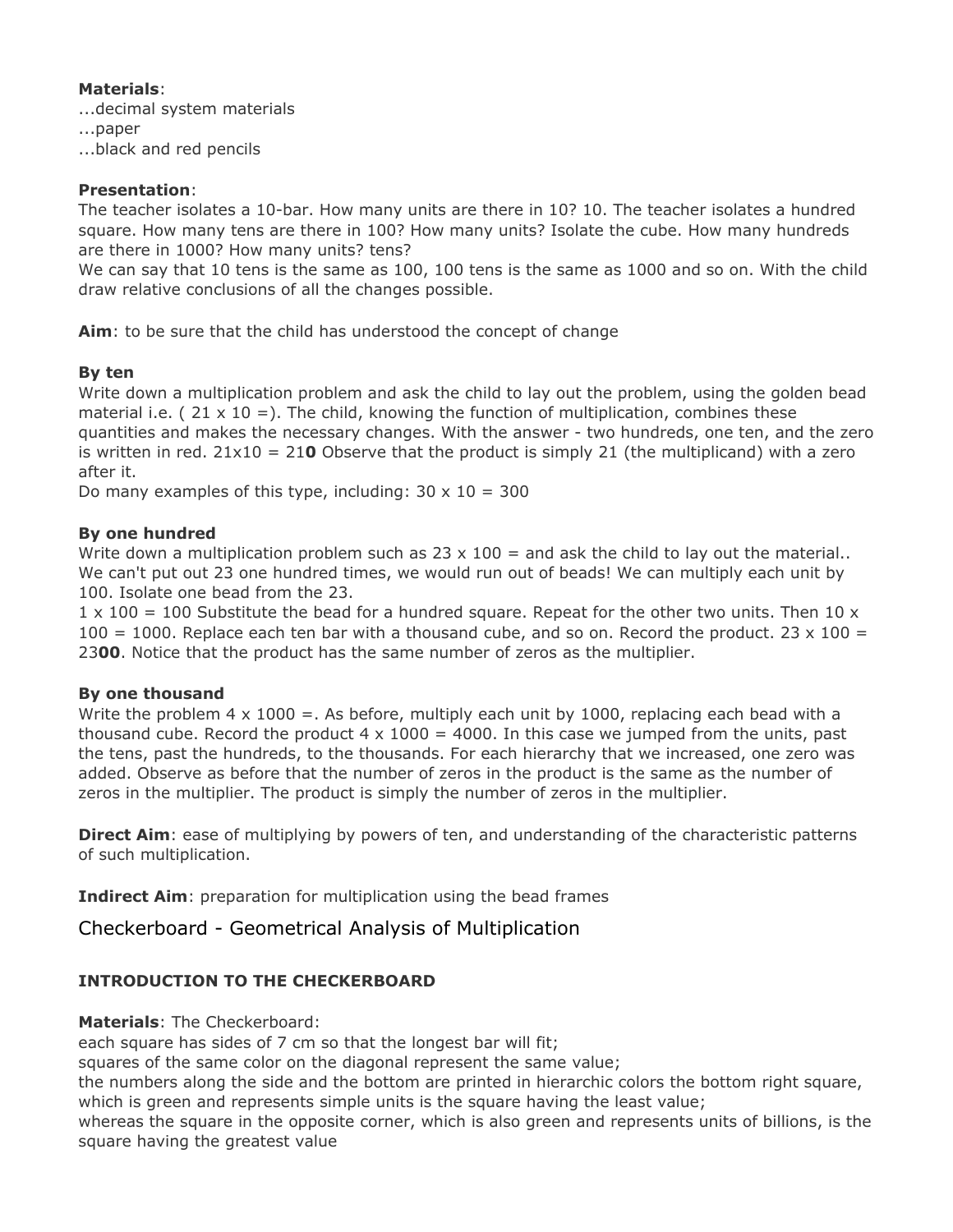also, box of bead bars, 55 of each (remove the 10-bars) box containing numeral cards 1-9 3 series printed in black on white cards (multiplicand) 3 series printed in black on gray cards (multiplier)

#### **Presentation**:

Familiarize the children with the board, noting the value of each square, the hierarchic colors, and the pattern of the values along the diagonal. Afterward the child may draw his own board.

#### **Games**:

A) Place a bead bar such as (5) on the unit square and ask the child to identify its value. Move the bead bar to the left to the tens square. Identify its value. (50) Move the bead bar along the diagonal to the next tens square. Identify its value. (50) Place the bead bar on the bottom row-hundred square. Continue moving the bead bar, and identifying its value as it changes its position.

B) Place a bead bar on the unit square and identify its value. As it moves up the column, identify its value. Note that the value increases by 10 each time. Repeat the procedure moving the bead bar down the column, noting that the value decreases by 10 each time. Move the bead bar to the ten square at the bottom and repeat the game. Again we notice that the value increases by 10 as it goes toward the top, and it decreases by 10 as it moves toward the bottom again.

C) Place two bead bars on two different squares and read its value. Place two bead bars in such a way that an inferior hierarchy is left blank.-430,403.

D) Place four bead bars on four different squares along the bottom row. Identify the number. Move one bar to the second row and identify the value; it is the same. Continue moving one bead bar at a time along the diagonal, identifying the number; it stays the same.

**Aim**: to familiarize the child with the board

to emphasize that squares on the diagonal have the same value

Note: With the bead frames and the hierarchic materials (blocks) we gave the concept of the hierarchies. With this material we will reinforce that concept. Since the concept is presented in a different way, we must be sure that the child understands how this work is organized.

## **MULTIPLICATION WITH THE CHECKERBOARD**

#### **Materials**:

...checkerboard ...box of numeral cards 1-9, gray and white ...box of bead bars 1-9, 55 of each

#### **Presentation**:

Propose a problem:  $4357 \times 23 =$ 

#### a. 1st level

Form the multiplicand by using the white cards placed on the appropriate numerals

on the bottom edge of the board. (7 is placed on *1,* 5 is placed on *10,* etc.) Form the multiplier using the gray cards placed on the appropriate numerals on the right edge of the board.

Begin multiplying with the units. First we take 7 three times. Place 3 seven bars on the unit square.

5 x 3place 3 five bars on the tens square

3 x 3place 3 three bars on the hundreds square

4 x 3place 3 four bars on the thousands square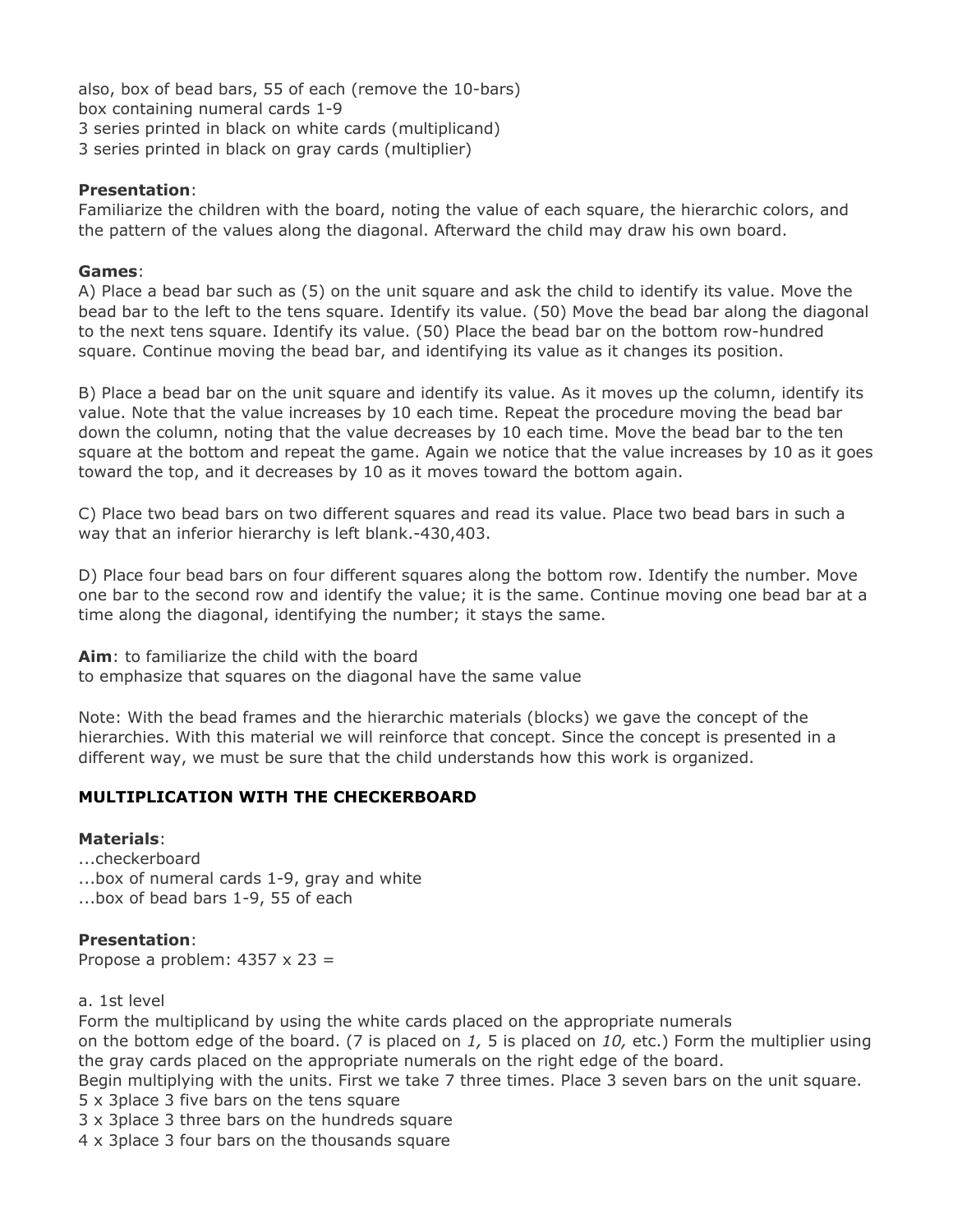Keep a finger on the digit of the multiplicand to remember your place. Notice that there are three of each quantity in this row. Why? because the multiplier is 3. Since we have finished multiplying by the units, we can turn over the gray card. Continue multiplying by the tens noting the value of each square (this emphasis is important): tens multiplied by units give tens, tens multiplied by tens gives hundreds, etc. Notice that 2 dominates the row. Turn over the card.

Move the bead bars of the upper row along the diagonal to the bottom row. Beginning with units make changes to total the product, carrying over as necessary, i.e. the bead bars in the ten square total 3131 tens. How do we express 31 tens in conventional language? Three hundred ten. So, place a unit bead in the ten square, and a 3 bar in the hundred square. Read the total and record the product.

**Aim**: to understand the process of multiplication using the board.

b. 2nd level-Small Multiplication

Propose a problem:  $4357 \times 423 =$  and set up the board with the numeral cards.

Begin multiplying with the units, but this time only put out the bead bars for the product.

- $7 \times 3 = 21$  put a unit bead in the unit square, 2-bar in tens
- $5 \times 3 = 15$  5-bar in tens square, unit in hundreds
- $3 \times 3 = 9$  9-bar in the hundred square
- $4 \times 3 = 12$  2-bar in thousands, unit in ten thousands

Turn over the gray card. Continue with the tens. Move the bead bars along the diagonal in the end. Make the necessary changes and read the final product.

c. 3rd level-Partial Products (this passage can be skipped)

Multiply in the same way as before (2nd level). After everything in the multiplicand has been multiplied by the units, make the necessary changes in that row and record the partial product, Continue with the tens, etc. After all of the partial products have been recorded, move the bead bars along the diagonal to the bottom row.

Make the changes and read the total product.

d. 4th level-Mental Carrying Over

The procedure is different from the 3rd level only in that the child carries mentally.  $7 \times 3 = 21$  put the unit bead down, remember 2...5  $\times$  3 = 15plus 2 = 17. etc. The partial product is read without making any changes.

## **MULTIPLICATION AND DRAWING**

## **Materials**:

- ...checkerboard
- ...box of bead bars 1-9, 55 of each
- ...box of numeral cards 1-9, gray and white
- ...graph paper
- ...colored pencils in red, green, and blue

## **Presentation**:

The multiplication is done in the same manner as the first level of checkerboard multiplication. Propose a problem and write it down. Set up the numeral cards on the board and begin multiplying by the units of the multiplier (place 3 bars of 2 for  $3 \times 2$ , etc.) Draw the result of this partial product - 1 square for each bead. Color the rectangles and squares in the appropriate hierarchic colors: units multiplied by units gives units, so color it green, etc. Write each product in the rectangles. Analyze the first partial product: units times units gives us units (write  $1 \times 1 = 1$ );  $2 \times 3 = 6$ ; these are 6 units tens. Tens times units gives us tens  $(10 \times 1 = 10)$ ;  $3 \times 3 = 9$ ; 9 tens = 90. Continue analyzing the partial product in this way.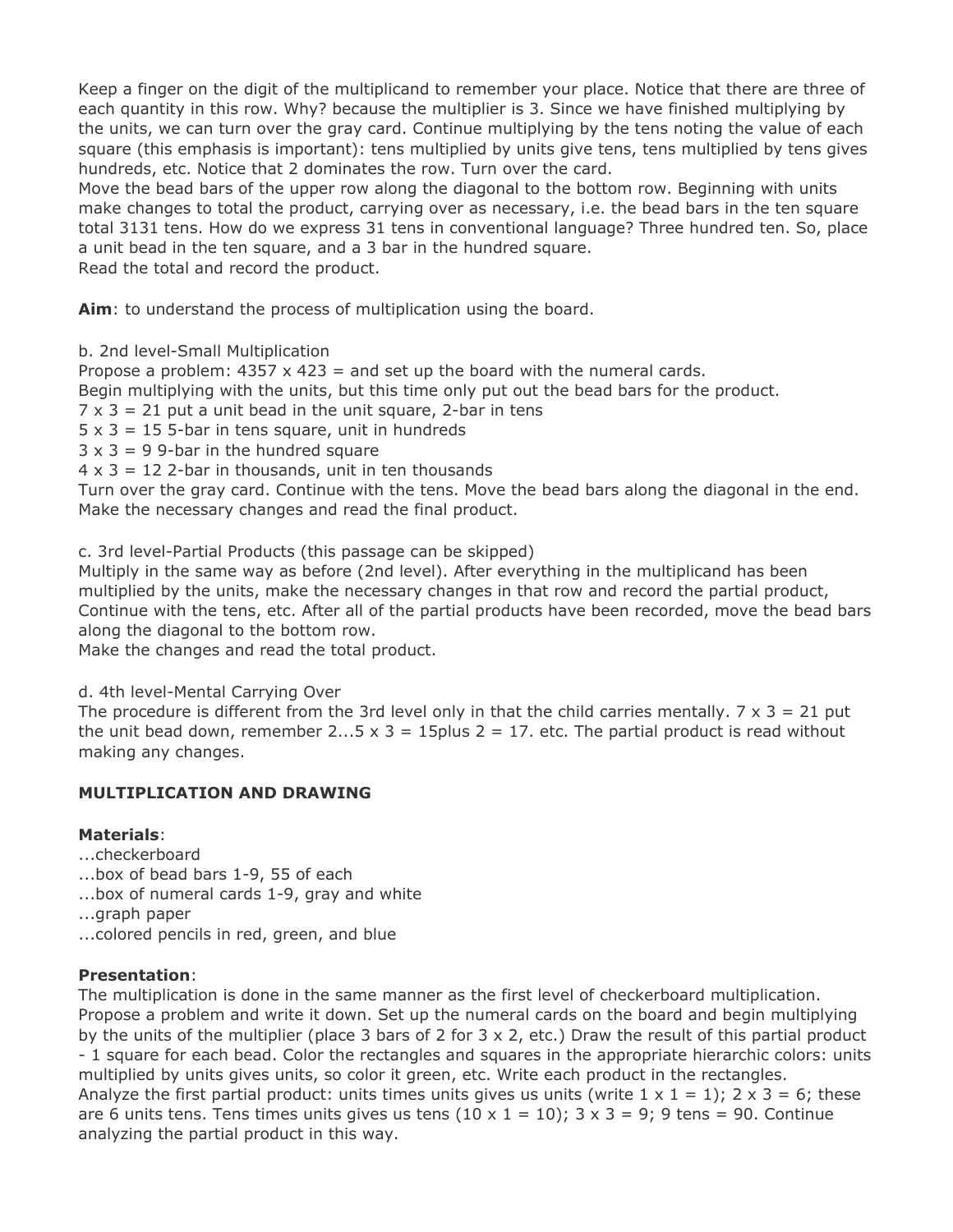Go on to multiply by the tens, placing the bars on the checkerboard. Draw the result and write the products of the small multiplications. Analyze the partial product in the same way as before. Make the necessary changes in the first row to obtain the partial product. Verify this by adding the column of products (in the analysis of the first partial product) Write this partial product under the multiplication problem. Repeat the procedure for the second partial product.

Move the bars along the diagonal to the bottom row. Make the changes to get the total. Add the two partial products to control and verify. Record this final product under the original problem.

| 3432   | $U \times U = U$  | $1 \times 1 = 1$                   | $2 \times 3 = 6$  |           |
|--------|-------------------|------------------------------------|-------------------|-----------|
| $x$ 43 | $txu = t$         | $10 \times 1 = 10$                 | $3 \times 3 = 9$  | 90        |
| 10296  | $h \times u = h$  | $100 \times 1 = 100$               | $4 \times 3 = 12$ | 1200      |
| 137280 | th $x u = th$     | $1000 \times 1 = 1000$             | $3 \times 3 = 9$  | $+9000$   |
| 147576 |                   |                                    |                   | 10296     |
|        | $u \times t = t$  | $1 \times 10 = 10$                 | $2 \times 4 = 8$  | -80       |
|        |                   | $tx t = h$ 10 $x 10 = 100$         | $3 \times 4 = 12$ | 1200      |
|        | $h \times t = th$ | $100 \times 10 = 1000$             | $4 \times 4 = 16$ | 16000     |
|        |                   | th $x t = t$ th 1000 $x 10=10,000$ | $3 \times 4 = 12$ | $+120000$ |
|        |                   |                                    |                   | $+137280$ |
|        |                   |                                    |                   | 147,576   |

Having completed and understood this activity, the child should have realized what multiplication must be done to change from one hierarchy to another: to obtain hundreds, he has three possibilities as indicated on the checkerboard:  $100 \times 1$ ,  $10 \times 10$ ,  $1 \times 100$ .

He also should realize that the quantities are moved along the diagonal to add quantities of the same hierarchy. This is a change from adding in vertical columns on the forms for the bead frame. The colors, however, aid the understanding of this difference.

This drawing activity allows the child to visualize all multiplication geometrically as rectangles and squares. Even the square of a number with 2 or more digits is composed of smaller squares and rectangles. Thus this work is remotely indirect preparation for square roots and the study of perfect squares.

Age: 7-8 years [For all checkerboard work]

**Aim**: to reinforce the concept of hierarchies to visualize multiplication in its geometric form

Bead Frame Multiplication

#### **SMALL BEAD FRAME**

#### a. **Multiplication By 10, 100, 1000**

Materials: ...small bead frame ...paper and pencil

#### **Presentation**:

Write down the problem  $2 \times 10 =$ . Perform this on the frame by sliding forward groups of two beads, changing as necessary. Record the product  $2 \times 10 = 20$ . Repeat the process in the problem  $20 \times 10$  $=$ . Record the product 20  $\times$  10 = 200. Try this problem

 $2 \times 100 =$ . It would take all day and most of the night to bring forward 100 groups of two beads. Recall from the multiplication game-Multiplication by 10, 10, 1000 the simple way to do this. Slide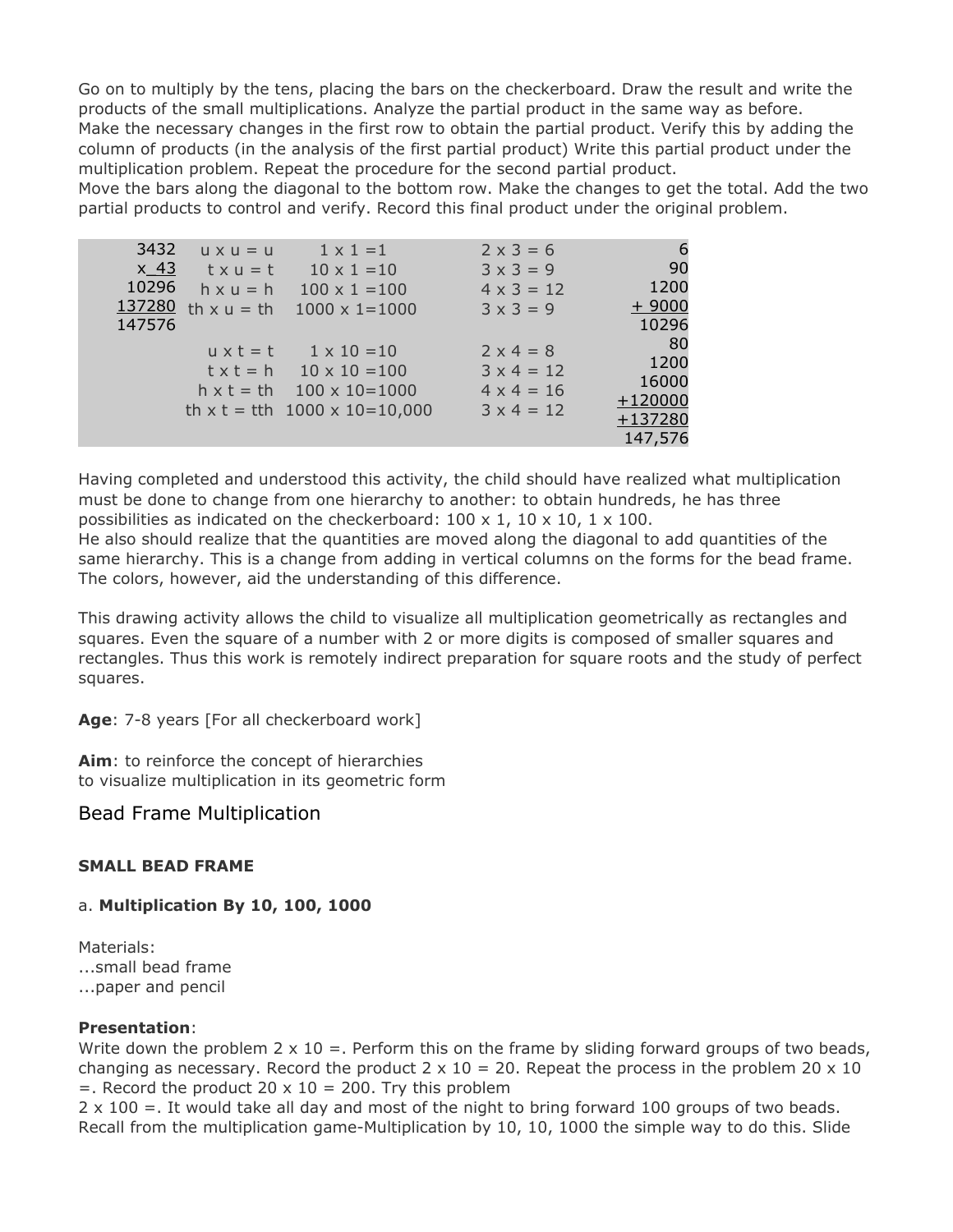forward the 2 beads to correspond to the multiplicand. We can multiply  $1 \times 100$  and get 100-slide the one unit back, and slide one hundred forward. Repeat for the second unit. Record the product 2  $x$  100 = 200. We went from units to the hundreds. How many jumps did we have to take? 2 How many zero's are in the product? 2 The two zero's indicate that we have passed two hierarchies. Do many other examples, i.e.  $2 \times 1000 =$  to be sure that the child is very comfortable and familiar with this process.

Note: We are limited by the frame to having a multiplicand of only one digit when the multiplier is 1000 and vice versa.

**Aims**: to understand of the use of the small bead frame in performing multiplication to reinforce the concepts of the relative positions of the hierarchies, and changing from one hierarchy to another

#### **SMALL BEAD FRAME**

b. Multiplication with a One-Digit Multiplier

#### **Materials**:

...bead frame ...small form

**Presentation**: To isolate the difficulty of decomposing the multiplicand, we begin with a static multiplication. From then on the child will work with dynamic problems.

2321 Write the problem on the left side of the  $\underline{x}$  3 form.

The first thing we must do is to decompose the multiplicand. There are how many units? 1, we write 1 on the right side under units. All of this we must multiply by 3. On the bead frame, perform the multiplication.  $1 \times 3 = 3$ , move forward three units beads.

2 x 3=6, but 6 what? 6 tens! Move forward 6 ten beads, etc. (By this time the child should have memorized the combinations and should bring forward the product of the small multiplication) Read the product and record it on the left side of the form.

Try a dynamic multiplication

2463 Decompose the multiplicand in the same way as <u>x 4</u> before.

Perform the multiplication  $3 \times 4 = 12$ , 12 is 2 units and 1 ten...6  $\times 4 = 24$ , 24 what? 24 tens4 tens and 2 hundreds, etc.

Read the product on the frame and record it.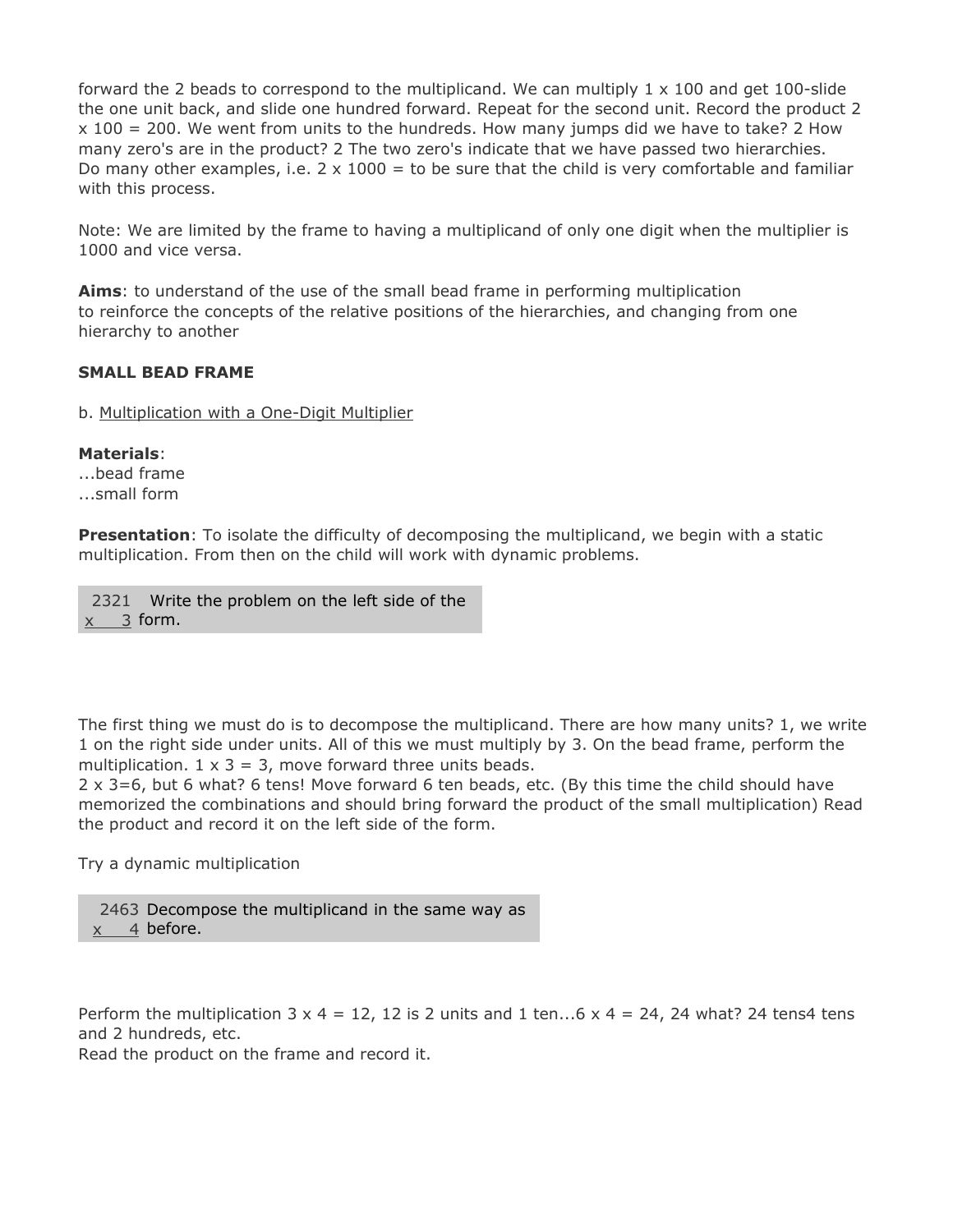#### **Experiment**:

Try performing any one of these multiplications out of order, i.e.  $6 \times 4 = 24$  tens,  $2 \times 4 = 8$  thousands,  $3 \times 4 = 12$  units and  $4 \times 4 = 16$  hundreds. The product is still the same.

Note: Maria Montessori said, "When you go to the theater, you find that people are all sitting in different areas; some are in the balcony, some are in the boxes. Why? Each person has chosen a seat by buying a certain type of ticket. In the same way, these units must be in the top row of the bead frame. That is their fixed place."

**Age**: 6-7 years

**Aim**: realization of the importance of the position of each digit

# **LARGE BEAD FRAME - MULTIPLIERS OF 2 OR MORE DIGITS**

a. The Whole Product

Materials: ...large bead frame ...corresponding long form ...red and black pencils

## **Presentation**:

Write a multiplication problem on the form

8457 Decompose the multiplicand in the same way as <u>x 34</u> before.

On the right side decompose the multiplicand as before. First decompose the number for multiplication by 4 units.



We must also multiply the multiplicand by 30; decompose the number a second time below the first. We know that we cannot multiply by such a large number on the bead frame. The rule is that we must always multiply by units. 7 x 30 is the same as 70 x 3. (  $7 \times 30 = 7 \times 3 \times 10 =$  (commutative property) 7 x 10 x 3 = 70 x 3 ) So we can write this decomposition in a different way. For our work we will use the first and third decompositions.

Note: By decomposing the multiplicand we have reduced the problem to a series of small calculations at the level of memorization.

Begin multiplying

 $7 \times 4 = 2828$  units move forward 8 units, 2 tens

- $3 \times 4 = 12$  12 tens. move forward 2 tens and 1 hundred
- $4 \times 4 = 16$  16 hundreds, move forward 6 hundreds and 1 thousand
- $8 \times 4 = 32$  32 thousands move forward 2 thousands and 3 ten thousands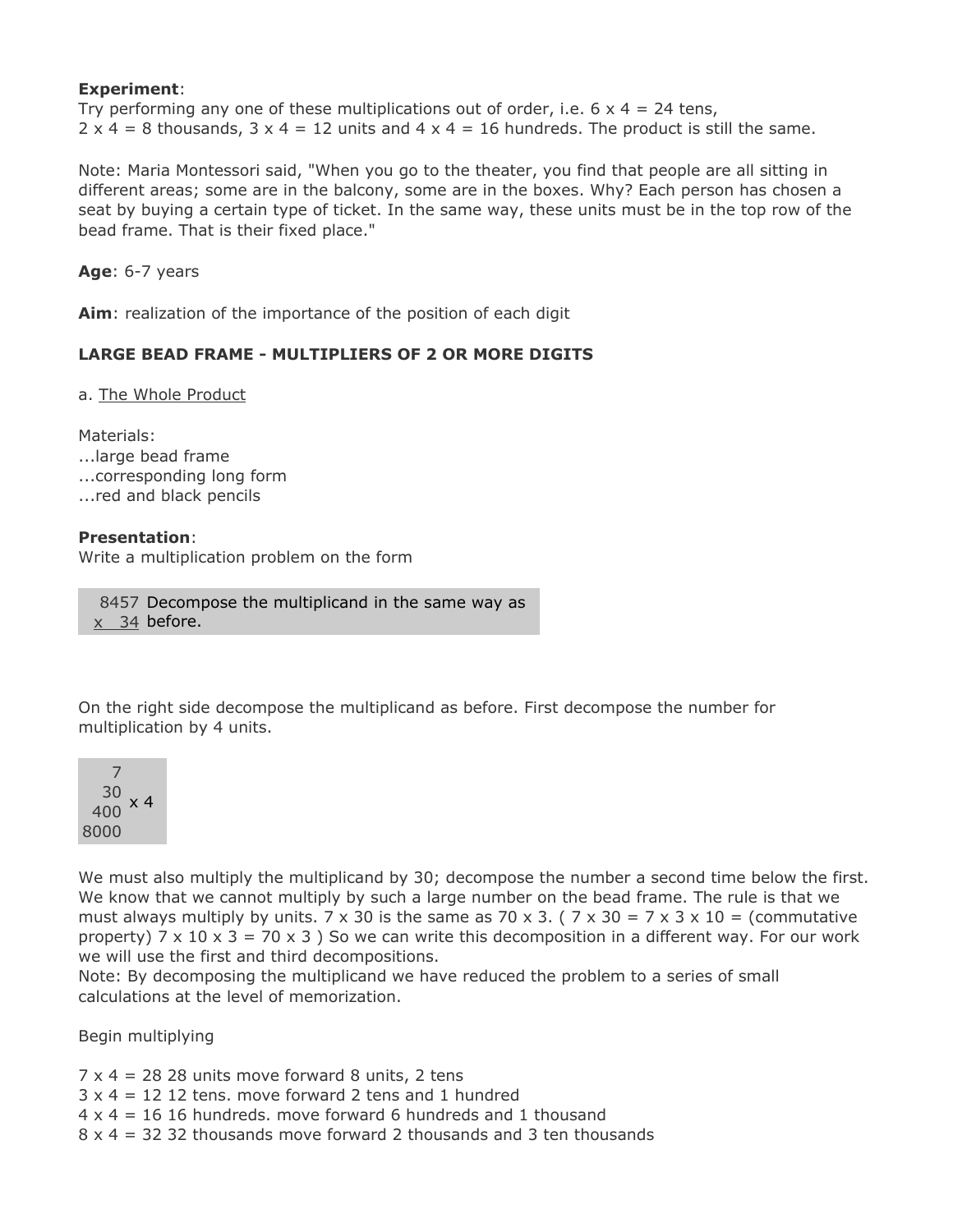Continue with the second decomposition in the same way.

Read the final product and record it.

Note : This multiplication can be shown on an adding machine in the same way, though as a repeated addition. Calculators operate on the same principle of moving the multiplicand to the left and adding zeros.

The child may go on to do multiplication with multipliers of 3 or more digits as well. With a threedigit multiplier there will be 5 decompositions of which only the 1st, 3rd, 5th will be used for the multiplication on the frame.

## **LARGE BEAD FRAME - MULTIPLIERS OF 2 OR MORE DIGITS**

#### b. Partial Products

**Presentation**: The child by this time should have reached a level of abstraction with column addition.

The procedure is exactly like the first, except that the child will stop after each multiplier and record the partial product, clearing the frame he begins multiplying with the next multiplier. When the child records all of the partial products, he adds them to find the total product.

|         | 4387   |
|---------|--------|
|         | x 245  |
|         | 21935  |
|         | 175480 |
|         | 877400 |
| 1074815 |        |

Here we can observe that the first partial product which was the result of multiplying the units has its first digit under the units column. The first digit (other than zero) of the second partial (which was the result of multiplying by the tens) is under the tens column, etc.

**Age**: 7-8 years, or when the child is adding abstractly

#### **HORIZONTAL GOLDEN BEAD FRAME**

#### a. The Whole Product

#### **Materials**:

...The Horizontal Bead Frame, which lies flat on the table.

It is less sensorial in that hierarchic colors and spaces between the classes have been eliminated.

...box of 4 series of gray cards on which 1-9 is written in black (to serve as multiplier)

...strips of white paper on which multiplicand will be written.

(note: the black lines are drawn on the board beneath the wires; they will indicate where to begin the multiplication when multiplying by units, tens, hundreds or thousands.)

#### **Presentation**:

All of the previous operations can be done with this material, but we will do the most interesting: multiplication with a two-digit multiplier.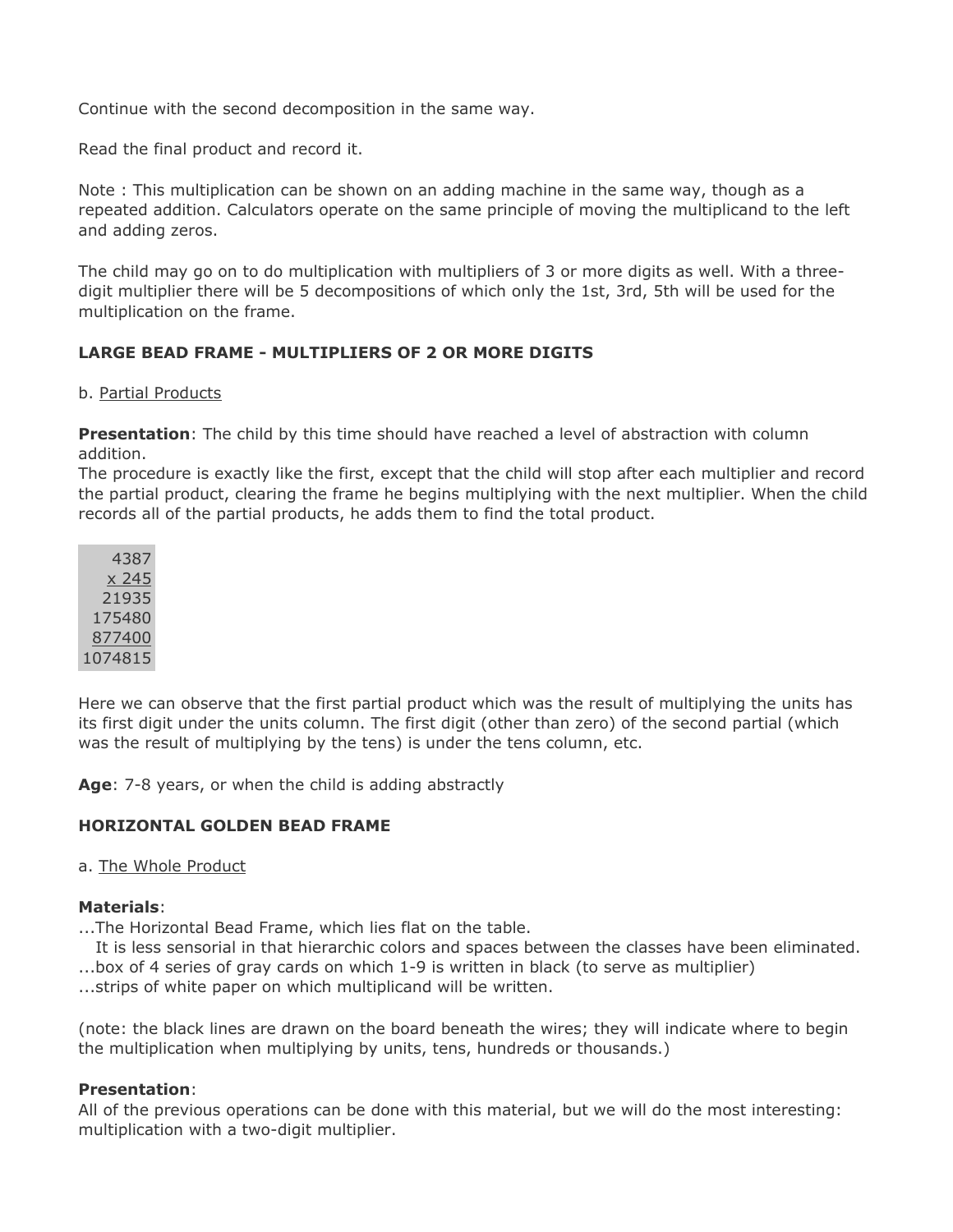Write down a problem,  $6542 \times 36 =$  and show the child how to set up this problem. Place a white strip over the zeros and secure it with a rubber band or tape. Write the multiplicand on the strip so that the digits correspond to the correct wires. Find among the gray cards the digits needed to form the multiplier. Place the 6 over the lowest green dot which represents the units, and the 3 over the blue dot for the tens. The beads should be at the top to start.

Begin multiplying  $2 \times 6 = 12$ , bring down 2 units and 1 ten.  $4 \times 6 = 24$  tens - bring down 4 tens and 2 hundreds and so on. After the multiplicand has been multiplied by the units we can turn over the card '6'.

In order to multiply by the 3 tens, 30, we must move the multiplicand to the left one space to let one red zero show. This is just like multiplying the number by 10.

The black line indicates that we start with the row of tens. Continue multiplying, making changes as necessary. In the end we read the product and record it.

## **HORIZONTAL GOLDEN BEAD FRAME**

b. Partial Products

#### **Materials**:

...The Horizontal Bead Frame ...box of 4 series of gray cards on which 1-9 is written in black ...strips of white paper

The procedure followed here is exactly the same, except that when the child has finished with one multiplier he turns over the card, reads the partial product, writes it and clears the frame before beginning with the next multiplier. In the end he adds abstractly to total the partial products.

**Age**: 7-8 years

#### **HORIZONTAL GOLDEN BEAD FRAME**

c. Carrying Mentally

#### **Materials**:

...The Horizontal Bead Frame ...box of 4 series of gray cards on which 1-9 is written in black ...strips of white paper

The child sets up the multiplication problem on the frame.

2443 x 46

 $3 \times 6 = 18$  move down 8 units, remember one ten in your head.

 $5 \times 6 = 30...+1 = 31$  move down 1 ten, remember 3 hundreds

 $4 \times 6 = 24...+3 = 27$  hundreds-move down 7 hundreds, etc.

Record the partial product and clear the frame before beginning multiplication by the tens.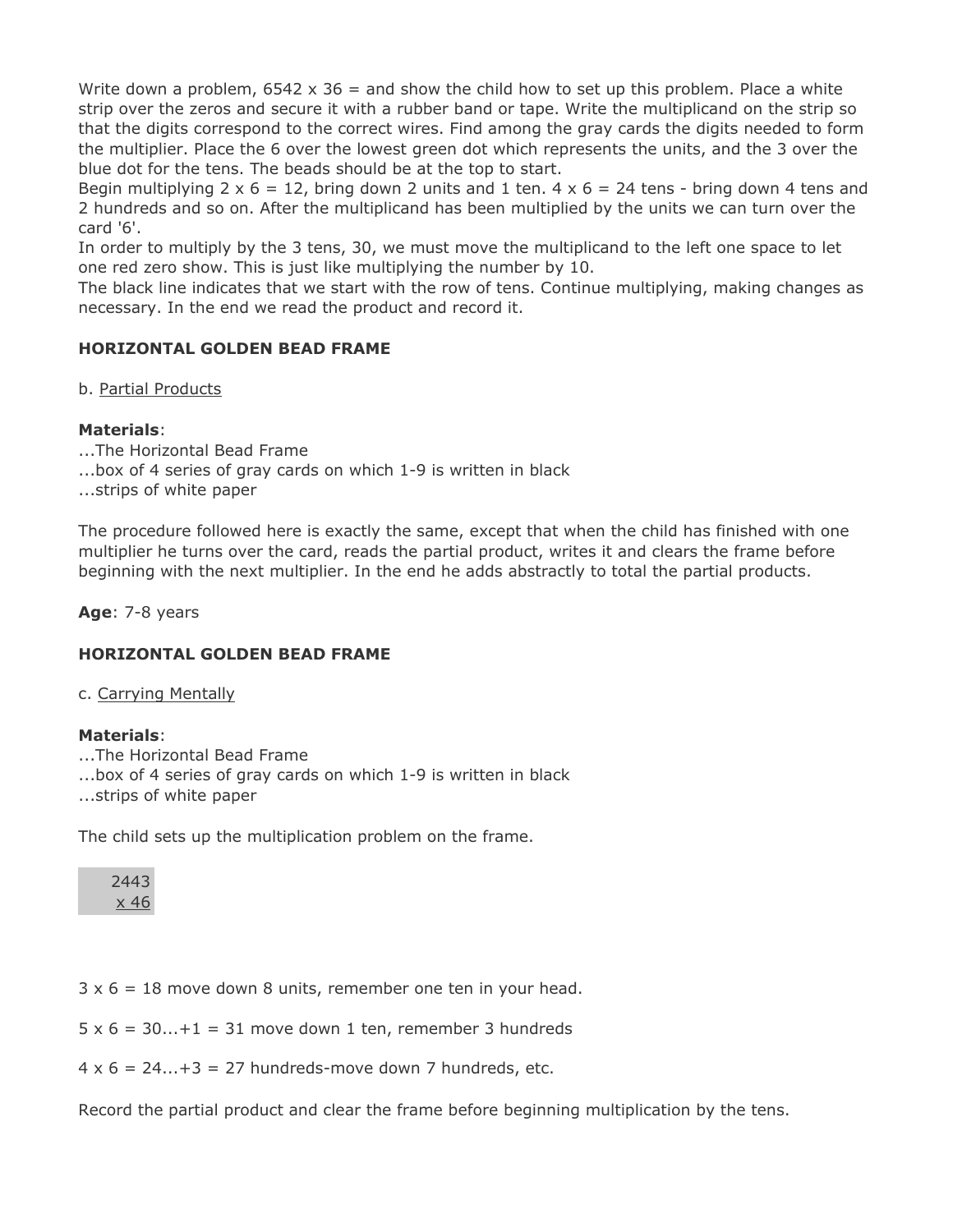#### **Age**: 8 years

Note: The work done with this frame is on a higher level of abstraction than the work with the hierarchic frames. In both activities the tens, hundreds and thousands of the multiplier were reduced by a power of 10, while the multiplicand increased by a power of 10. The same work was done in two different ways.

At the end of this work the child should understand that when he starts multiplying with a new digit of the multiplier, he must move over one hierarchy. The partial products must start from the same hierarchy as the corresponding digit of the multiplier.

This activity forms the basis for an understanding of the function of multiplication with a multiplier of two or more digits, and a preparation for abstract solution. The child doing this activity will be stimulated to invent his own problems.

# More Memorization Exercises

# **THE SNAKE GAME**

Materials: same as for addition snake

#### **Exercise**:

This time in constructing the snake, it is not important to use many different colors; rather several bead bars of each of a few colors should be used. A resulting snake may be:  $2 + 4 + 8 + 4 + 2 + 4$  $+8 + 4 + 2$ . The snake is counted as in addition.

**Control of Error**: To one side the ten bars and black and white bars are grouped together. At the other side the original bead bars are grouped according to color. How many times do we have 8? We can say 8x2; the equation is written on a piece of paper. The beads to represent the product 16 are placed below the group of 8 bars. The same is done for 4x4 and 2x3. The three products are added on paper and/or with the second row of bead bars to show that the snake was counted correctly.

**Age**: from 6 years onwards

**Note**: The child does this work after completion of the exercises for memorization of multiplication

# **VARIOUS WAYS OF CONSTRUCTING A PRODUCT**

#### **Materials**:

...box of colored bead bars 1-10 ...Chart I

#### **Presentation**:

The teacher writes a product on a piece of paper and places it on the table (it will be the heading). Let's see how many ways we can make 12? Shall we try with one? The child should see that any number can be made using one, therefore it will be omitted for this game.

Beginning with two, the child tries to make 12 by repeating 2, skip counting as he takes out the bars. Stopping at 12, he finds that 2 taken six times equal 12. These bars are placed in a column under the strip. the child writes the combination in his notebook,

 $12 = 2 \times 6$ , which is read 12 is constructed by taking 2, 6 times.

Go on trying with 3 and 4 following the same steps. When the child tries with 5, he will find that 15 is greater than 12, so the bead bars are put back in the box. Go on with 6. Trying with 7, the child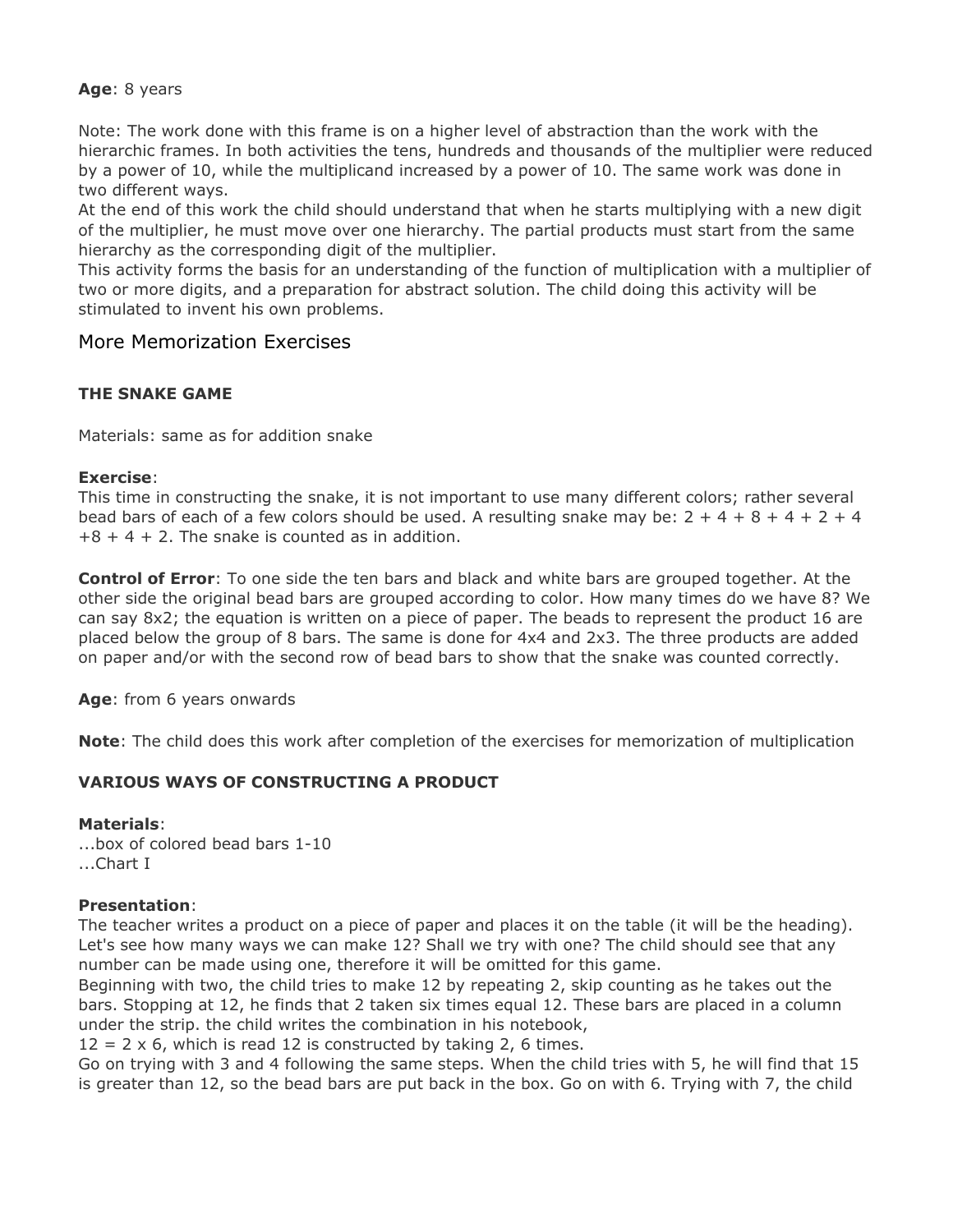finds that it won't work, because at the second bar we've already exceeded 12. Thus we must stop at 6.

**Control of error**: The child looks on Chart I, finds the combinations he has made, and the absence of 12 in the 5 column, 7 column and so on.

**Direct Aim:** memorization of multiplication

## **Indirect Aims**:

- ...preparation for memorization of division
- ...preparation for decomposition into prime factors
- ...preparation for the study of multiples

#### **SMALL MULTIPLICATION**

#### **Materials**:

...box of colored bead bars 1-10 ...Chart I

#### **Presentation**:

The child is invited to take any number (not to exceed 10) of any color of bead bars. From this pile the child begins to lay them out in a column; saying 4 taken 1 time, putting out a bar and writing either the equation or just the product in his notebook, He continues until the whole pile has been lain out.

**Control of error**: Chart I. If the child wrote the equation then he has written a table. If only the products were recorded, then he has done progressive numeration (skip counting).

**Direct Aim:** memorization of multiplication

#### **Indirect Aims**:

...preparation for memorization of division

- ...preparation for decomposition into prime factors
- ...preparation for the study of multiples

#### **INVERSE PRODUCTS**

**Materials**: same as above

#### **Presentation**:

The child is asked to take the bar of 7, 6 times. The bars are lain in a column. How do we express this?  $7 \times 6 = 42$  is written down. Now take the bar of 6, 7 times. These are lain next to the others. When the child writes down  $6 \times 7 = 42$ , he should observe that the product was the same. Are the multiplication problems the same? Notice that the two rectangles are equal, each having 42. even though the order of the factors is not the same. The child should observe in the written form that the factors are the same, just reversed in their positions.

Give several examples of this.

**Direct Aims**: memorization of multiplication understanding of the commutative property of multiplication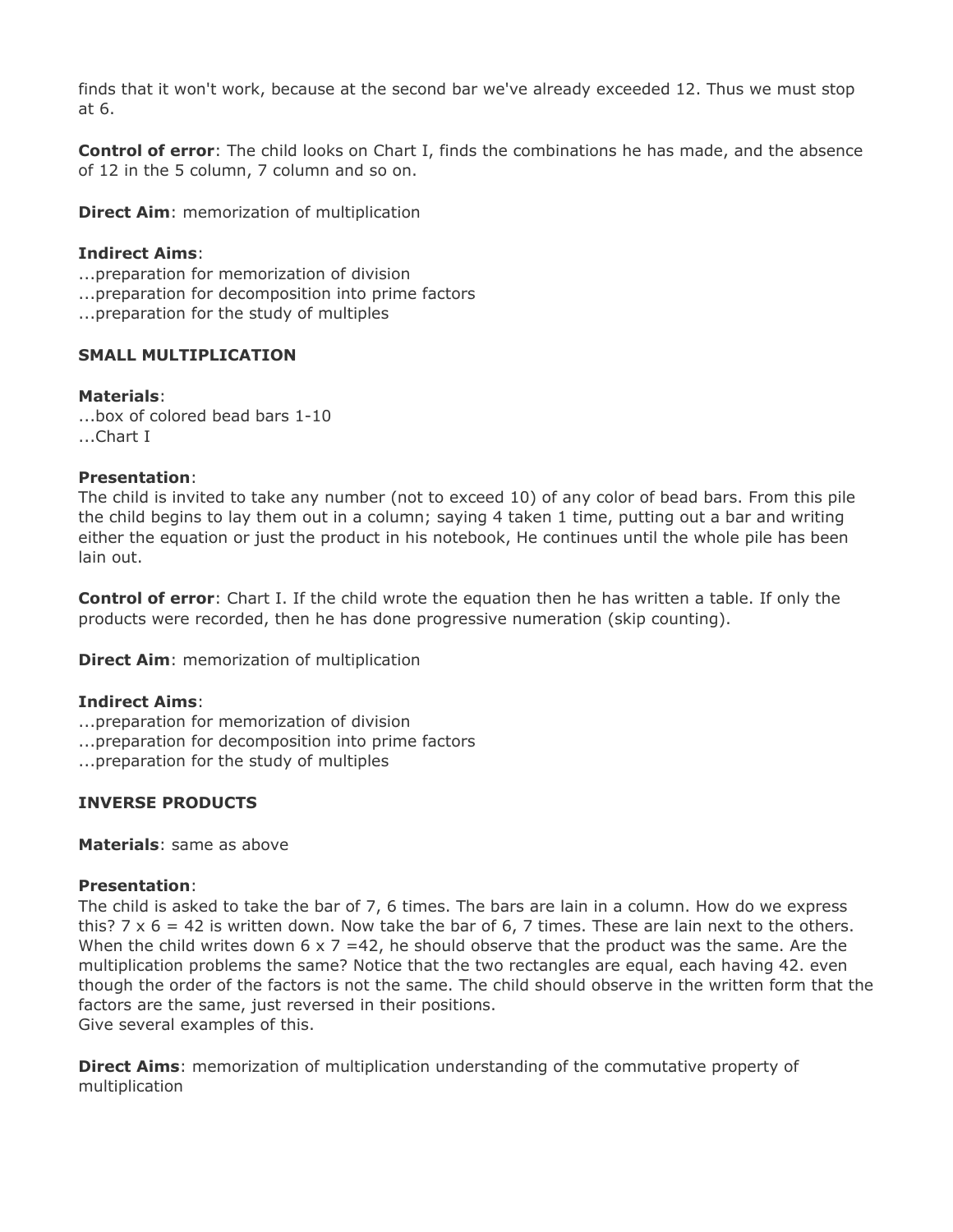# **CONTRUCTION OF A SQUARE**

#### **Materials**:

...box of colored bead bars 1-10 ...one each of the squares 1-10

#### **Presentation**:

Let's try to multiply all of the numbers by themselves. During this activity the child writes the equations as he goes along. He may also draw this on graph paper as he progresses or when he is finished.

Start with one. One taken one time is one. Put out one bead. Write down  $1 \times 1 = 1$ . Two taken two times is four. Place two 2- bars in a column next to one. Write down

 $2 \times 2 = 4$ . Continue in this manner until 10 x 10, resulting in 9 columns in a row. If the child doesn't remember a combination he may check Chart I.

We have multiplied all the numbers by themselves. What have we formed? squares. Because these are only bars, we can substitute them with the real squares. With one, there is no square because 1 x 1 is just 1. Replace the 2 bars of 2 with the 2 square and so one up to 10.

## **Direct Aim**:

...memorization of multiplication ... realization that a number taken by itself  $n =$  makes a square.

**Indirect Aim**: preparation for the powers of numbers

# **MULTIPLICATION OF A SUM**

#### **Materials**:

...box of colored bead bars 1-10 ...box of signs for the operations ...Chart I ...pieces of white paper ...pen

#### **Binomial Presentation**:

The teacher writes on a strip (  $5 + 2$  ) x 3 =, which is read, take 5 plus 2, 3 times. This is a multiplication problem. The problem is prepared as before with bead bars for the addends, signs, parentheses and the multiplier, written on a little card. Recall that the operation inside the parentheses is done first. The child places the 7-bar for the sum under the parentheses, places signs, multiplier and the product, represented in bead bars. The work is recorded.

On a different day:

When you find a problem of this kind, you can also multiply one term at a time by the multiplier. The other way will be put aside for now. (The equation in beads and cards:

 $7 \times 3 = 21$  is placed off to the side, leaving the slip of paper and the original layout of beads) First take 5, 3 times, 5 x 3 is written on a strip and 3 bars of 5 are placed below the original 5 barplus (put out the sign)2 taken 3 times, 2 x 3 is also written on a strip and 3 bars of 2 are lain out. Now we must find these products. The products are placed below the group in a perpendicular position. Add 15 + 6 and put out the result, The result is the same as the equation we put aside. The child writes in his notebook:

 $(5 + 2) \times 3 =$  $(5 \times 3) + (2 \times 3)$ <sub>21</sub>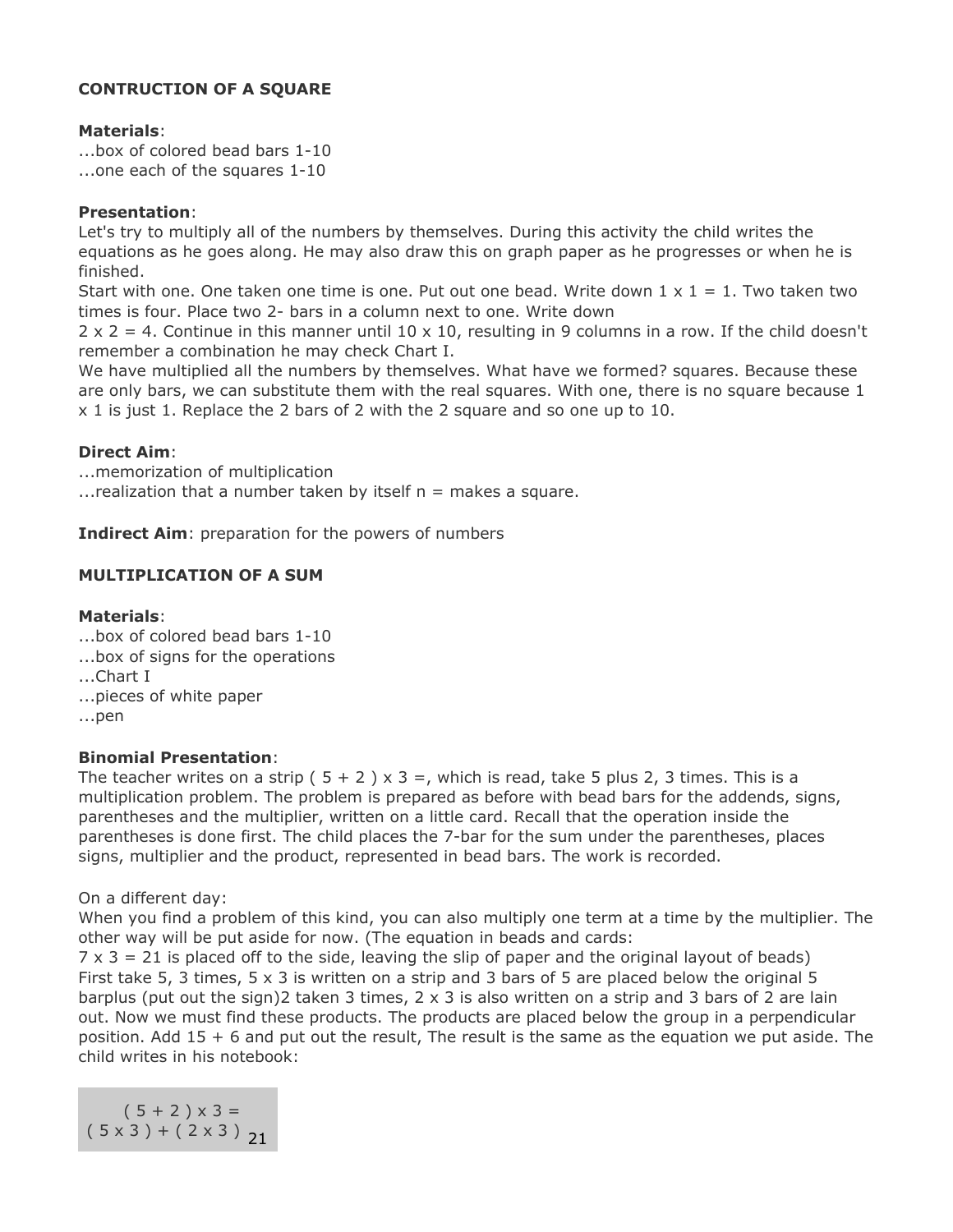

## **Trinomial Presentation**: On yet another day

The teacher writes a problem on a strip such as:  $(5 + 2 + 3) \times 4 =$ . The child lays out the corresponding beads for 5, 2, and 3, the signs, parentheses and a little card for 4. As before we must multiply each term by the multiplier. Then, for control, the child may add the addends within parentheses and multiply the sum by 4. When his work is written in his book it should be:

( 5 + 2 + 3 ) x 4 = (\_\_+\_\_+\_\_) x  $(5 \times 4) + (2 \times 4) + (3 \times 4)$ 4) = beads  $20 + 8 + 12 = 40$  beads

Note: After the child has learned to multiply such a problem term by term, he should not go back to the first way of adding first, then multiplying. In this way the following aims will be achieved.

**Direct Aim:** memorization of multiplication understanding of the distributive property of multiplication over addition

**Indirect Aim**: preparation for the square of the polynomial

# **ANALYSIS OF THE SQUARES - BINOMIAL**

#### **Materials**:

...box of colored bead bars 1-10 ...one each of the squares of 1-10

...rubber bands

#### **Presentation**:

The teacher presents the hundred square, and the child identifies it as the square of 10, or the hundred square. Observe that it has 10 beads on one side and ten on the other. Write 10  $\times$  10 = 100 on a strip of paper.

Because we know this square so well, we are going to perform a small division of the square. The child is asked to count 6 beads along one side. A rubber band is placed after the 6th bead around the square, (Note: the result will be two perpendicular rubber bands.)

How many parts has the square been divided into? Let's see how the 4 parts are composed: 6 on one side, 6 on the other, 6x6; 4 by 6 or 4 taken 6 times , 6x4, 4x4. Let's write this down and while writing, we can reconstruct the square with colored bead bars, As each combination is written, the product is recorded, as the appropriate beads are lain out.

| $6 \times 6 = 36$ | $4 X 6 = 24$      |
|-------------------|-------------------|
| $6 \times 4 = 24$ | $4 \times 4 = 16$ |

 $60 + 40 = 100$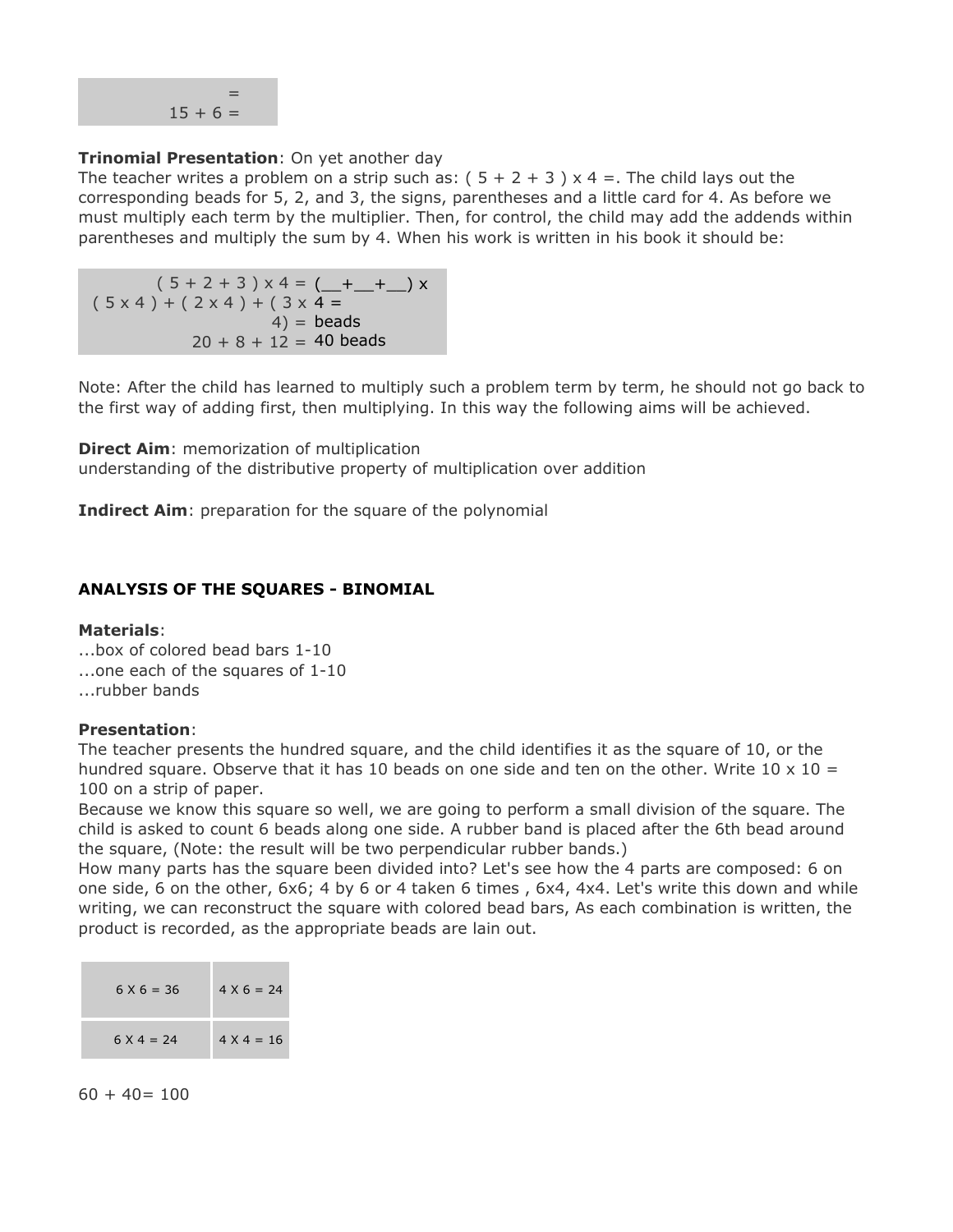Add the products. Push the bead bars together and place the 100 square over it to verify sensorially that the decomposition was done correctly.

Note: Later, after the passing of a year and much work with the decomposition of a square and the powers of numbers, the child will learn the exact way of writing this:

 $10^{2} = \binom{6+4}{ }$ 2 = ( 6 + 4 ) x ( 6 + 4 ) = ( 6 x 6 ) + ( 6 x 4 ) + ( 4 x 6 ) + ( 4 x 4 )

#### **ANALYSIS OF THE SQUARES - TRINOMIAL**

#### **Materials**:

...box of colored bead bars 1-10 ...one each of the squares of 1-10 ...rubber bands

#### **Presentation**:

This time we'll decompose the square in a different way. Count 3 along one side, and place the rubber band around the square. Count 3 along the other side and put on a rubber band. Now continue counting 5 more beads, and put a rubber band around. Do the same on the other side. Into how many parts have we decomposed the square? Observe how each of the 9 parts is composed. Notice the three squares which all lie on the diagonal, and the various rectangles formed. As before, we'll construct the squares as we write it all down.

 $3 \times 3 = 95 \times 3 = 152 \times 3 = 6$  $3 \times 5 = 15$   $5 \times 5 = 25$   $2 \times 5 = 10$  $3 \times 2 = 65 \times 2 = 102 \times 2 = 4$  $30 + 50 + 20 = 100$ 

**Control of Error**: Compute the sums of the three columns and add them together. Then slide all the bead bars toward the center, and place the 100-square on top. These are the two ways to prove that this equals one hundred.

#### **PASSAGE FROM ONE SQUARE TO A SUCCEEDING SQUARE**

#### **Materials**:

...box of colored bead bars 1-10 ...one each of the squares of 1-10 ...rubber bands

#### **Presentation**:

The child identifies the square chosen by the teacher, i.e. the square of 4. Let's use this square to build a square of 5. Allow the child to suggest and discover ways of doing this. Guide the work, giving guidelines such as: 'The sides must be built upon.'

Four bars are placed to the right and the bottom of the square. A one-bead fills in the hole left in the lower right hand corner. Superimpose the square of five to verify successful completion. What was added to the square of 4 to make the square of 5? two bars of 4 and one unit.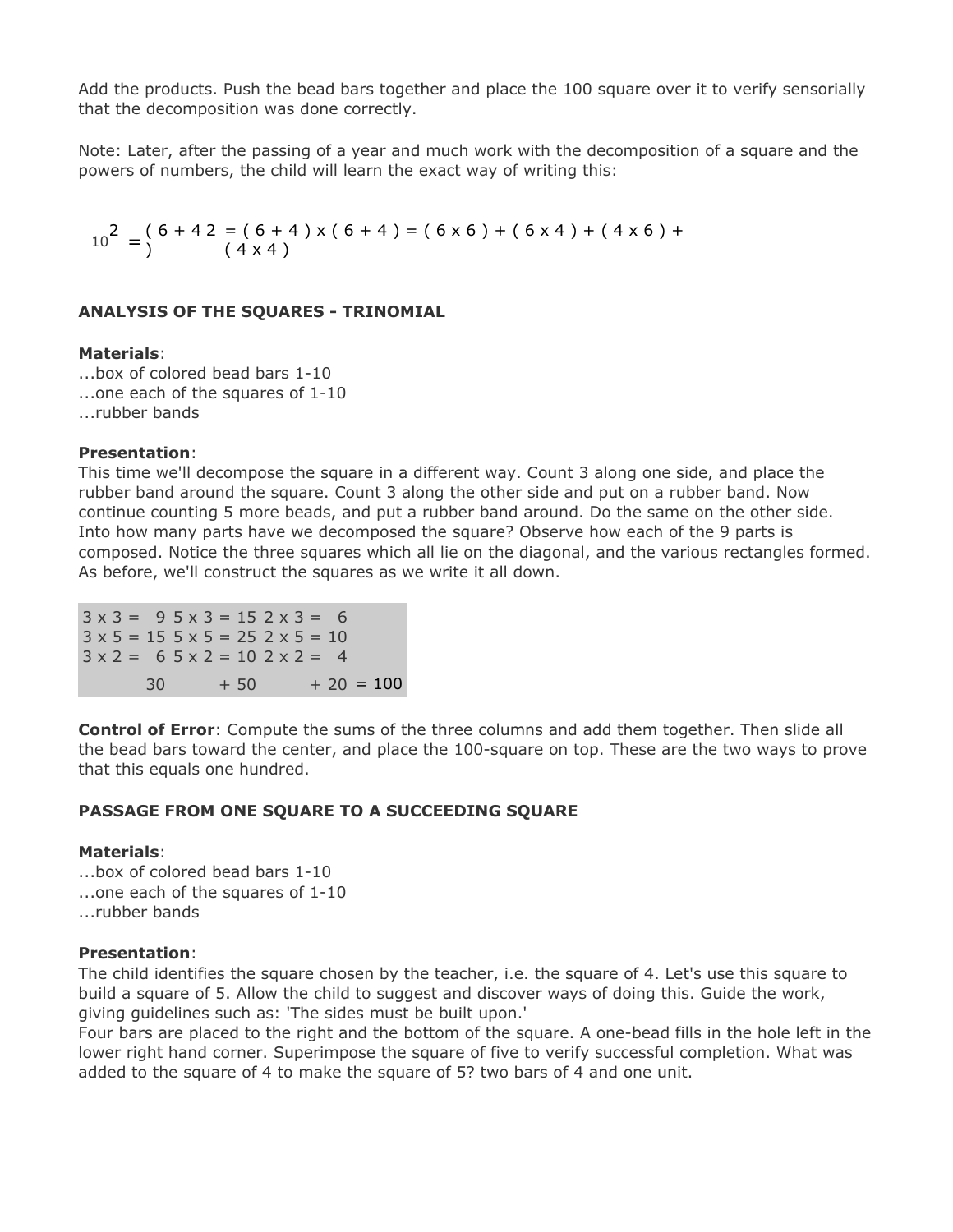square of 4  $+$  what was  $4 \times 4 = 16$ added  $5 \times 5 = 25$  $=$  square of 5 4 + 4 + 1 = 9

**Aim**: indirect preparation for the square of a binomial

## **PASSAGE FROM ONE SQUARE TO A NON-SUCCESSIVE SQUARE**

#### **Materials**:

...box of colored bead bars 1-10 ...one each of the squares of 1-10 ...rubber bands

#### **Presentation**:

The teacher volunteers to assist in constructing a square of 9 from a square of 5. What is the difference when you take 5 from 9? So, how many more bars of 5 must be added to this side to make 9? Four bars of 5 are added to the right side. In the same way 4 5-bars are added to the bottom. Again, there is a hole. Count the number of beads on the sides of the hole...4 by 4. Four 4 bars can be replaced by the square, Use the square of 9 to control:

 $5 \times 5 \frac{+5 \times}{4}$  $+ 5 x + 4 x 4$ What was added?  $25 + 20 + 20 + 16 = 81$  $9 \times 9 = 81$ 

# **SKIP COUNT CHAINS - FURTHER EXPLORATION**

#### a. List of Materials

#### **Materials**:

- ...Board of powers (though it is not named as such at this point)
- ...Cubes, long chains, squares, short chains
- ...Two Boxes:
	- ...arrows for short chains, i.e. for 5 we have 1, 2, 3, 4, 5, 10, 15, 20, 25
	- ...arrows for long chains, i.e. for 3 we have 1, 2, 3, 6, 9, 12, 15, 18, 21, 24, 27

#### **SKIP COUNT CHAINS - FURTHER EXPLORATION**

#### b. Construction of Geometric Figures

#### **Materials**: short chains

#### **Exercise**:

Using the short chains the child tries to construct regular polygons. With the short chain of 2, he cannot make anything, though with 3, he can make a triangle; with 4, a square; with 5, a pentagon, and so on.

**Direct Aim**: reinforcement of law: the smallest possible polygon must have three sides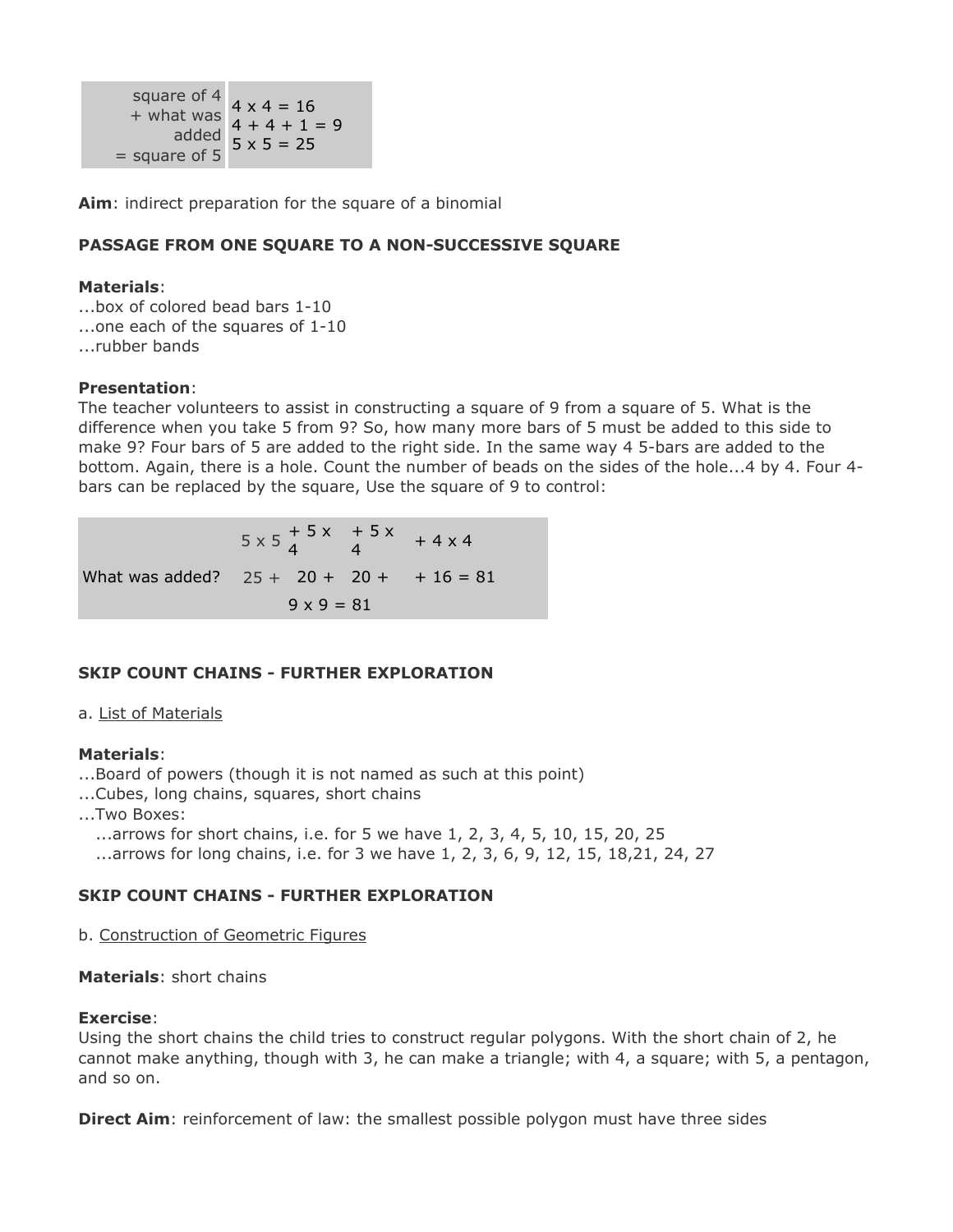**Indirect Aim**: preparation for perimeters of polygons: preparation for multiples and divisibility

## **SKIP COUNT CHAINS - FURTHER EXPLORATION**

c. Decanomial (a polynomial having ten terms) & The Construction of Chart I

## **List of Materials**

Note: This material is presented parallel to memorization of multiplication, in three different presentations.

#### **Materials**:

...box of bead bars, 1-10, 55 of each ...square of the numbers 2-10 ...Multiplication (memorization) Charts I and III

# **SKIP COUNT CHAINS - FURTHER EXPLORATION**

c. Decanomial (a polynomial having ten terms) & The Construction of Chart I

## **Vertical Presentation**

Beginning with the ones table, reconstruct Multiplication Chart I,  $1 \times 1 = ... 2$  The child states the product and puts out one bead,  $1 \times 2 = ...2$  The child takes a unit bead (1) two times and places them in a column,  $1 \times 3 = ...3$  The child puts out three unit beads in a column and so on to  $1 \times 10 =$ 10.

Construct the twos table 2  $\times$  1 = ...2 Place the two bar at the beginning of a new column, so that it lines up with  $1 \times 1$ . Go on making a column for the table of 2... 2 x 2, 2 x 3, 2 x 4, 2 x 5, 2 x 6...making new columns for each multiplicand, ending the last column with  $10 \times 10$ . Use Chart I for control, as you go along, if the child needs it for recalling products. The result will be a square, made up of 10 vertical strips each strip being the width and color of that bead bar.

# **SKIP COUNT CHAINS - FURTHER EXPLORATION**

c. Decanomial (a polynomial having ten terms) & The Construction of Chart I

# **Horizontal Presentation**

This time, the multiplier will remain constant, as we progress along the rows of Chart I. Begin with 1  $x$  1=...1 Place the unit bead 2 x 1 = 2 Place the two bar next to it forming a row. Go on to 10 x 1  $=$ ...10. Beginning the second row with 1 x 2, each of the bars must be taken twice. Place the unit beads in a column forming the beginning of the second row. Continue in this way up to the end of the last row-10  $\times$  10

The result of this work is the same square as before. We can't tell by looking at the finished product whether it was made the first way or the second way. This square was formed by 10 horizontal strips, varying in width as before, but now with each having the same multi-colored pattern.

# **SKIP COUNT CHAINS - FURTHER EXPLORATION**

c. Decanomial (a polynomial having ten terms) & The Construction of Chart I

# **Angular Presentation**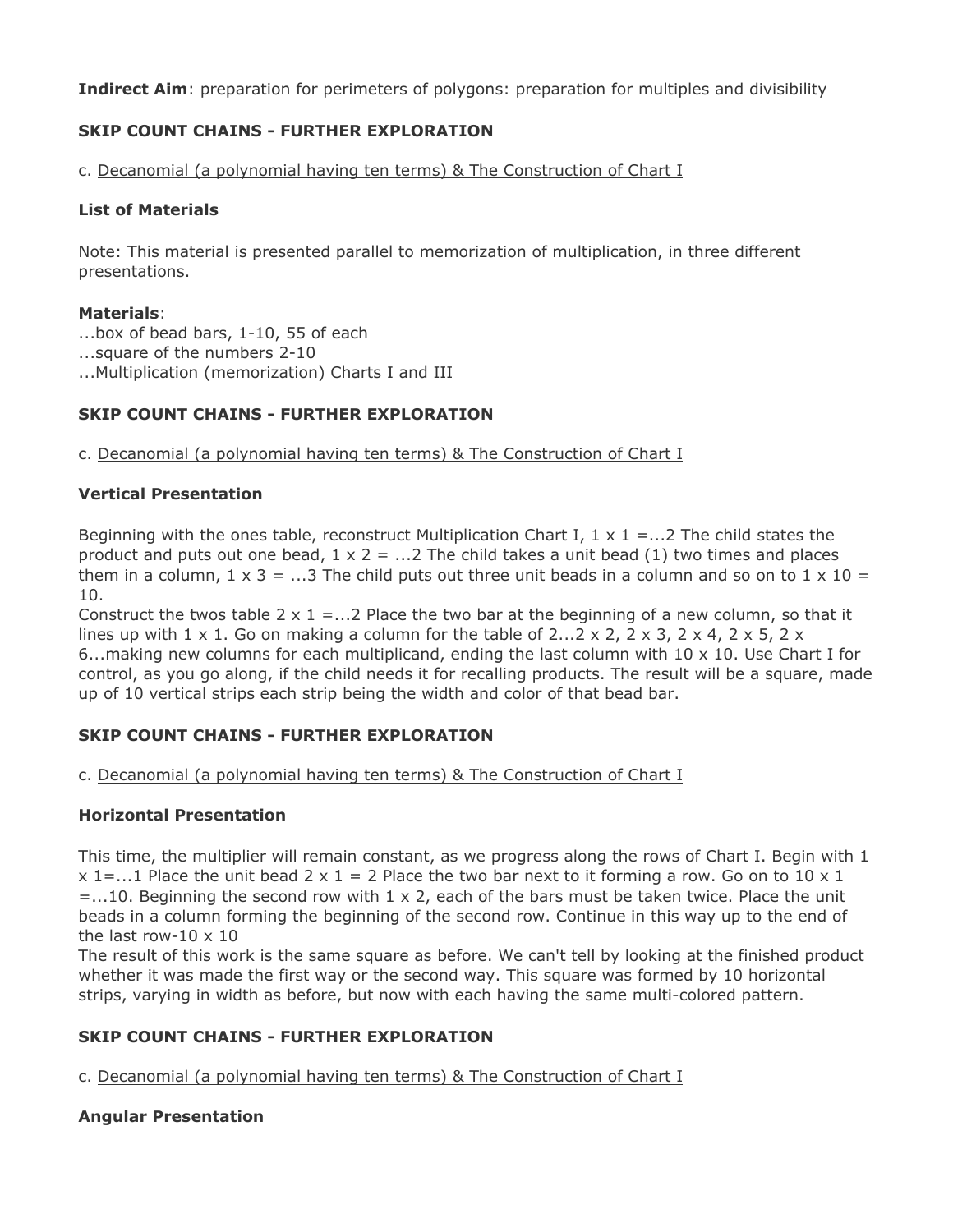As always we begin with  $1 \times 1 = 1$ . Go on to  $2 \times 2 = 2$ ; put out a two bar, making a row,  $2 \times 1$  gives us the same as  $1 \times 2$ ; put out two unit beads making a column  $2 \times 2 = ...4$ ; put out two 2-bars. Outline the formation with a finger to help the child to observe the square that was formed. Continue with  $3 \times 1$ , then  $1 \times 3...3 \times 2$ , then  $2 \times 3$  and finally  $3 \times 3$  to fill in the arrangement to make a larger square. Continue in this way with the child stating the products for each combination and stopping to observe each square that is formed.

The result of this work is the same square as before. Notice the various geometric forms; point, lines, rectangles, and squares. Substitute real squares for the bars:  $1 \times 1$  is still 1 so we leave the bead. Replace  $2 \times 2$ ,  $3 \times 3$  and so on up to  $10 \times 10$ . We can see that the squares are placed on the diagonal just as they are on Chart III. (outlined in bold black lines)

**Control of Error**: visible arrangement; number of bead bars in the box

# **Direct Aim**:

...memorization of multiplication ...development of mental flexibility

**Indirect Aim**: preparation for the Decanomial

# **SKIP COUNT CHAINS - FURTHER EXPLORATION**

c. Decanomial (a polynomial having ten terms) & The Construction of Chart I

# **Commuted Decanomial**

#### **Materials**:

...Two boxes of bead bars 1-10, 55 of each

(actually 1 box of 55 each, and nine 8-bars, twenty six 9-bars, and forty five 10-bars) ...squares and cubes of the numbers 2-10

...Multiplication Charts I and III

# **Part One**

Presentation:

The Decanomial is lain out already with the squares substituted along the diagonal.

"We're going to change its beautiful colors. As usual we start with 1x1. It stays the same. Here we have 2x1 which is a green bar. 1x2, which is the same thing as 2x1, is a poor imitation of a bar. We'll exchange this fake bar for a real 2-bar. Then we have 2x2, which is a square; it remains the same."

Continue with  $3 \times 1$ , and  $1 \times 3$  which are the same thing. Therefore, we'll make them look the same by placing a pink 3-bar in place of these unit beads. We have  $3 \times 2$  and  $2 \times 3$  which are both equal to 6, because changing the order of the factor doesn't affect the product. Change the 2-bars for two 3-bars. Then there is  $3 \times 3$ , which is the square  $-9$ ; we have it there.

Continue changing the beads following the same order as the angular presentation that preceded. After we have reached  $4 \times 4$  (see diagram) the changing pattern of colors begins to appear. The strip of yellow outlines two sides of the square, which as before becomes bigger and bigger. After four we're going to make the right angle blue. Continue with 5 up to 10, where the angle is gold.

#### **Part Two**-Building the Tower

The square has changed its colors, but we haven't finished here. We can see that the diagonal is made up of several squares. The diagonal is like the spinal cord of the square, because, like your spinal cord, it supports everything and keeps it straight.

(Note: present one of these methods to the children)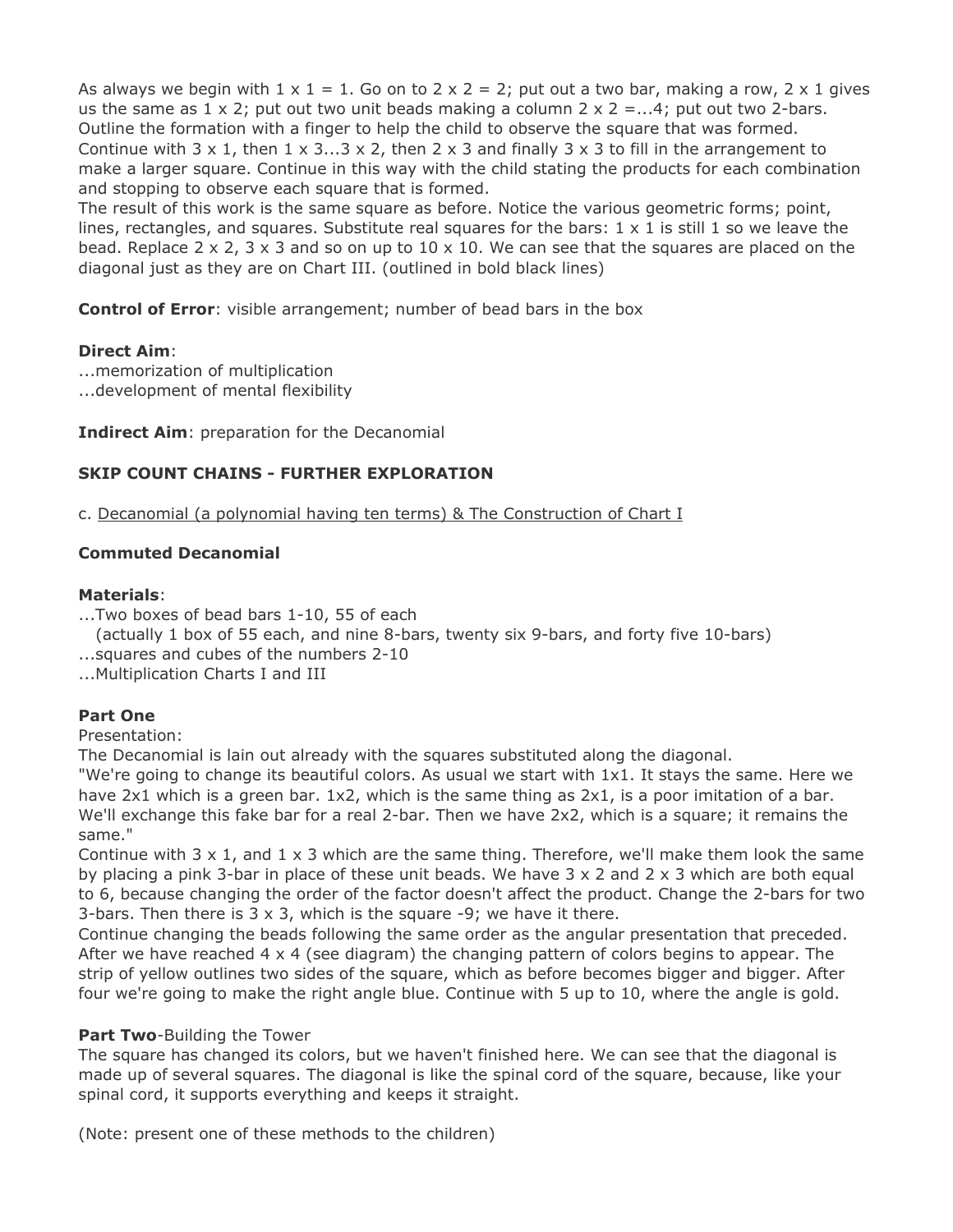1st Method:  $1 \times 1 = 1$  It remains the same. Look at the green angle. We have 2  $\times$  2 and 1 x 2. When we place these 2-bars together we make a square of 2. Exchange these 2 bars for a square of 2, since there is no room for it in the places vacated by the 2-bars.

Starting at the column of three, slide the bars of 33 x 3 towards the bar of  $3+$  ( $3 \times 1$ ) to see that when combined they form a square of three. Substitute the bars for a square which is placed in the vacant column. Going to the row of three, do the same3  $x$  2 + 3  $x$  1 = a square of three. Continue with the column of four. Push one bar from  $4 \times 2$  down to meet  $4 \times 3$ :

 $4 \times 3 + 4 \times 1$  forms a square. Replace these bars with a square. On the row repeat the procedure: 4  $x$  3...+...4 x 1...forms a square. Replace the bars with a square. At the head of the row and the column combine the single bars to form  $4 \times 2$  and  $4 \times 2$ . Combine these two groups to make a square which is placed on top of the one on the diagonal.

# (cont.)

Continue with the column of five:  $5 \times 4 + 5 \times 1$  a square. Repeat on the row. The on the column:  $5 \times$  $2 + 5 \times 25 \times 1 = a$  square. Repeat on the row.

As a result the square will be transformed into an uneven arrangement of squares on the diagonal, with 2 squares stacked at each even number. Superimpose all of the squares to make an oblique line of stacks. These are then transformed into cubes and stacked to make a tower.

Our spinal column has been transformed into a tower, just like the pink tower. Everything that was spread out on this table has been used to construct the tower. Our Pythagorean table has been transformed into a beautiful multi-colored tower just like the ugly duckling became a swan.

# Variation on the 1st Method

Since the newly obtained square of two will not fit in the vacated places, we can move the original square and place one square in the column and one in the row. When the problem arises at each even number, re-arrange the portions of the square slightly so that half are in the column and half are in the row. The result will be a broken diagonal, having a vacant space at each even number.

# 2nd Method

As before,  $1 \times 1$  is left alone, and  $2 \times 1$  is combined with  $2 \times 1$  to form a square which is stacked on top of the other square. The combination of groups of bead bars will always be with reference to the existing square.

For three, choose the bar on the column which is farthest from the square and combine it with the group of bars on the row which are nearest to the square:  $3 \times 1 + 3 \times 2 =$  a square. Place the new square on top. Continue combining:  $3 \times 2 + 3 \times 1$ 

gives a square. The third square completes the stack.

For four, start with the bar on the column furthest from the square, combining it with the group of bars on the row nearest the square4  $x 1 + 4x 3 = a$  square. Then  $4 \times 2...+...4 \times 2... = a$  square. Continue until all the squares are stacked forming an oblique line. Proceed as before.

# **Part Three**-Decomposition of the Tower

This collective activity is similar to the bank game for the decimal system. One child acts as the banker, while the others change the quantities.

Begin by dismantling the tower of cubes to make a diagonal of cubes. Starting with two, the child recalls that the cube is made from 2 squares of two. The cube is replaced by a stack of squares. Continue until all of the cubes are transformed into stacks.

Take one square of two and ask, 'What is the square made of?' two 2-bars. Exchange the square. Where will we put them? They correspond to 2x1 and 1x2; therefore place them accordingly.

Continue to break down squares in a way that is the opposite of the way you chose to construct them. Notice again the angles of color being formed, with the square always serving as the vertex. The result will be the original Pythagorean table from which we began.

This activity is complicated only in the sense that the tasks must be divided among the numbers of the group.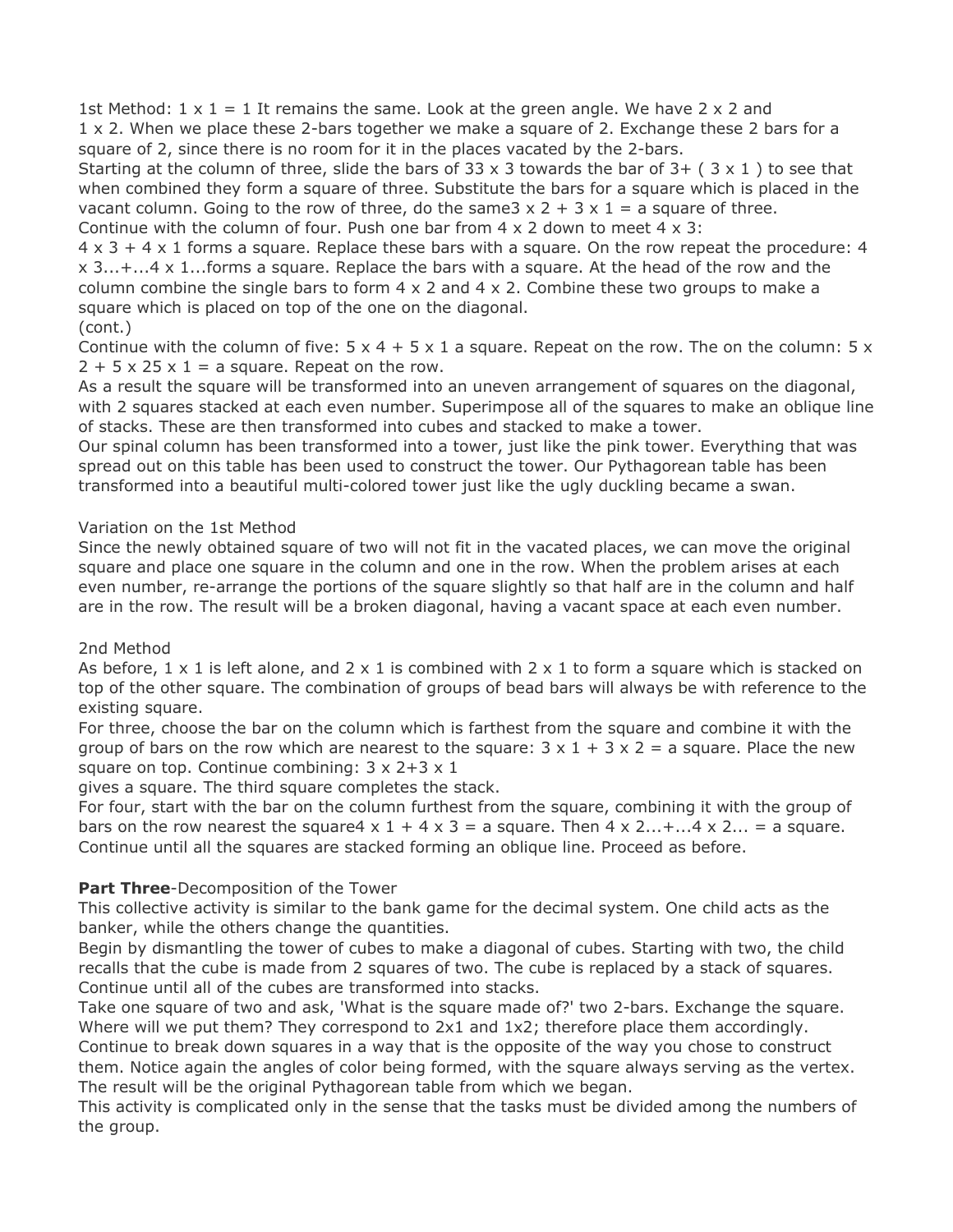Note:  $(1 + 2 + 3 + 4 + 5 + 6 + 7 + 8 + 9 + 10)$   $2 = 552 = 3025$  $13 + 23 + 33 + 43 + 53 + 63 + 73 + 83 + 93 + 103 = 3025$ 

## **SKIP COUNT CHAINS - FURTHER EXPLORATION**

c. Decanomial (a polynomial having ten terms) & The Construction of Chart I

#### **Numeric Decanomial**

#### **Materials**:

...a control chart

...envelopes numbered 0-9: 0 contains 10 blue squares, 1-9: rectangular pieces on which products are written (i.e. 5 has products of

...5 x 6, 5 x 7, 5 x 8, 5 x 9, 5 x 10, 6 x 5, 7 x 5, 8 x 5, 9 x 5, 10 x 5)

#### **Presentation**:

Take out the contents of envelope 0 and lay them out in order on the diagonal. If the child hasn't had powers, simply explain that 102 is one way we can write 10 x 10.

Examine the contents of envelope 1, forming pairs of like rectangles. Mix them up and fish for one. The child reads the product, thinks of the combination and places the rectangle in the formation, just as in the Bingo Game. Allow the child to continue choosing envelopes in any order. At a later stage, eliminate the envelopes 1-9 and mix the pieces in a basket from which the child fishes. Later the child will realize that this puzzle like the table of Pythagorean is symmetrical, having equal products on opposite sides of the diagonal.

Age: between 6 1/2 and 81/2 years

#### **Aim**:

...to incarnate the geometric figures formed by multiplication ...an indirect preparation for square roots and the square of polynomials

#### **SPECIAL CASES**

#### **Materials**:

...multiplication combination booklet

...chart

...black and red pens

...special combination cards

#### **Presentation**:

The procedure is as for special cases in addition and subtraction, resulting in a chart as below: (The words in parentheses do not appear on the chart, but are given orally)

0- Calculate the product  $2 \times 3 = ?$  (two taken three times; what does it give me?)

1- Calculate the Multiplier

 $2 \times ? = 6$  ( two taken how many times will give me six?)

#### 2- Calculate the Multiplicand

 $? \times 3 = 6$  (what number taken three times will give me six?)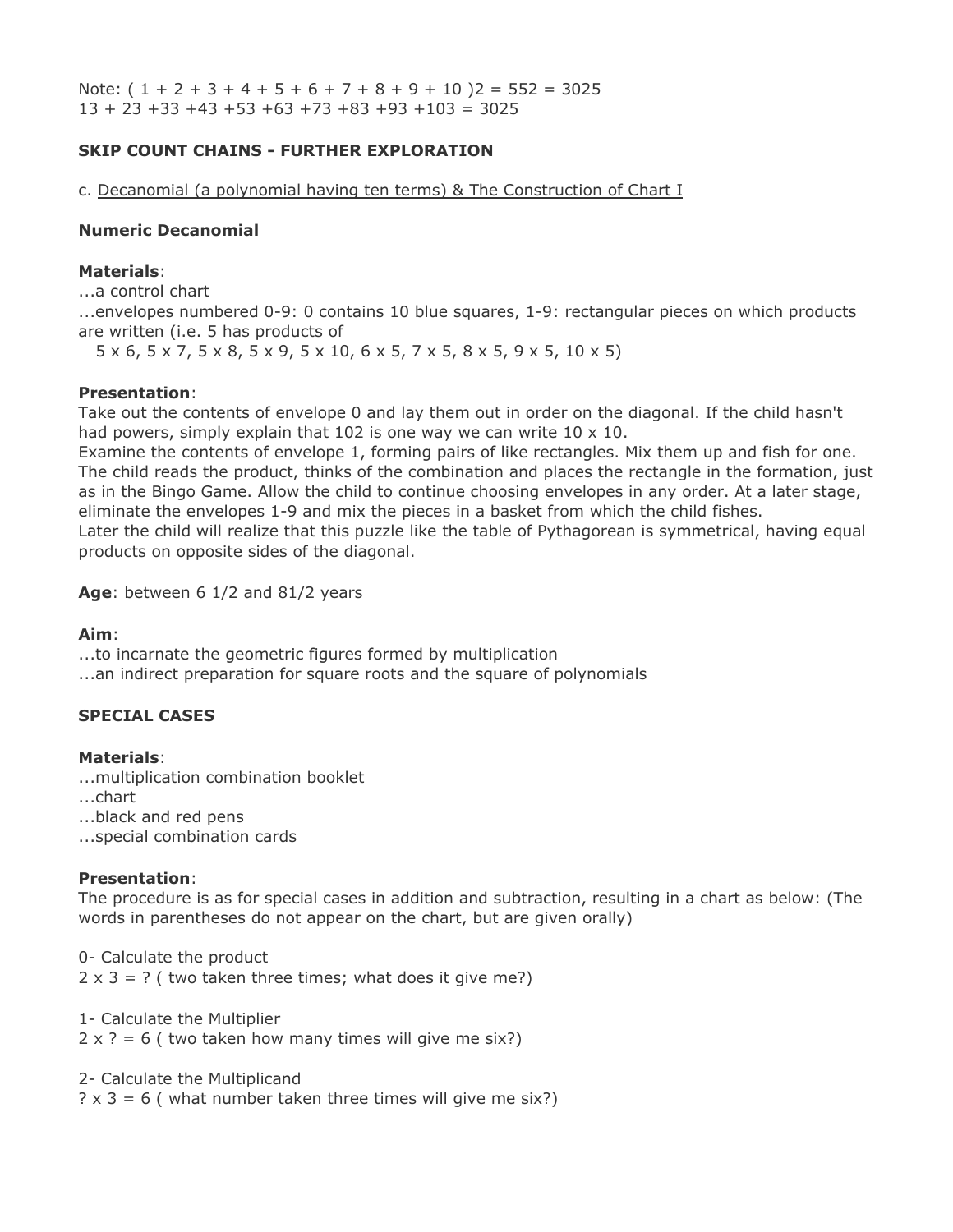3- Inverse of Case Zero---Calculate the Product  $? = 2 \times 3$  (what number do I obtain when I take two, three times?)

4- Inverse of The First---Case, Calculate the Multiplier  $6 = 2 \times ?$  ( six is equal to two taken how many times?)

5- Inverse of the Second Case ---Calculate the Multiplicand  $6 = ? \times 3$  (six is equal to what number taken three times?)

6- Calculate the Multiplier and the Multiplicand

 $6 = ? \times ?$  (six is the number I obtain when I take a certain number, a certain number of times; what are these numbers?)

Note: In cases 1, 4 and 7, the child performs multiplication, but in all others division is indirectly involved

# **Activity**:

The seven special combination cards are left at the disposition of the children, combining these with the cards given previously for special cases of addition and subtraction.

**Aim**: further understanding of the concept of multiplication

# **THE BANK GAME**

This activity is the culmination of the many skills the child has developed: addition, multiplication at the level of memorization, multiplication and division by powers of 10 and changing from one hierarchy to another. This work is parallel to the large bead frame.

# **Materials**:

- ...box containing 9 series of white cards product
- ...4 series of colored cards multiplication
- ...3 series of gray cards multiplier
- ...box of signs for the operations

# **Presentation**:

Invite the children to lay the cards out in columns, naming them as they go. The child should recognize the numerals up to 9 million. If necessary identify for him 10 million and 100 million. One child must go to the bank. (For the first demonstration use a one-digit multiplier. In all other work a two digit multiplier will be used) Write the problem on a piece of paper. The child takes this to the bank and sets up the multiplication, using colored cards for the multiplicand, signs for the operation and a gray card for the multiplier.

#### $4876 \times 6 =$

We then decompose the multiplicand, just as was done on the bead frame for multiplication, and begins multiplying:

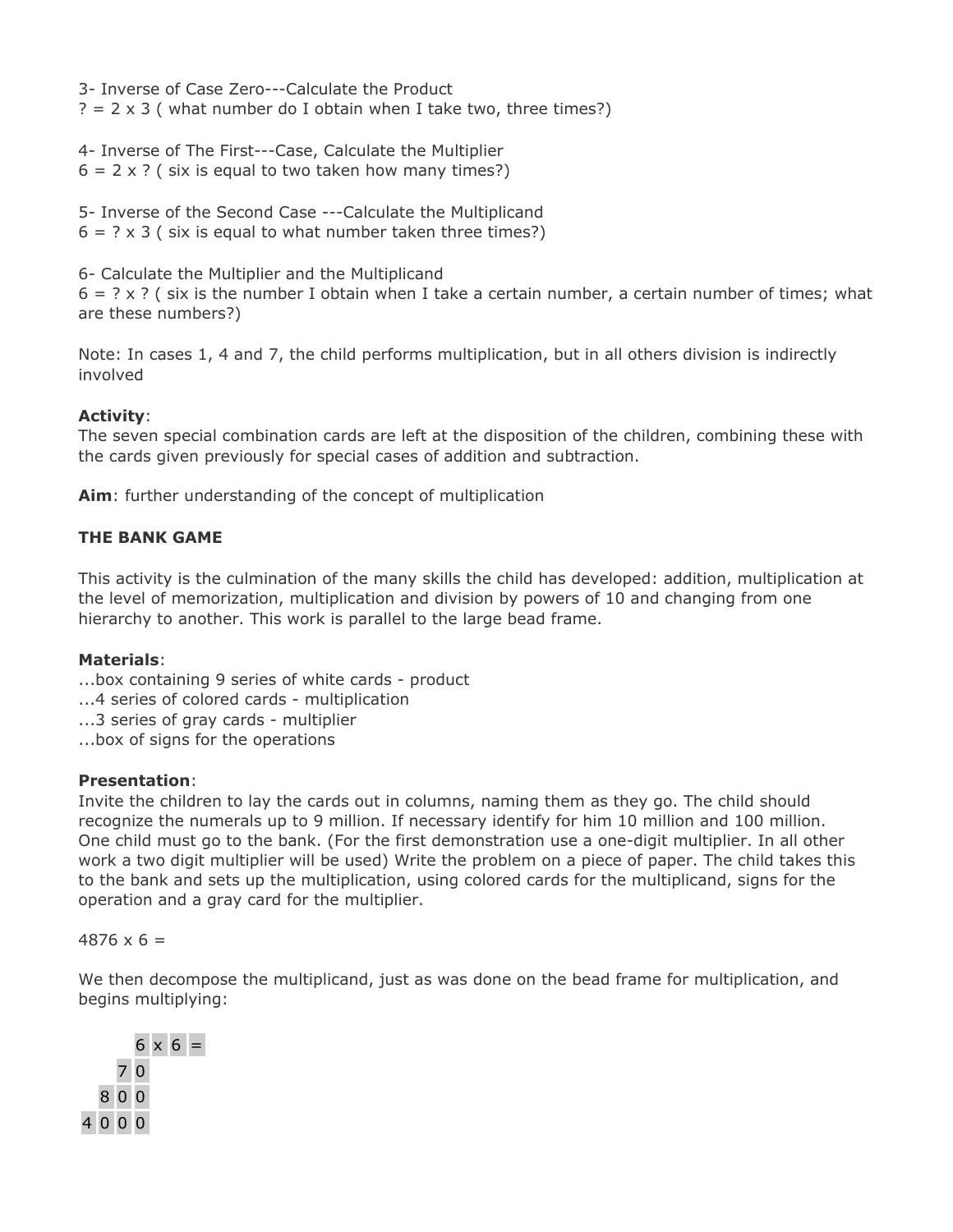$6 \times 6 = 36$ . He asks the banker for 36. The two cards are placed separately at the near edge of the table. Move the cards for the operation and the multiplier to align them with the next digit - 70. 7  $\times$  $6 = 42$ , 42 tens. He asks the banker for 420. There are placed with the previous product cards so that columns are being formed.

# 20 400 30 6

The operation continues in this way. When all of the digits have been multiplied the childrenassembles the multiplicand. To find the product, he begins with the lowest hierarchy, combining and making changes. The product cards are assembled and placed by the equal sign. The children record the equation.

Let's try a different one. Write the problem on a piece of paper:

6835  $\times$  48 =. The child sets up the problem with the colored cards and the gray cards. We don't have a gray card for forty, so we place a 4 next to a 0 to make 40, then place the 8 on top of the 0 to make 48.

As before, the child decomposes the multiplicand. We only want to multiply by one digit of the multiplier at a time. Remove the 40 and set it aside, yet together for later retrieval

Begin multiplying as before:  $5 \times 8 = 40$ . The banker gives 40, etc. After the multiplicand has been multiplied by the units of the multiplier, we can begin multiplying by the tens. ( 8 and 40 switch places, 8 is turned over) However, just as with the bead frame we have the rule: the multiplier must be units. Transfer the zero from the multiplier to the multiplicand.

Continue multiplying. The child will realize that  $8 \times 4 = 32$  and 3 zeros after it- makes 32,000. In the end make changes in the product, carrying mentally, The product is assembled, the equation is recorded.

Notes: Since there is only one set of cards for the product much changing will be involved, calling for quick mental addition and subtraction at the level of memorization, on the part of the banker. In multiplication with a two-digit multiplier, the child never stops in this game to record partial products, because the aim here is to develop agility in changing from one hierarchy to another. With only one set of cards it would be difficult to set aside partial products.

It is interesting to perform the same problem using the bank game, the checkerboard and the large bead frame to recognize the similarities and differences in the work. Be aware of the limits of the bead frame.

# **Age**: 7 years

**Aim**: development of mental flexibility to prepare for mental calculating

# Word Problems

As for addition and subtraction, word problems are prepared on cards which deal with each of the seven special cases. These are mixed in with those given for addition and subtraction.

# **Example**:

Steve has 48 stamps in his collection at school. Each day he brought a certain number of stamps, for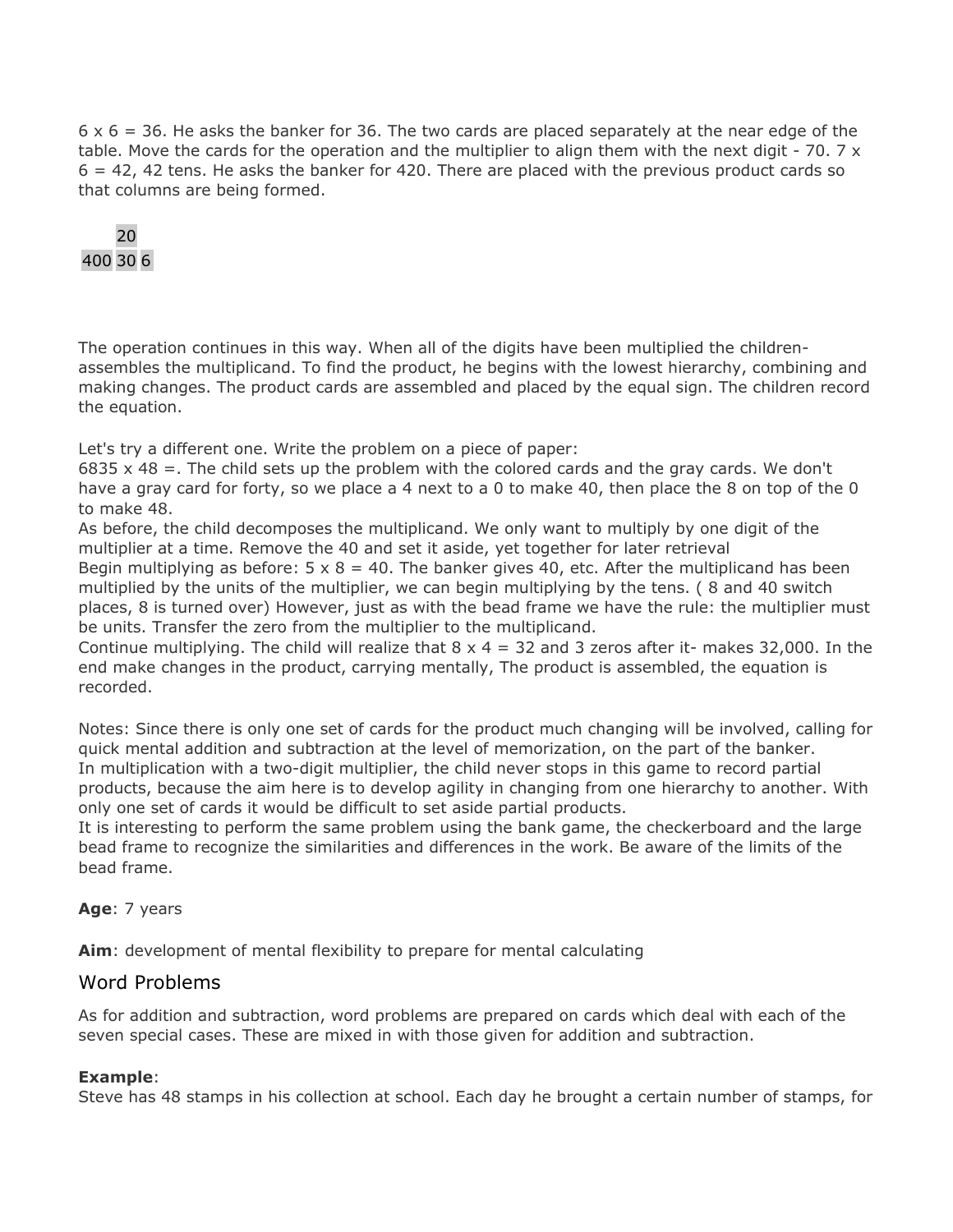a certain number of days. How many stamps did he bring each day? and how many days did he bring stamps?

The child writes his answer:

 $48 = 6 \times 8$  $48 = 8 \times 6$ 

# **Subtraction**

# Stamp Game Subtraction

# **Dynamic Subtraction**

## **Materials**:

...wooden stamps of four types:

...green unit stamps printed with the numeral 1,

......blue tens stamps printed with the numeral 10,

....red hundred stamps printed with the numeral 100, and

...green thousand stamps printed with the numeral 1000

...box with three compartments each containing 9 skittles and one counter in each of the hierarchic colors;

...four small plates

#### **Presentation**:

Again using the work cards, the child does a subtraction. The first number is formed, and from this number a second quantity is taken away and assembled in columns well below the first group. When the child sees that a change is necessary, the stamp of the higher order is placed between the rows as ten of the lower order are counted out. The ten are then placed in the row, the other stamp is put back in the box. When the subtraction is complete the child reads the result-what was left behind. The problem is recorded in his notebook

Would you like to see how we can check to see if you did the subtraction correctly? We can put these two quantities back together. The stamps are counted and changed. 'Did you get your original number?' That means that the subtraction was done correctly.

The child should also have practice subtracting with zeros in the subtrahend.

ex.  $4000 - 785 =$ 

Memorization Exercises

# **STRIP BOARD**

#### a. Introduction and List of Materials

#### **Introduction**:

The child first dealt with the concept of subtraction with number rods. Later he learned the concept with the decimal system material, and the stamp game. Through memorization the child will master all of the combinations necessary for his work.

#### **Materials**:

...Subtraction Strip Board, which differs from the addition strip board in that the numerals 1-9 are in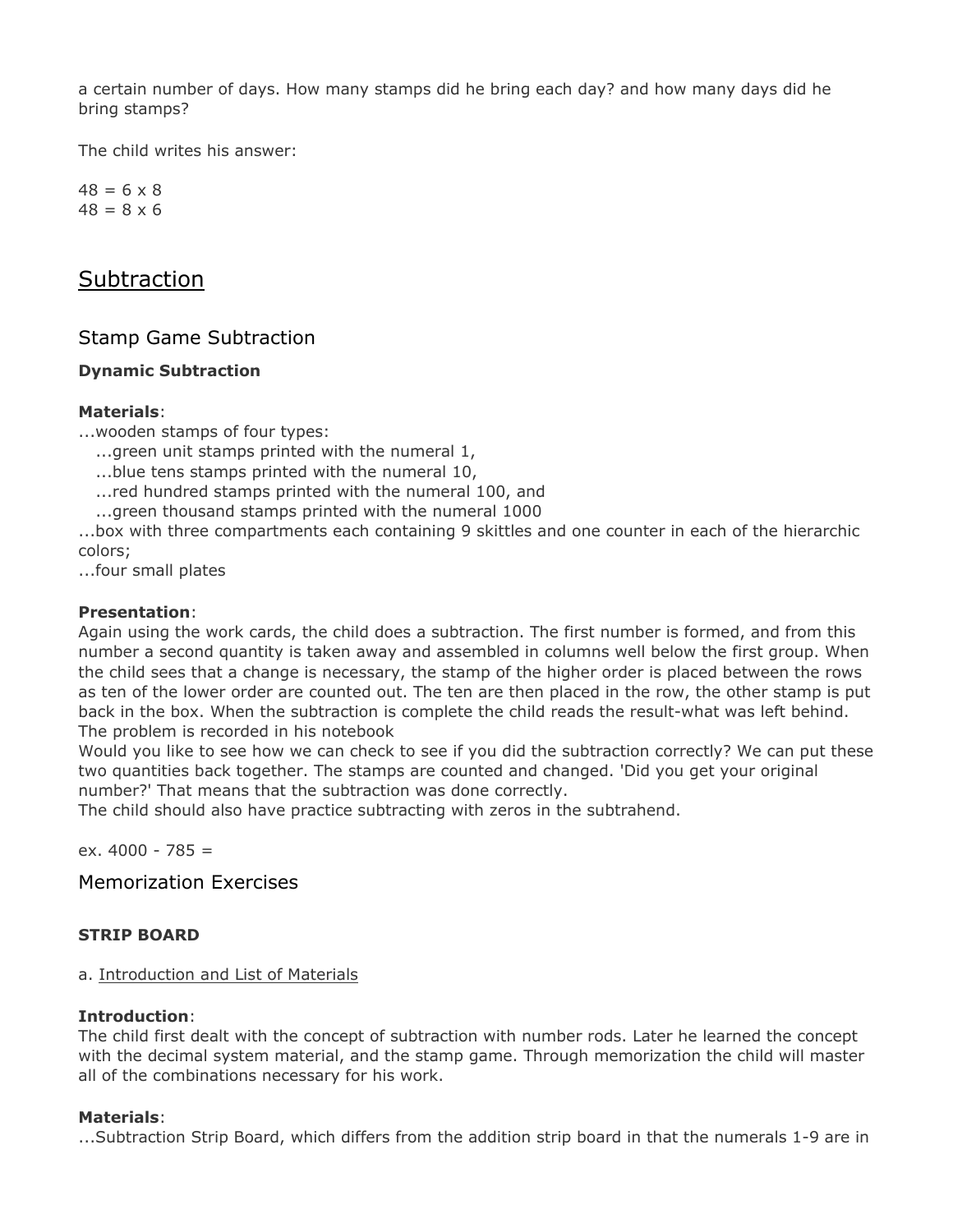blue,

followed by a blue line, and 10-18 in red.

- ...Box of 17 neutral strips (to limit the minuend) 9 blue strips (to function as the subtrahend) and 9 sectional pink strips (to serve as the difference)
- ...Booklet of Combinations (page one deals with 18)
- ...Box of Subtraction Combinations (same combinations as are found in the booklet)
- ...Box of blue tiles for bingo game
- ...Subtraction Charts I, II, III (for control)

# **STRIP BOARD**

#### b. Initial Presentation

To familiarize the child with the subtraction strip board, the teacher demonstrates. The neutral strips and the blue strips are lain out in the pipe organ arrangement. The teacher chooses a neutral strip. This is used to cover the numerals we don't need

The child then chooses a number to subtract, i.e. 5 The blue 5 strip is placed end to end with the neutral strip. The answer for 13-5 is the first number that shows....8. If by chance the child chooses a subtrahend that would give a difference greater than nine, the teacher explains that the maximum difference that can exist is nine, 13 - 2 for example is not necessary.

# **STRIP BOARD**

## c. Subtraction Booklets

## **Materials**:

...booklets of 18 pages; each page has combinations with a common minuend- the first page deals with 18

...Subtraction Strip Board, strips ...Chart I

# **Exercise**:

The child begins with the first page in his booklet. With 18, a neutral strip is not needed, it is already the last number in the row. The combination is  $18 - 9$ ; therefore, the blue strip for nine is placed over the numbers. The first number to show is 9. That's the difference, and it is written in the booklet. 18 - 9 is the only combination possible. The child may try others to prove this. Going on to the second page, the minuend is now 17, therefore the smallest neutral strip is used to cover 18 (the number greater than 17) The child reads the first combination, takes the blue strip corresponding to the subtrahend and places it over the numbers. The answer is read and is written on the form. For the second combination, we know that the minuend will be the same, therefore the neutral strip doesn't need to be changed.

After completing the page, the child should notice  $17 - 9 = 8$  that while the minuend is fixed, there is  $17 - 8 = 9$  a decrease of one unit in the subtrahend, and, therefore, an increase of one unit in the difference.

Notes: The blue strip is used as the subtrahend because the child must realize that he is subtracting a group. In subtraction, the aim is always to break down the ten. Since the neutral strips occupy much space, after this exercise the child may use only the longest, sliding it off the edge to its correct position.

# Observations on the Subtraction Chart I:

This chart reproduces all of the combinations in the subtraction booklet. In the first 9 columns the differences are common in horizontal rows. This indirectly shows the invariable property of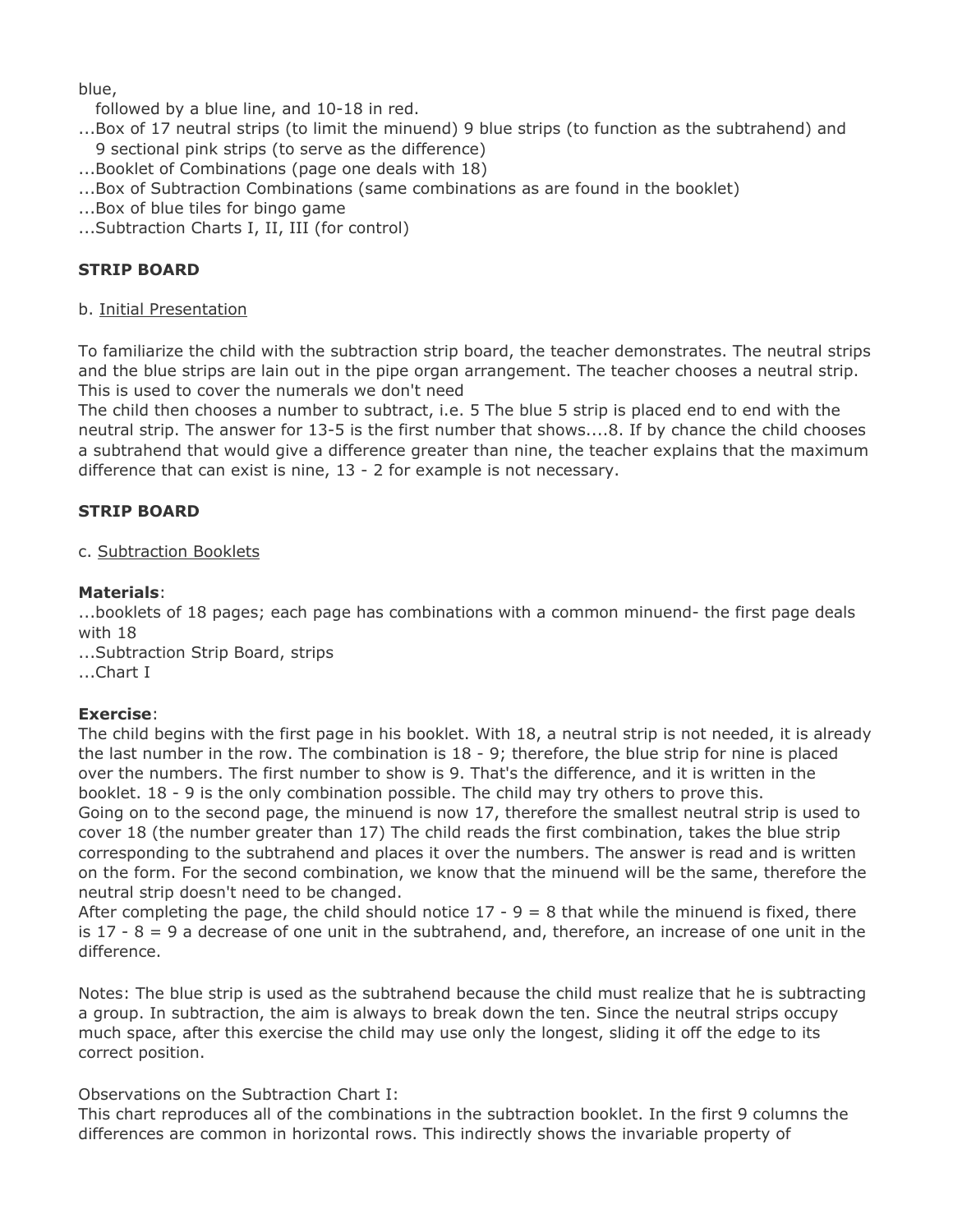subtraction; if one adds a number to both the subtrahend and the minuend, the difference is the same, i.e.  $1 \t1 = 0, 2 \t2 = 0, 3 \t3 = 09 \t9 = 0$ In the last nine columns, the subtrahend is consistent in each horizontal row; thus the minuend and the difference increased by one, i.e.  $10\,9 = 1$ ,  $11\,9 = 218\,9 = 9$ 

# **STRIP BOARD**

d. Combination Cards

Materials:

...subtraction strip board, strips (neutral and blue)

...combination cards

...Chart I (for control)

#### **Presentation**:

The child fishes for a combination, reads it and writes it on his paper,  $15 \, 7 =$ . The neutral strip is used to cover all of the numbers greater than 15 which are not needed. Next to the neutral strip is placed the blue 7 strip. The difference is the last number showing; this is recorded.

The exercise continues as long as the child would like, and then he controls his work with Chart I.

#### **STRIP BOARD**

e. Decomposition of a Number

#### **Materials**:

...subtraction strip board, all of the strips

#### **Presentation**:

(In this exercise the pink strips are used for the first time to function as the difference) Let's see how many ways we can decompose (break down) 9? Nine will be the minuend, therefore a neutral strip is placed over the number greater than 9. The teacher writes down the combination 9  $1 =$  (Note: decomposition always begins at one, removing one unit at a time) The subtrahend is one, so a blue 1 strip is needed. This time it is placed on the first row, under 9. The child guesses the answer and tries to place the pink strip for his answer on the row. If it fits he knows that he is correct. The answer is recorded. The work continues in order until all of the blue strips are used, and a column of combinations has been completed  $9 = 0$ 

In this exercise the child may recall his work of this fashion in addition, which resulted in elimination of some combinations. In subtraction, all of the combinations are needed and must be learned. The child tries to decompose other numbers in the same way: i.e. 14. How many ways can 14 be decomposed? The neutral strip identifies 14 as the minuend. Can I do 14 1? No (the one strip may be tried, but it will not work because 9 is the maximum difference we can have) 14 2? 14 4? 14 4? 14 5? Yes. The decomposition begins here laying out the blue 5 strip and the pink 9, recording 14 5  $= 9$ , and so on to 14  $9 = 5$ .

# **Control of Error**: Chart I

# **STRIP BOARD**

f. Decomposition of a Number with Zero as the Subtrahend

#### **Materials**:

...subtraction strip board, all of the strips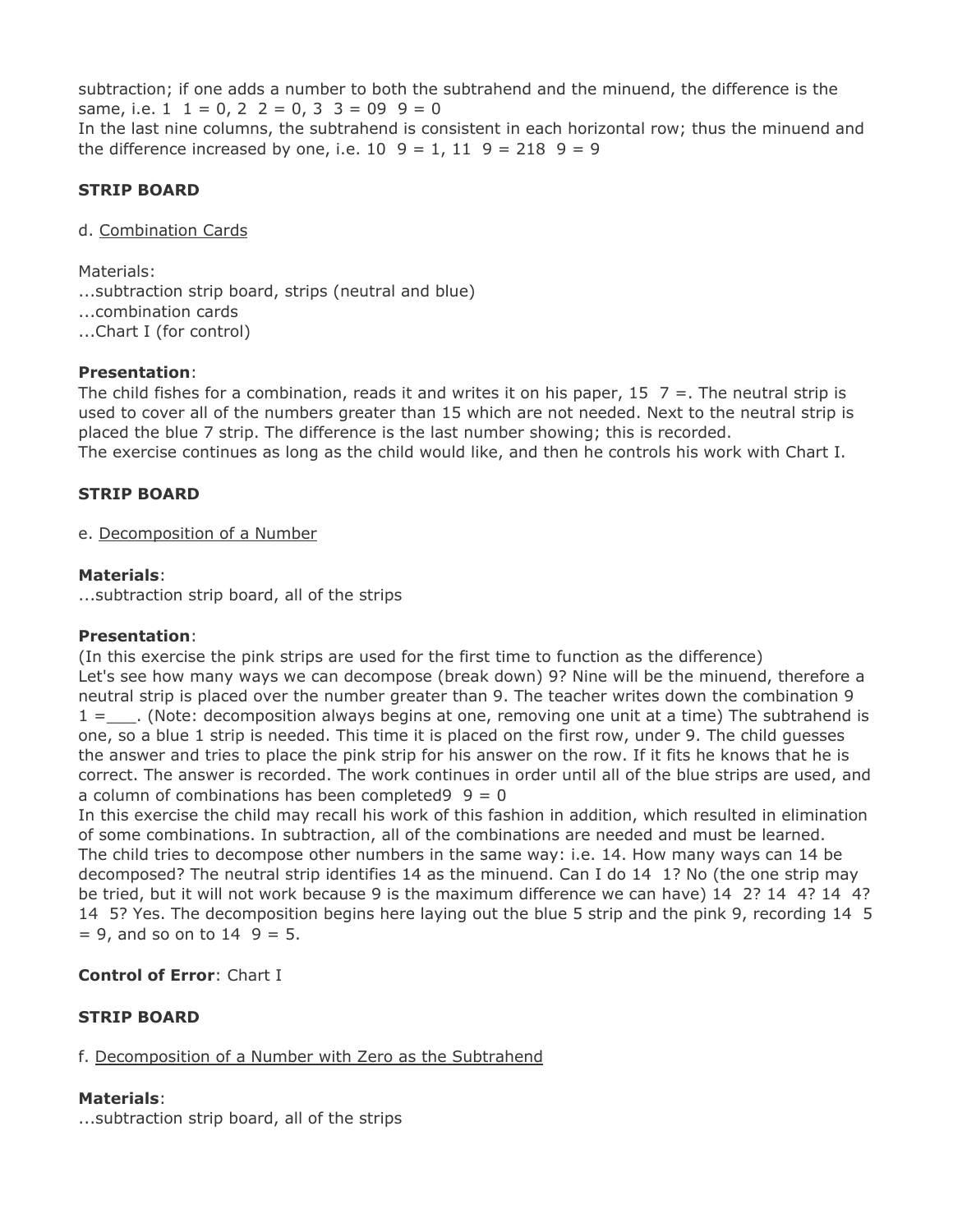## **Presentation**:

As before, the teacher presents a number to decompose. The neutral strip is lain over the number to limit the minuend. On a piece of paper, the teacher writes, i.e.

 $7 \t0 =$  . What must be taken away? nothing. In subtraction also, we see that zero doesn't change anything. On the first row, then, the pink strip for seven is placed and this difference is recorded. 7  $0 = 7$  The child continues  $7 = 0$ 

## **Control of Error**: Chart I

## **THE SNAKE GAME**

**Materials**: same materials as for previous snake games:

...box of colored bead bars 1-9

...box of ten bars

...box of black and white reminder bars (place holders)

...also box, with 9 compartments, for gray bead bars 1-9

...(for bars of 6-9, there is a small space or color change after the fifth bead to facilitate counting)

## **Presentation**:

As before, a snake is made, though this time we add to these colored bead bars, some gray bead bars. (Note: before the first gray bar appears, several colored bead bars should appear to create a large minuend) As before we begin counting, using the black and white reminder bead bars. When we come to a gray bar, we must subtract. The preceding black and white bead bar and the gray bar are isolated. 8  $4 = 4$  The 4 black bar is placed in the box cover with the other original colored beads.

Counting continues as usual. The next two bead bars are isolated: black 3 and gray 7. This gray bar means I must subtract. 3 7 is impossible; therefore I take one ten bar (from the snake's new skin) and place it beside the 3 to make 13. 13  $7 = 6$ . The black and white 6 is placed in the snake; the black 3 is placed with the other reminder bars; the ten bar is placed back in the box with the other ten bars; the gray 7 is placed in the box cover with the other original colored bead bars. When the counting is finished, the gold bead bars (and reminder bar) are counted to find the result.

**Control of Error**: In the box cover are colored bead bars and gray bead bars mixed. First, these are separated into two groups, lain in chronological order. A gray bar is placed with its equivalent colored bar. Two colored bars may be combined to match a gray bar, or vice versa. When all of the gray bars have been matched; the colored bars are paired to be matched with ten bars as usual . When all of the bars have been matched, we know the counting was done correctly.

**Direct Aim:** to memorize subtraction

**Indirect Aim**: to prepare for algebra: positive and negative numbers

#### **SUBTRACTION CHARTS AND COMBINATION CARD EXERCISES**

a. Passage From Chart I to Chart II

#### **Materials**:

...Chart II (the numbers in pink function as the minuend; the blue as the subtrahend) ...combination cards ...Chart I

#### **Exercise**:

The child fishes for a combination, i.e.  $9 \ 2 =$ , reads it and writes it down on his paper. A finger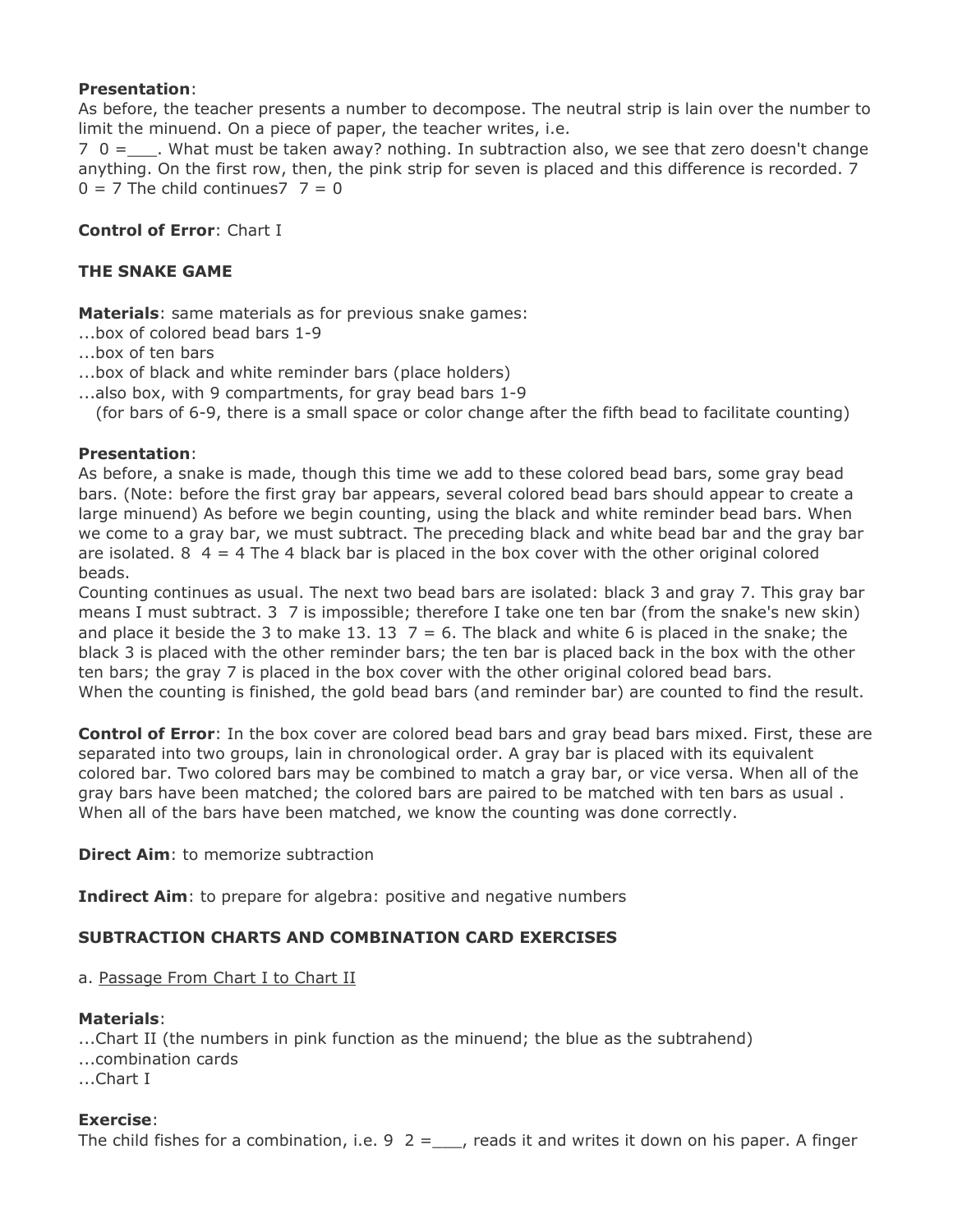is placed on 9 on the pink strip on the chart.; another finger is placed on 2 on the blue strip. Where the two fingers meet, we find the difference. This is recorded on the paper. The child continues his work in this way, and when finished, he controls with Chart I.

# **SUBTRACTION CHARTS AND COMBINATION CARD EXERCISES**

## b. The Bingo Game of Subtraction (using Chart III)

## **Materials**:

- ...Chart III and box of corresponding tiles
- ...combination cards
- ...Chart I (for control of combinations)
- ...Chart II (for control of placement of the tiles)

## **A. Exercise:**

The tiles are randomly arranged face up on the table. The child fishes for a combination, thinks of the answer, and finds the corresponding tile. After the minuend (pink) and subtrahend (blue) have been established on the chart, the child is able to find the place for the tile. He writes the equation on his paper and continues.

## **Control of Error**: Charts I and II

#### **B. Exercise:**

All of the tiles are in the box (or in a sack). The child fishes for a tile, and thinks, what could this be the remainder of? He thinks of a combination and writes it down, i.e.

 $7 = 14$  7. He puts the tile in its place. He continues in this way, then controls his work.

#### **C. Exercise:**

The tiles are arranged on the table in common stacks. The child chooses one stack and thinks of combinations which will yield this difference. He writes down the combination, finds the place on the chart, and so on, continuing until he has finished the stack.

When all of the stacks are arranged in order in a row, what form do they make? a rectangle or parallelopiped.

#### **Group Games**

1. The teacher, or a child functioning as the teacher, fishes for a combination and reads it. One of the children guess the difference.

2. The teacher fishes for a tile and the children offer combinations which give that result, until all are given.

**Aim**: (of all of exercises,) to memorize subtraction combinations

Bead Frame Subtraction

#### **STATIC SUBTRACTION**

#### **Presentation**:

The teacher initially presents a static subtraction. The problem is written on the form and the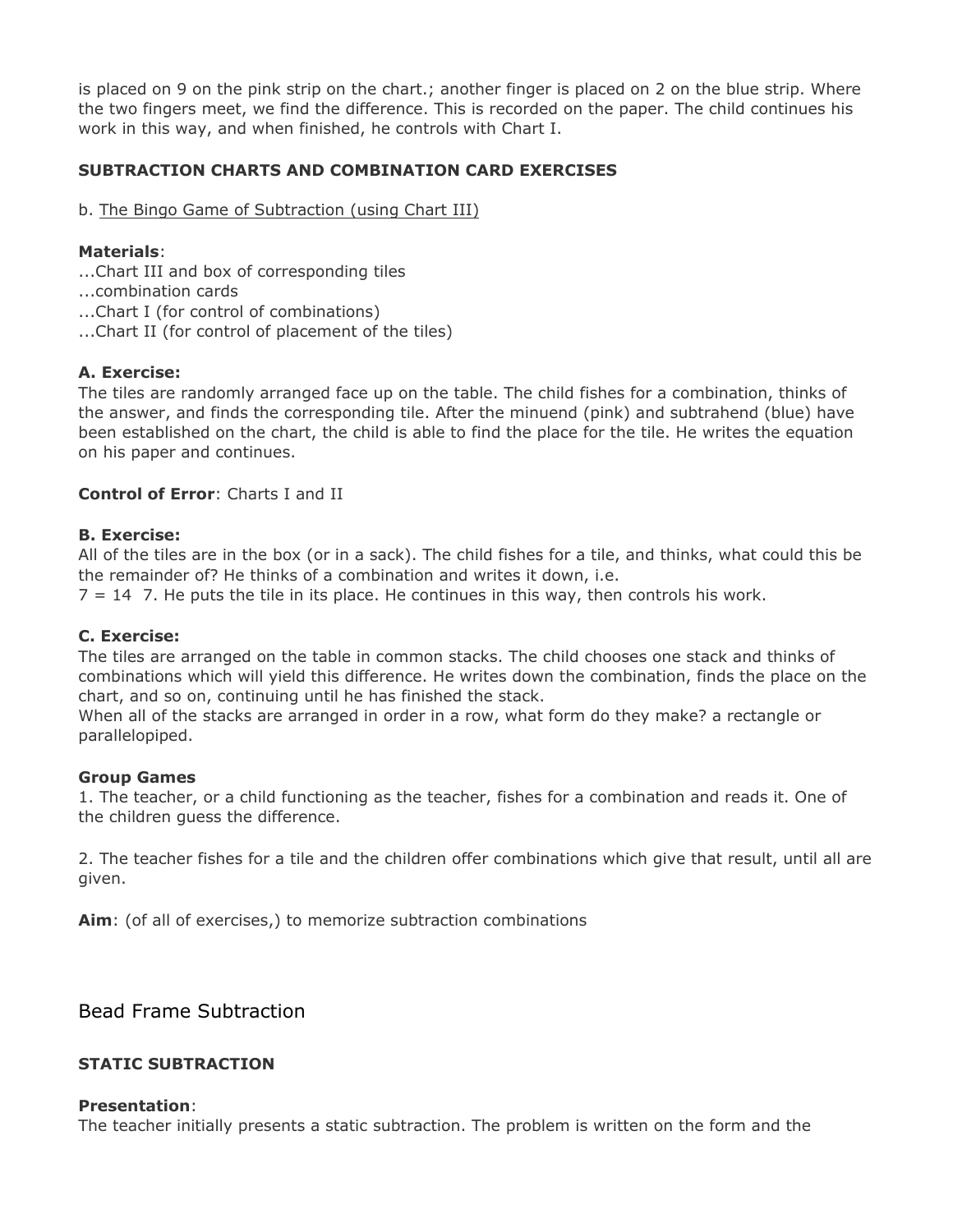minuend is formed on the frame. Now we must take away this quantity. Beginning with the units move the beads back to the left. Continue with tens, hundreds and thousands. Read the result and record it.

# **DYNAMIC SUBTRACTION**

A second (and all the others following) example is dynamic:

Again the minuend is formed. Beginning with the units we must take away this quantity. Begin counting the units as they are moved back...1,2,3,4,5 we must change one ten to ten units (move one ten back, 10 units forward) and continue...6,7 moving the unit beads back. Subtract tens, hundreds and thousands in the same way. Read and record the result.

# **CALCULATING THE DIFFERENCE A LITTLE MORE ABSTRACTLY**

#### **Presentation**:

With a dynamic subtraction again, the child forms the minuend. As before begin by taking away the units. Record the number of units remaining, in the units column. Subtract the tens and so on. The result on the form will correspond to the difference formed on the frame.

## **Games**:

Form 1000 on the frame. Subtract one unit. Form 1000 on the frame and subtract 999. Each time three changes are necessary.

# More Memorization Exercises (Special Cases)

Note: As in the special cases for addition, these exercises are done after the child has already done much work with the previous exercises.

# **Materials**:

- ...subtraction combination booklet
- ...large sheet of paper or chart,
- ...red and black pens
- ...special combination cards

#### **Presentation**:

The teacher opens to a page, in the booklet. When you do these combinations, what do you do? calculate the difference.

As before the teacher writes the tile on the chart, gives an example and reads. In all of the other cases, the special case is set up first in the combination booklet or on a sheet of paper, and the child identifies the missing part. Then the special case is added to the chart.

0- Calculating the Difference 16  $9 = ?$  (If from 16, I take away 9, what will be left?)

1- Calculating the Subtrahend 16  $? = 7$  (From 16 I have taken away a certain number, and 7 is left. How much did I take away?

2- Calculating the Minuend

? 9 = 7 (From a certain number I have taken away 9, and 7 is left. What was that number?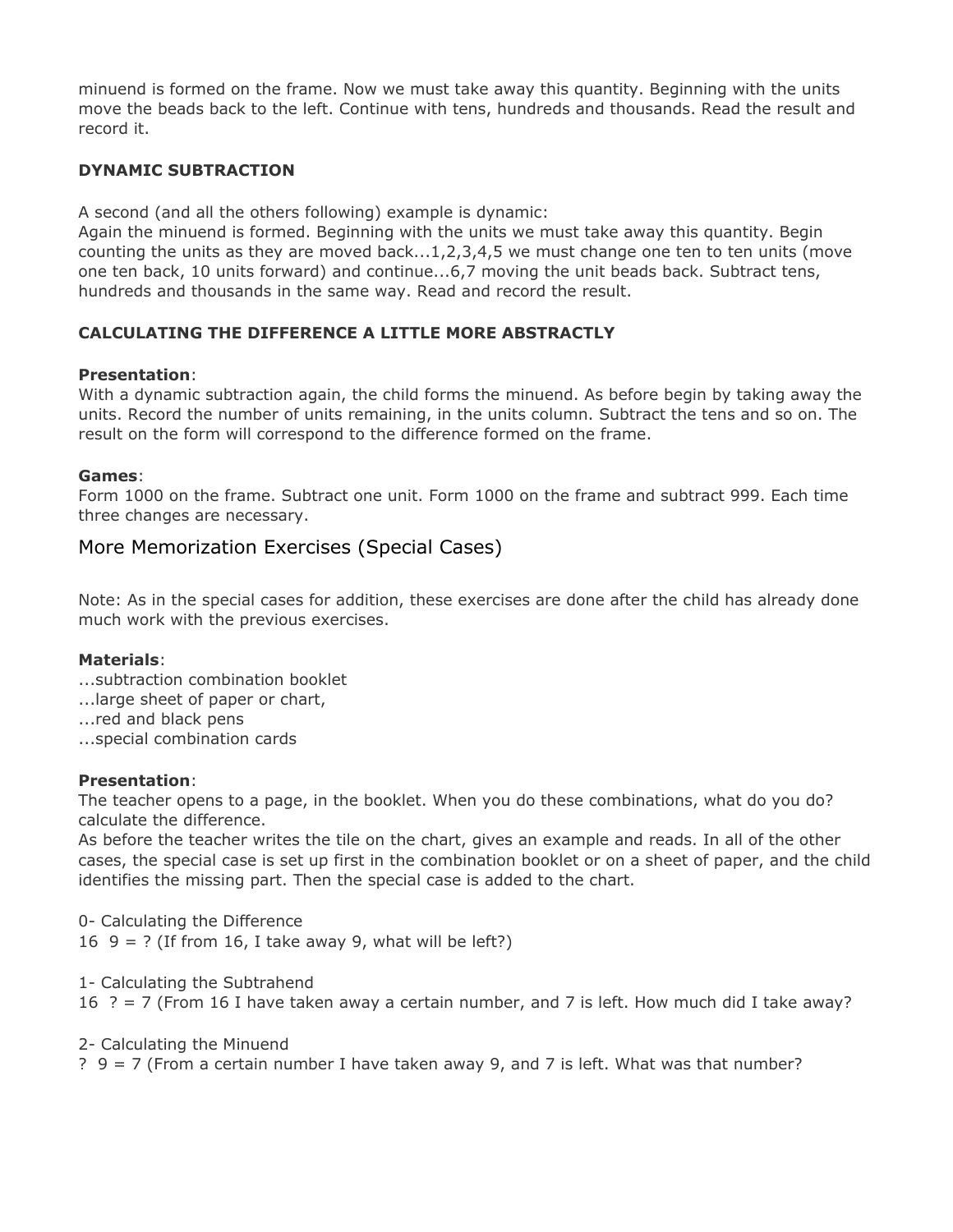3- Inverse of Case Zero - Calculating the Difference

 $? = 16$  9 (What will be left if from 16 I take 9?)

4- Inverse of the 1st Case- Calculating the Subtrahend  $7 = 16$  ? (7 is the remainder when from 16 I take away what number?)

5- Inverse of the 2nd Case- Calculating the Minuend  $7 = ?$  9 (7 is the remainder when from a certain number I take away 9. What is that number?)

6- Calculating the Minuend and the Subtrahend

 $7 = ?$  ? (7 is the remainder when from a certain number I take away another number. What is the first number, and what is the second number?)

Collective Activity:

The teacher passes out the special combination cards. Each child reads the combination, states what part is missing and which case it is. (referring to the chart)

Individual Activity:

The child works with the special combination cards as before: drawing one and computing it, then writing the equation in his notebook with the answer in red.

Aims: further memorization of subtraction combinations reinforcement and understanding of the concept

Notes: This activity develops the ability to work with the same combination under different conditions and from various points of view, thus creating flexibility in the child's mind. Here, also, we see the close relationship between addition and subtraction.

# Word Problems

# **E. Word Problems**

As before word problems are prepared dealing with the seven different cases. These 7 cards are mixed with the 7 addition cards. When the child has done all of these, he may invent his own which will indicate his understanding of these special cases.

Example:

1. Rebecca has 6 roasted chestnuts left. Before she had 11. How many did she eat?  $6 = 11, 5$ 

Age: between 6 and 7 years

# Division

Stamp Game Division - Single Digit

# **STAMP GAME DIVISION - SINGLE DIGIT**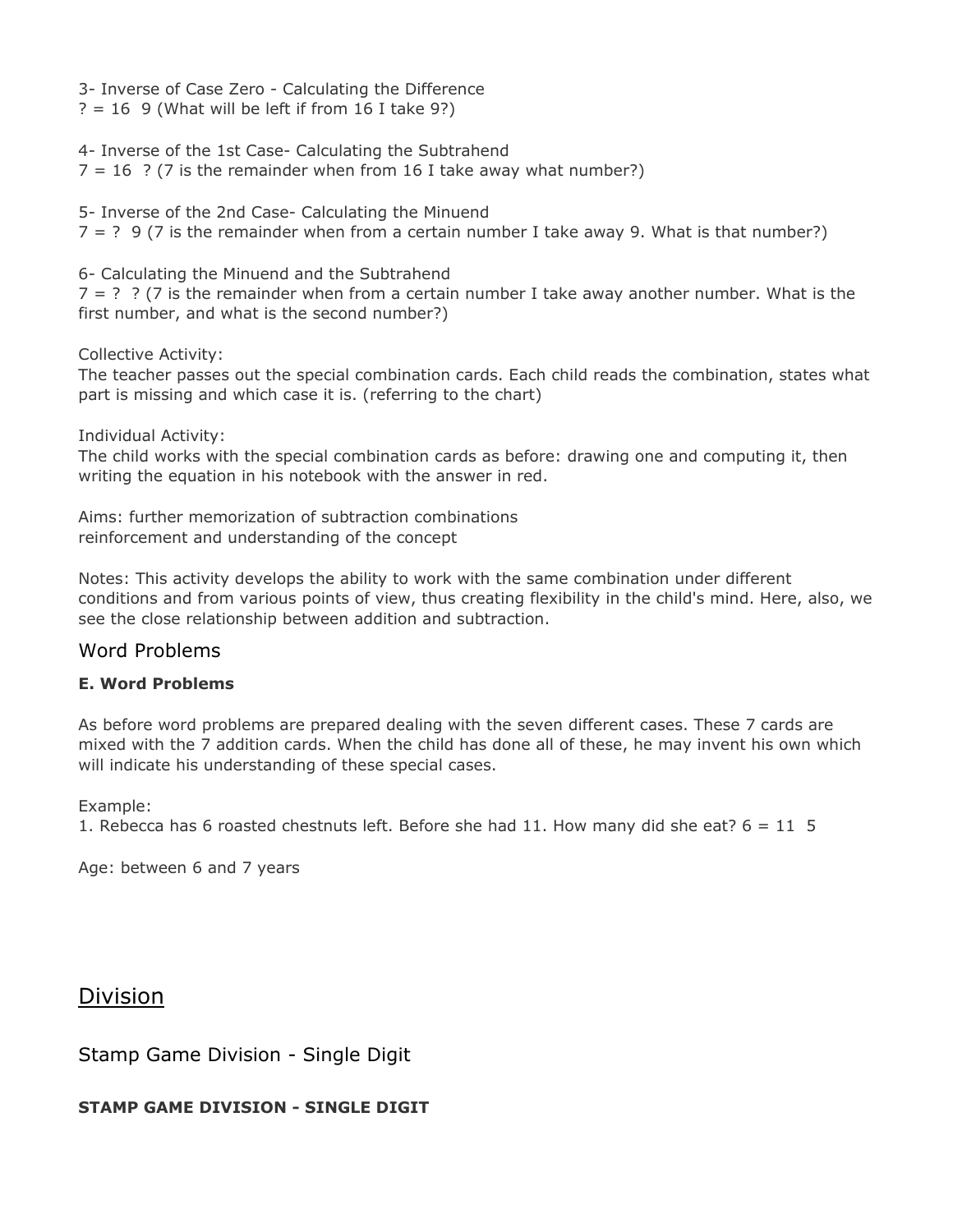## **Materials**:

...wooden stamps of four types:

- ...green unit stamps printed with the numeral 1,
- ......blue tens stamps printed with the numeral 10,
- ....red hundred stamps printed with the numeral 100, and
- ......green thousand stamps printed with the numeral 1000

...box with three compartments each containing 9 skittles and one counter in each of the hierarchic colors;

...four small plates

## **Presentation**:

The child is given a division problem on a work card. Since this is division, we put the stamps in these little dishes. 'How many must this quantity be distributed to?' Instead of calling children we can use these green skittles, one skittle for each child . Now you begin the division.

The skittles are set out in a row. Beginning with thousands, the child distributes equally to the skittle. When the child runs out of i.e. hundreds before each skittle has received one, the hundreds are returned to the dish, and the child goes on to tens. If he doesn't have enough tens (or if he runs out) one of the remaining hundreds is changed to ten tens. This continues until all of the hundreds have been changed.

When the child has finished distributing, he reads the result-what one skittle received. The problem is recorded in his notebook. Note: If necessary to simplify counting, the stamps of one skittle may be arranged in hierarchic order after the distribution is finished.

# **Age**: 6-7

**Aims**: to perform the operations at a more abstract level (here there is no visual difference in value according to size)

Note: These materials are used parallel to operations in the decimal system

# Memorization Exercises

# **DIVISION BOARDS - BEAD BOARDS**

#### a. Introduction and List of Materials

#### **Introduction**:

The memorization of division is the synthesis of the four operations. For this reason the child must precede this work with a great deal of work with the other operations, especially multiplication. It is very important that the child know multiplication really well before going on to division. The child has encountered division before via many materials and regarding many cases: distributive and group division, division with a 1 or 2 digit divisor. In order to go on, the child must memorize certain combinations in division.

#### **Materials**:

...Division Bead Board: the numerals 1-9 across the top on a green background represent the divisors; the numerals 1-9 down

the left side represent the quotients; the 1 in the green circle in the upper left indicates that the numbers 1-9 below it represent

units; 81 holes.

...Orange box containing 9 green skittles

...Orange box containing 81 green beads

...forms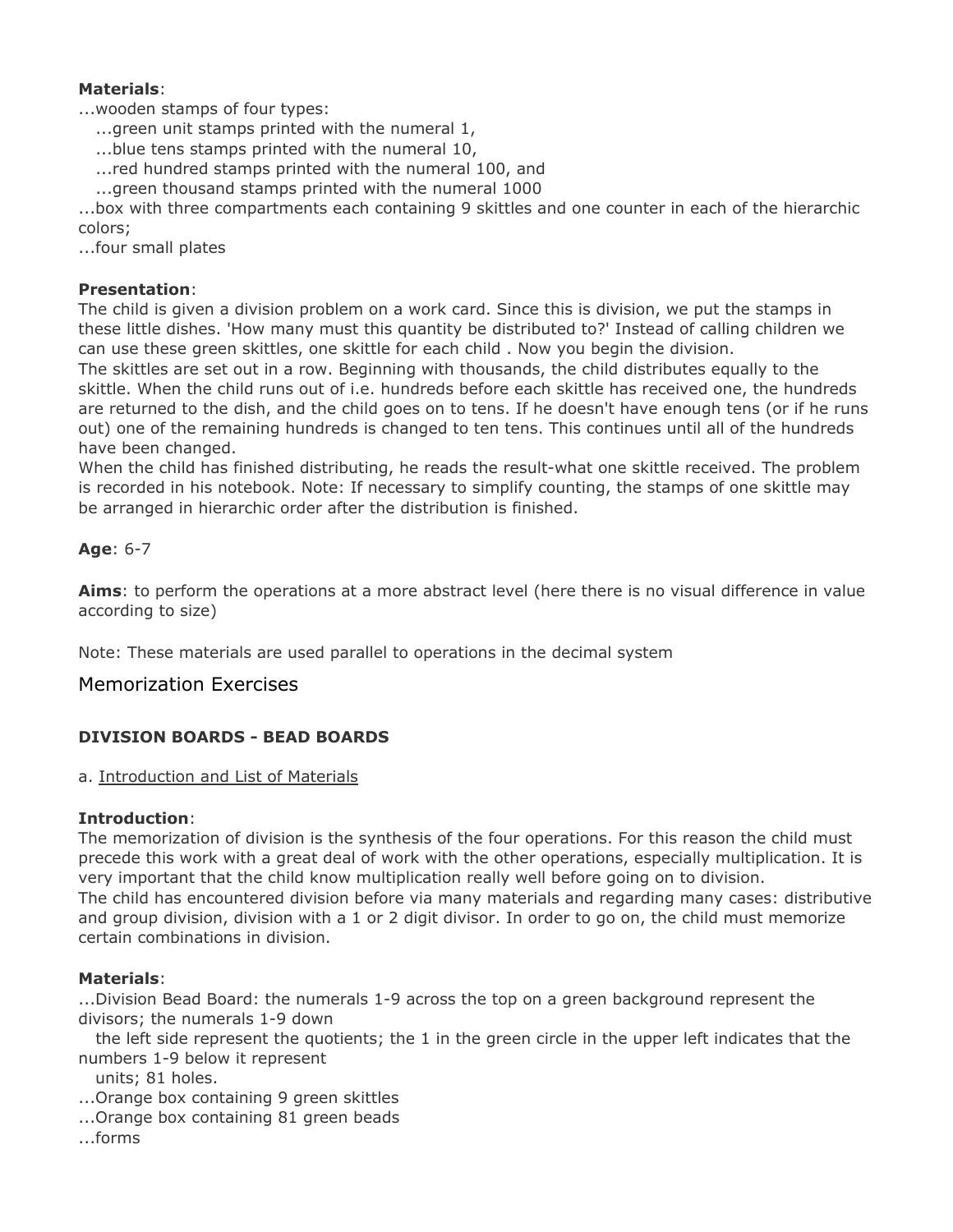...Booklet of Combinations (36 pages)

- ...Box of Multiplication Combinations (same combinations as are found in the booklet)
- ...Box of orange tiles for bingo game

...Charts I, II (for control)

## **DIVISION BOARDS - BEAD BOARDS**

#### b. Initial Presentation

## **Preparation for Presentation**

Before-hand, the teacher prepares pads of problems which consist of 81 forms. On each form, in the spaces at the top, is written a number, which is the constant dividend for that form. The forms are arranged on the strip in order according to the dividends, starting with 81, ending with 1. Under the forms on which a combination with remainders appears, the ordinal number of the form is written in red. On each form are written all of the combinations possible to perform on the bead board, beginning always with 9 (except, of course, when the dividend is less than 9) All of the combinations which have a remainder of zero are underlined in red.

#### **Presentation**

In this box are 81 beads which we will distribute to these 9 skittles. The nine skittles are placed along the top green strip of numbers 1-9. These 81 beads are the dividend, so we write 81 under the column 'dividend.' Then write the sign for division. The beads must be divided among 9 skittles; nine is our divisor, so we write 9 under 'divisor.' Now give out the beads in rows until all the beads are given out equally.

Each skittle received nine beads, (note the 9 at the end of the row), so we write 9 under 'quotient.' The last column is for the remainder, but here we have no remainder, so we write zero in that column. Whenever we have a combination that has no remainder, it is very important for our work, so we underline 'it' in red.

Let's try  $81 \div 8$ . Remove one skittle and the extra beads to their respective boxes. What is the quotient and the remainder?  $81 \div 8 = 9$  r 9 In this game there are two rules to be followed: 1) The quotient should never be greater than 9.

2) The remainder may never be equal or greater than the divisor.

Therefore, we cannot have this combination because the remainder is too big.

Go on to 80. Change to a new form. Remove one bead and place it back in a box. Start with 80  $\div$ 9=. Write the combination on the form, distribute the beads and count the remainder. 80  $\div$  9 = 8 r 8

Try  $80 \div 8$ . Remove one skittle, redistribute the beads, and count the remainder.

 $80 \div 8 = 9$  r 8. This cannot be used because the remainder is too big, being equal to the divisor. Erase or cross out this combination.

Go on this way until 72 so that the children see another page on which combinations can be underlined. At this point bring out the prepared roll of forms. On this strip we can see all the combinations that have zero remainder. All of the forms that have at least one combination with remainder zero, have been reproduced into booklet form for your work.

**Aim**: to understand how the combination booklet was formed

# **DIVISION BOARDS - BEAD BOARDS**

c. Division Booklets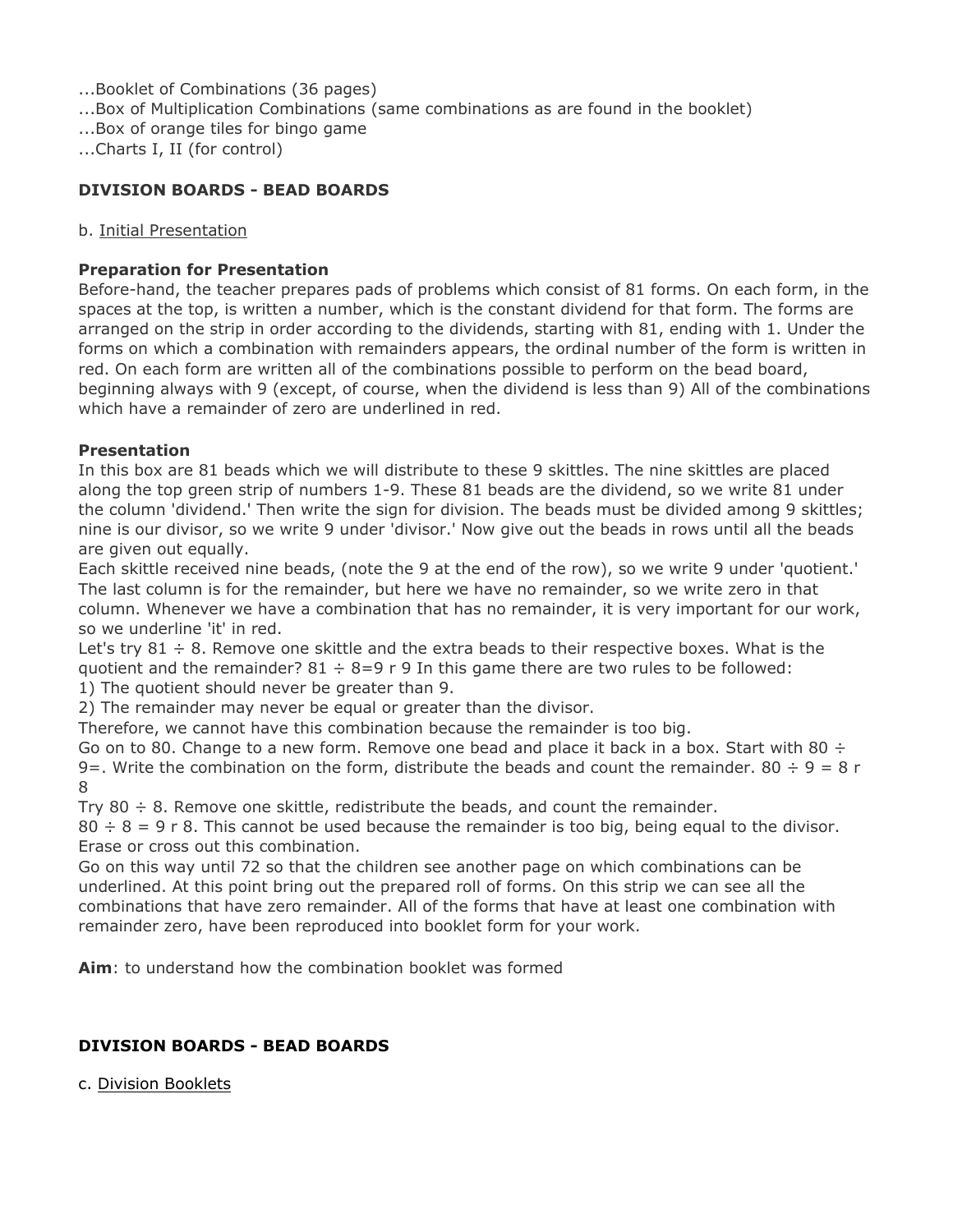# **Materials**:

- ...Division Bead Board
- ...box with beads
- ...box of skittles
- ...Combination booklet
- ...Chart I

# **Exercise**:

The child chooses a form in the booklet, i.e. 7 Since 7 is the dividend, count out 7 beads into the box cover. The first combination is  $7 \div 7 =$ , so 7 skittles are put out; the 7 beads are divided among them. Each skittle receives one; 1 is the quotient. There is no remainder.  $7 \div 7 = 1$  r 0 The next combination is  $7 \div 6 =$ . Only six skittles are needed. Each skittle receives one and the remaining bead is placed in the bottom row, or in a box cover.  $7 \div 6 = 1$  r 1. Continue until the form is completed.

**Control of error**: Chart I. Find the dividend along the top and the divisor in red at the left. Go down and across to find the quotient where the fingers met. If there is a remainder, the box will be empty, thus move along the row to the right until a box is full. There you will find the quotient. To check the remainder subtract the dividend at the top of that column, from your original dividend. The difference is your remainder.

Note: When presenting the chart to the children, we identify the prime numbers as well, since they are shaded in red. 7,5,3,2 and 1 are special numbers because they only have as divisors, themselves and one. 7 can only be divided by 7 and by 1, and so on. These special numbers are called prime numbers.

# **DIVISION CHARTS AND COMBINATION CARDS**

a. Chart I

# **Materials**:

...box of loose combination cards, only those that have a remainder of zero ...Chart I (as a control)

# **Exercise**:

In this box are only the even division combinations: those having a remainder of zero. The child fishes for a combination, reads it and copies it into his notebook. On the chart he finds the dividend at the top and the divisor on the left side. The place where the two fingers meet is where the answer is found. He writes the quotient to complete the equation.

Later the child can do the combinations in his head, write down the quotient and use Chart 1 only as a control.

# **DIVISION CHARTS AND COMBINATION CARDS**

b. Bingo Game (Chart II)

# **Materials**:

- ...box of tiles
- ...box of combination cards
- ...Chart II and Chart I (for control)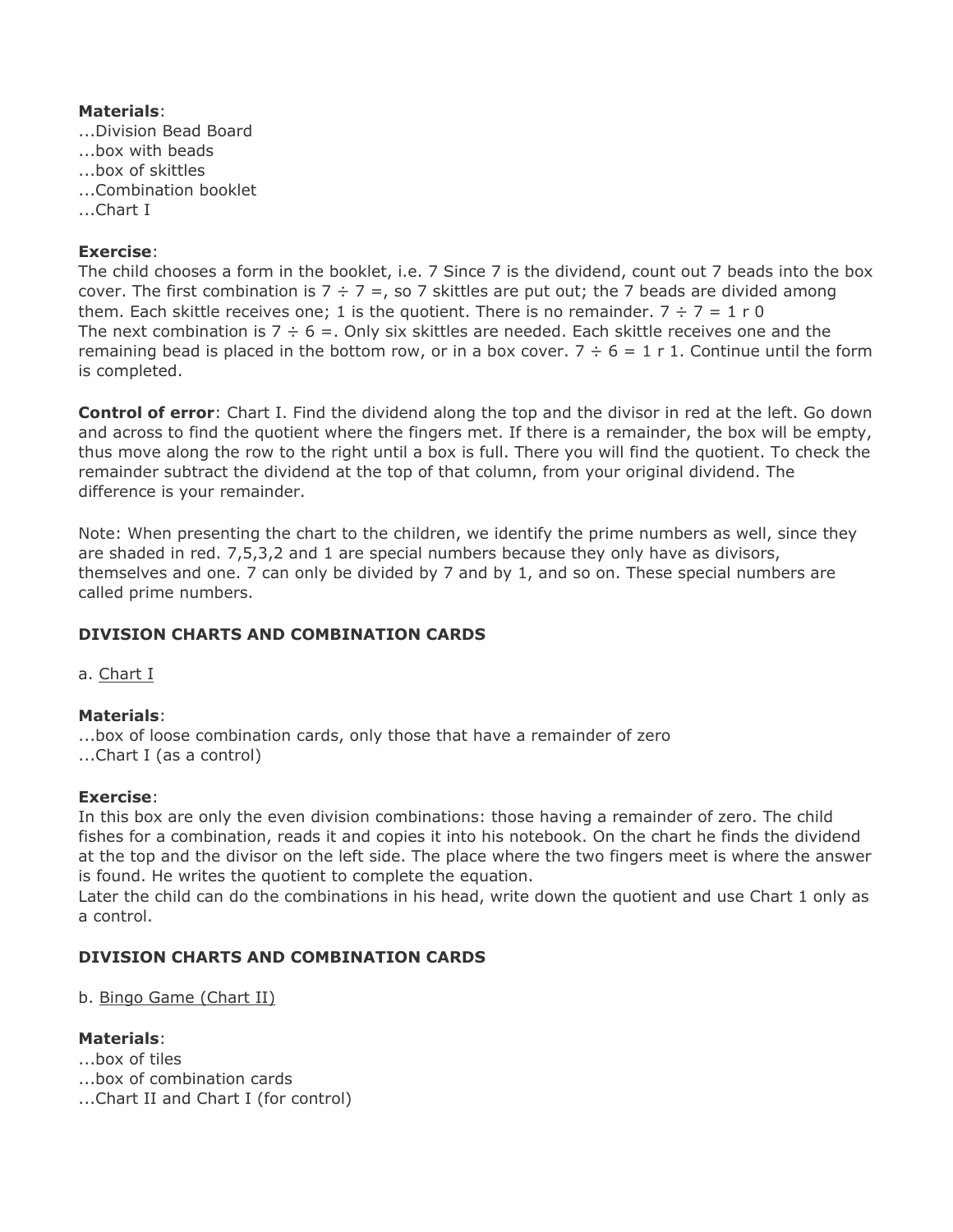Note: Much practice should have preceded these exercises.

## **Exercise A:**

Spread out the tiles face up. The child fishes for a combination, writes it down including the quotient, and finds the corresponding tile. The tile is placed on Chart II appropriately.

## **Exercise B.**

With all of the tiles in the box, the child fishes for a tile. He thinks of a combination that would yield that quotient and writes the equation in his book, i.e.  $8 = 56 \div 7$ . The tile is placed on Chart II appropriately.

## **Exercise C.**

All the tiles are stacked as usual (this time forming a parallelopiped) The child chooses a stack, and one at a time he thinks of all the possible combinations that will yield that quotient, writes them down and places the tiles on Chart II appropriately. This continues until all the tiles of the stack which was chosen, are used. The child uses Chart I to check if he found all of the possible combinations and if they were placed correctly.

Note: For many children the aim of this work can be to fill up the entire board.

## **Group Game 1.**

The teacher or a child leading a group of children draws a combination and reads it. One child responds.

## **Group Game 2.**

The teacher draws a tile and reads the quotient. One child may try to give all of the possible combinations, or each child in turn may give one until all of the possibilities are exhausted.

# Division By More Than One Digit

# **DOUBLE DIGIT DIVISION**

a. Intro. to Double Digit Division (on The Change Game)

#### **Materials**:

...golden bead materials and numeral cards ...ribbons: green, blue, (also red for later)

# **Presentation**:

The teacher prepares the numeral cards and asks a child to bring the corresponding quantity. Now I would like to distribute this quantity among twelve children. Twelve children are called, but this creates such confusion. How can we solve this problem? Twelve is made up of ten and two units. Two children can represent the two units and can be given green ribbons. These ten children must choose one who will represent ten. What color ribbon do we give the representative? Now we are ready to distribute this quantity. If we give one thousand to the child who represents ten children, what will each of the other children get? 100 (because 1000 is 10 hundreds) also each of these children receives 100another thousand for the group of ten, another hundred for this one, and another hundred for this one. This continues, making all of the necessary changes, until all has been distributed (perhaps leaving a remainder)

What is our result? The result is what one unit receives. This child who represents ten children has enough on his tray so that each of these ten children will receive what one child received. (This quantity may be distributed if necessary.)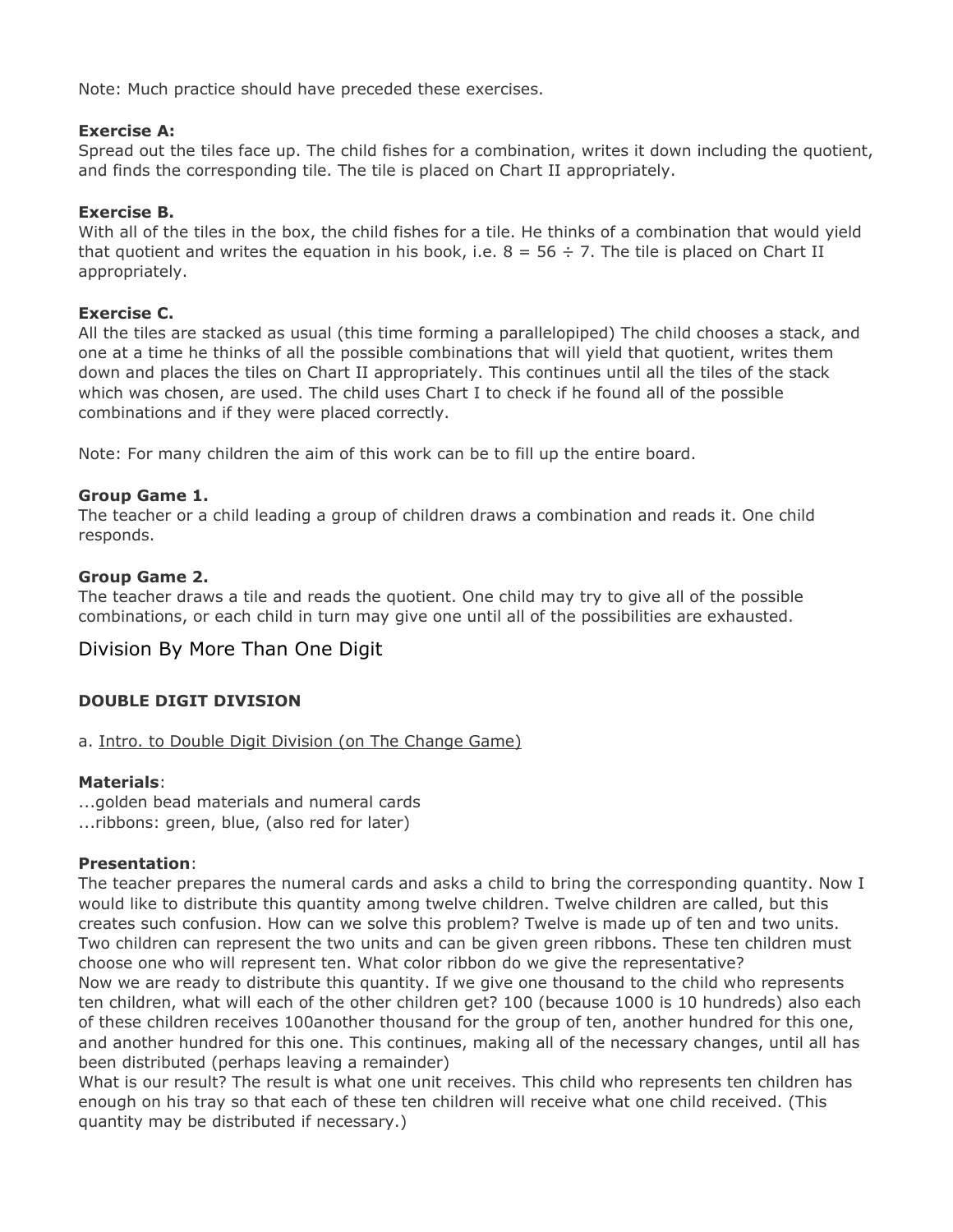**Control of error**: The quantity may be added together again, making the necessary changes to form the original number.

# **Age**: 6-7

**Aim**: to learn the concept of two-digit division: that if the ten receives a certain quantity, the unit receives 1/10 of that quantity.

# **DOUBLE DIGIT DIVISION**

b. Double Digit Division on The Stamp Game

**Materials**: stamp game work cards

## **Presentation**:

The first quantity for this problem is formed with the stamps and placed in little dishes. We need to divide this among twelve. This blue skittle can be used to represent 10, and these green skittles will represent the two units. Now we must give out this quantity. One thousand is given to the ten, so how much does each unit receive? 100. The child distributes and changes as necessary, 'one hundred to the ten, ten to the units, another hundred to the tenand so on.' What did one receive? The child records the problem in his notebook.

**Control of error**: The quantity may combine the quantities distributed, count them, change them, to obtain the original number.

**Age**: 6-7

**Aim**: to practice two-digit division

# **TRIPLE DIGIT DIVISION**

a. Intro. to Triple Digit Division (on The Change Game)

#### **Materials**:

...golden bead materials and numeral cards ...ribbons: green, blue, (also red for later)

# **Presentation**:

Given a division problem, the child can see that it would be impractical to distribute one by one to over a hundred people. The child representing 100 wears a red ribbon. When red (100) receives 1000, blue (ten) will receive 100, and units (green) will receive 10.

**Control of error**: The quantity may be added together again, making the necessary changes to form the original number.

# **Age**: 6-7

**Aim**: to learn the concept of three-digit division.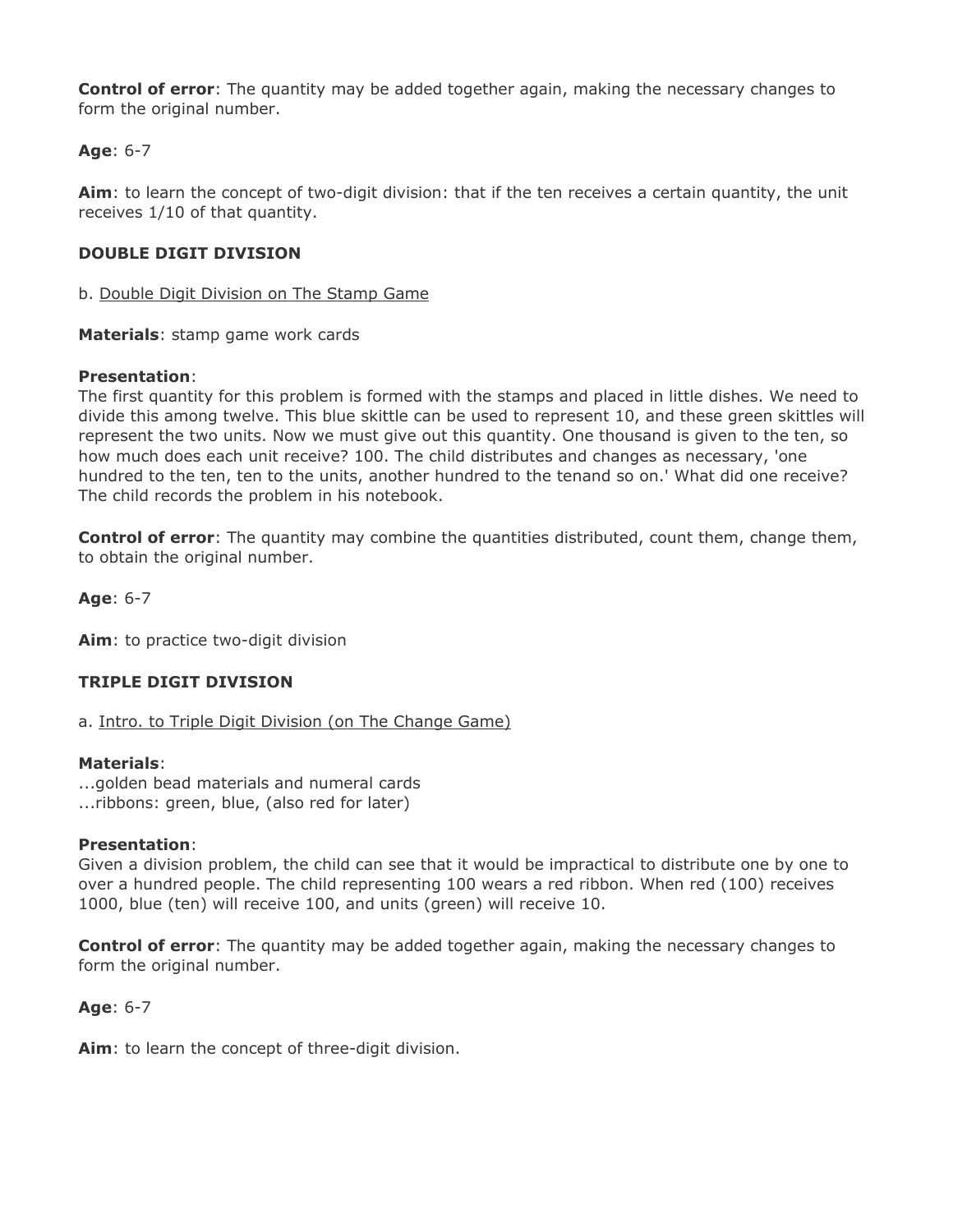## **TRIPLE DIGIT DIVISION**

#### b. Triple Digit Division on The Stamp Game

As in the previous presentation, skittles are used. Here one red skittle represents 100.

## Division Involving Zeroes

#### **DIVISION INVOLVING ZEROS**

**Materials**: stamp game work cards

#### **Presentation**:

When the child places the stamps in the dishes to show the dividend, the hierarchy that has zero is indicated by an empty dish. When the child needs to change to that hierarchy, the procedure is the same.

#### **DIVISION INVOLVING ZEROS**

#### **Materials**:

...stamp game ...work cards

#### **Presentation**:

The child lays out the first quantity in the dishes. This quantity must be divided among 104. I don't need any tens skittles, but so as not to forget the tens, we place a blue counter in its place. The child begins distributing: 1000 to the hundred, the ten would get 100, but I give it nothing, and the unit received 10and so on.

By this time the child should realize that any remainder must be less that the divisor.

# Group Division

# **SINGLE DIGIT GROUP DIVISION**

#### **Materials**:

...stamp game ...work cards (divisor up to 9)

#### **Presentation**:

The division problem says 24 divided by  $4 =$ \_\_\_\_\_. How many groups of four are we able to make with this number. The four skittles are placed in a bunch and groups of four units are in rows in front of this group. Changes are made as necessary. When the distribution is complete, how many groups of four were we able to make from 24? The rows are counted. Six is the result of this group division. The child then does the same problem using distributive division to see that the result is the same.

#### **Age**: 6-7

**Aim**: to understand a different aspect of division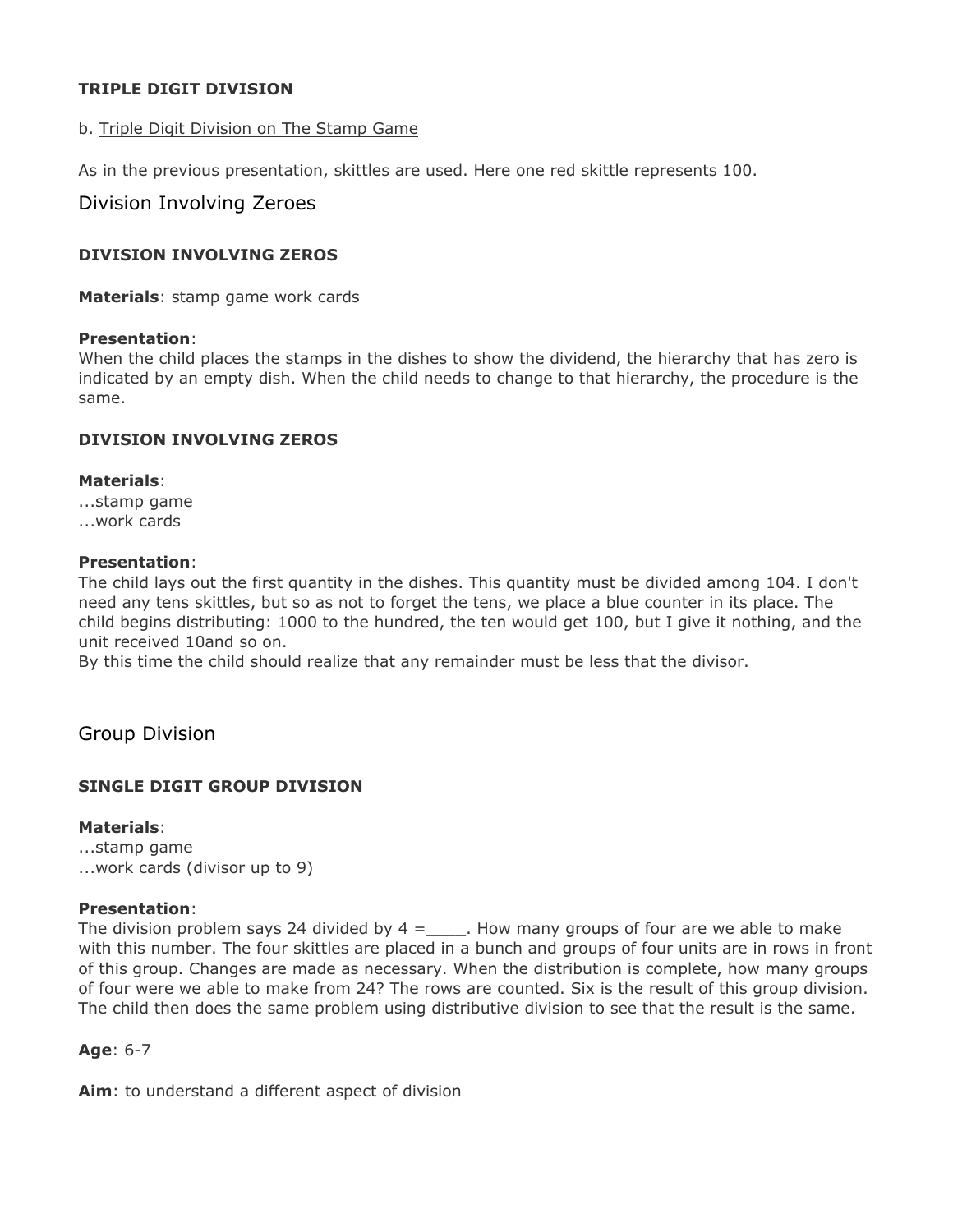Note: This is presented parallel to abstract division. Memorization has begun.

# **DOUBLE DIGIT GROUP DIVISION**

**Materials**: ...stamp game

...work cards

# **Presentation**:

1. Given a division problem, the child prepares the stamps and the skittles. Since we want to do a group division, we put the skittles together in a group. How many groups of 26 can be made from this number? The child places two tens and six units in a row, continuing his distribution by making all horizontal rows of 26 in a column. (The stamps are always placed in hierarchic order) Here, the skittles serve only as a reminder of the number in the group.

2. This time we will first make groups only of tens. Groups are made of two tens and lain out in rows. How many groups of ten did I make? So that each group has 26, I must make the same number of groups of units. Groups of six units are made in rows that line up with the groups of ten, yet in a separate column. When the child finds that more units are needed, one group of tens is returned to the dish so that they may be changed. How many groups of tens do I have ? 4 How many groups of units? 4 is our answer.

**Age**: 7

**Aims**: ...to learn the concept of group division ...to continue towards further abstraction in division

# More Memorization Exercises

# **SPECIAL CASES**

As for the other operations, we examine the special cases using as a starting point the combination that is most familiar. A chart will be constructed as follows:

0- Calculate the quotient  $72 \div 9 = ?$  (72 divided by 9 gives me what number?)

1- Calculate the Divisor  $72 \div ? = 8$  (72 divided by what number gives me 8?)

2- Calculate the Dividend  $? \div 9 = 8$  (What number when divided by 9 gives me 8?)

3- Inverse of Case Zero---Calculate the Quotient  $? = 72 \div 9$  (what number will we obtain by dividing 72 by 9)?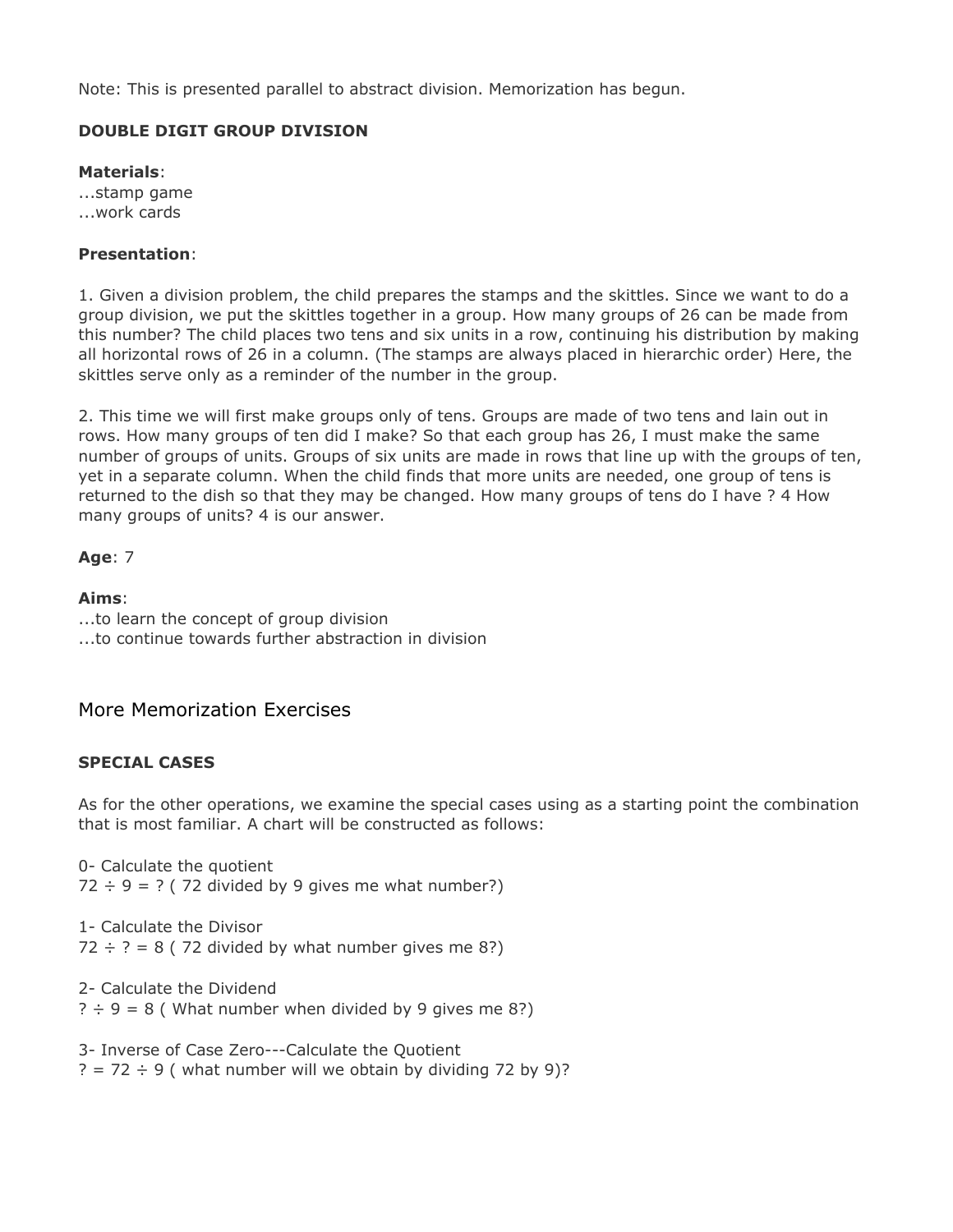4- Inverse of The First---Case, Calculate the Divisor  $8 = 72 \div ?$  (We obtain 8 as a quotient when dividing 72 by what number?)

5- Inverse of the Second Case ---Calculate the Dividend  $8 = ? ÷ 9$  (We obtain 8 as a quotient when dividing what number by 9?)

6- Calculate the Divisor and the Dividend  $8 = ? \div ?$  (We obtain 8 by dividing a certain number by another number. What is the first number and the second number?)

Note: Here we also see the relationship between multiplication and division. In cases 2 and 5 the child must multiply to find the dividend.

# **SEARCH FOR QUOTIENTS**

## **Materials**:

...Chart II ...bingo tiles for multiplication

## **Presentation**:

Have the child find one bingo tile to match all the dividends along the top of Chart II. These are placed in a box cover or something.

The child fishes for a tile, i.e., 24. Let's try to find all the quotients with zero remainders that can be made with this dividend. Start with 24  $\div$  9 =. It won't work so leave it blank, and go on24  $\div$  8 = 3 and so on with the child giving the correct quotients. At the end erase those that would not yield zero remainders, thus leaving space to correspond with Chart I. Notice how the column of quotients matches the column under 24 on the chart.

These are the combinations I wanted, because now we can do  $3 \times 8 = 24$ . Write this to the right of  $24 \div 8 = 3$ . 24 was my dividend: now it is my product. Go on in the same way for the other combinations making a second column.

The child will realize that if 24  $\div$  8 = 3, then 24  $\div$  3 = 8. It is a sort of game where the numbers change positions.

# **Aims**:

...to find quotients with zero remainders

...to realize the relationship between multiplication and division memorization of division

**Indirect Aim**: indirect preparation for the divisibility of numbers

# **PRIME NUMBERS**

**Materials**: Chart I

# **Presentation**:

Recall the child's attention to the numbers in pink on the chart, which were called prime numbers, and which can be divided only by themselves and 1. These are very important numbers because they form all of the other numbers. We can see that this is true. (refer to the chart) 1, 2, and 3 are prime numbers. 4 is not a prime number, but is made of 2 x 2, and 2 is a prime number. Go on to 6 which is not prime. It is made up of  $3 \times 2$ ; 3 and 2 are prime numbers.

If you try to decompose any number, you will find that it is made up of prime numbers. Invite the child to choose one of the dividends, and think of one combination:  $24 = 3 \times 8$ . 3 is a prime number,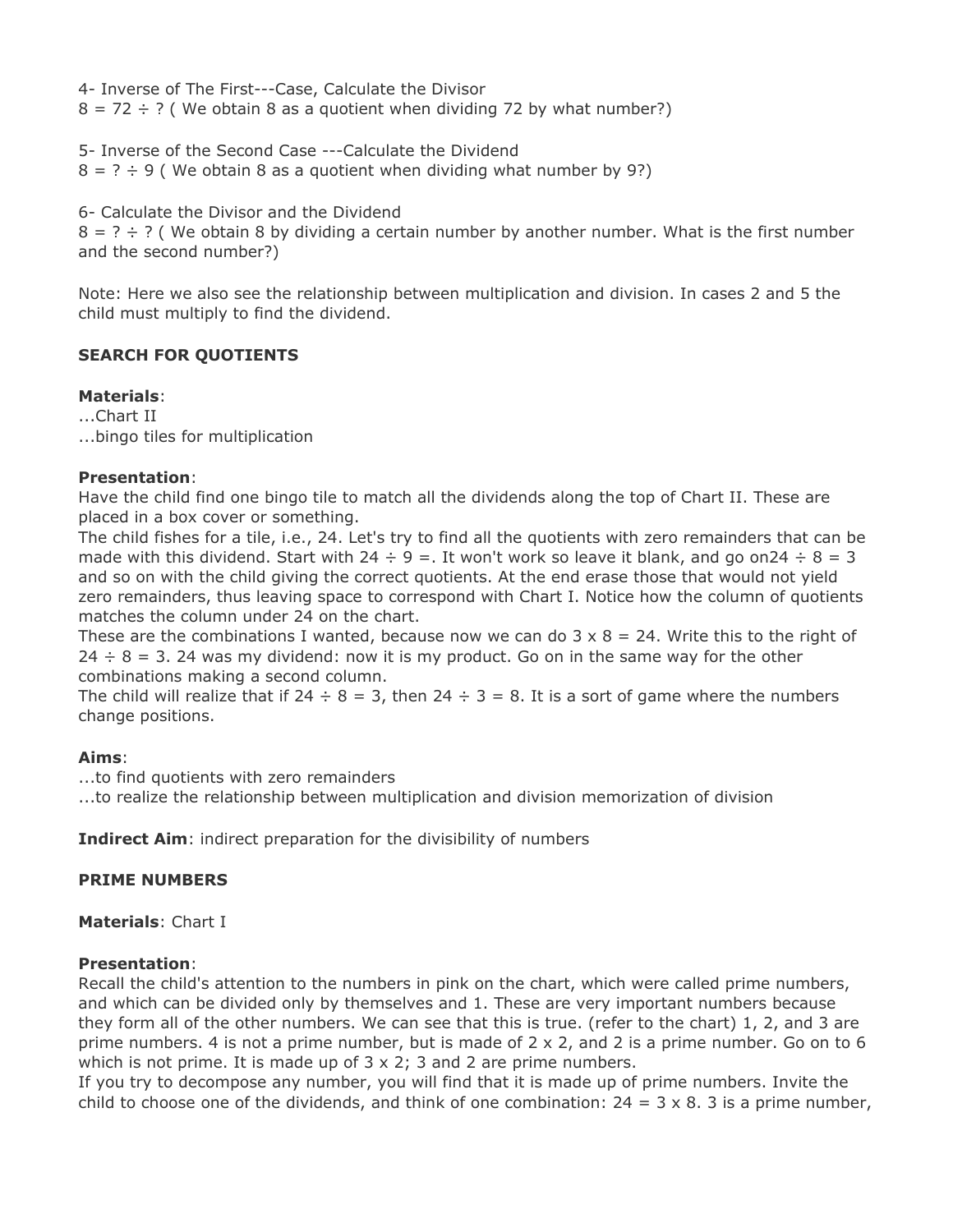but not 8, 8 is made up of  $2 \times 4$ . 2 is a prime number, but not 4, 4 is made up of  $2 \times 2$ . 2 is a prime number.

Try another combination of 24 to check.  $24 = 6 \times 4$  neither 6 nor four is prime  $6 = 2 \times 3$  both are prime  $4 = 2 \times 2$  both are prime

**Direct Aim:** to realize the importance of prime numbers

## **Indirect Aim**:

...to prepare for divisibility of numbers, LCM-least common multiple GCD-greatest common divisor and

reduction of fractions to lowest terms

## **Aims**:

...(for all of division) to memorize the combinations necessary for division. ...to stimulate an interest that will help him to use the experiences acquired previously.

# Division With Racks & Tubes

## **INTRODUCTION**

The operations of addition, subtraction and multiplication can be performed with the large bead frame. But since the beads are connected to the wires, the beads frame cannot be used for division. The hierarchic material for division consists of loose beads.

Up to this point division has been done with the decimal system material to give the concept, including division with a 2-or 3-digit divisor, and group division. These concepts were reinforced with the stamp game. Following a research of the combinations necessary for memorization, where the quotient was limited to a maximum of 9. Division was dealt with indirectly in many of the multiplication activities. Using this material the dividend may have up to 7 digits and a divisor of 1-, 2- or 3-digits may be used.

Maria Montessori referred to this material "as an arithmetical pastime for the child." This work clarifies the analytic procedure for the development of the operation. The fundamental difficulty of division is obtaining the digits of the quotient, recognizing their values and placing them in their proper hierarchical position.

At this level more importance is given to the quotient, that is, what each unit receives, and not so much to the quantity to be divided.

#### **MATERIALS: RACKS & TUBES**

#### **Materials**:

...7 test tube racks: 3 white, 3 gray and 1 black ...each rack contains 10 test tubes

**deposit** each tube contains 10 loose beads

[These are the "deposit" from which quantities are drawn. The racks are white for the simple class, gray racks for thousands and 1 black rack of green beads for units of millions.]

7 bowls - 1 to correspond to each rack:

**dividend** the exterior of the bowl corresponds to the color of the rack the interior of the bowl corresponds to the color of the beads The dividend is formed in these bowls, just as was done with the stamp game.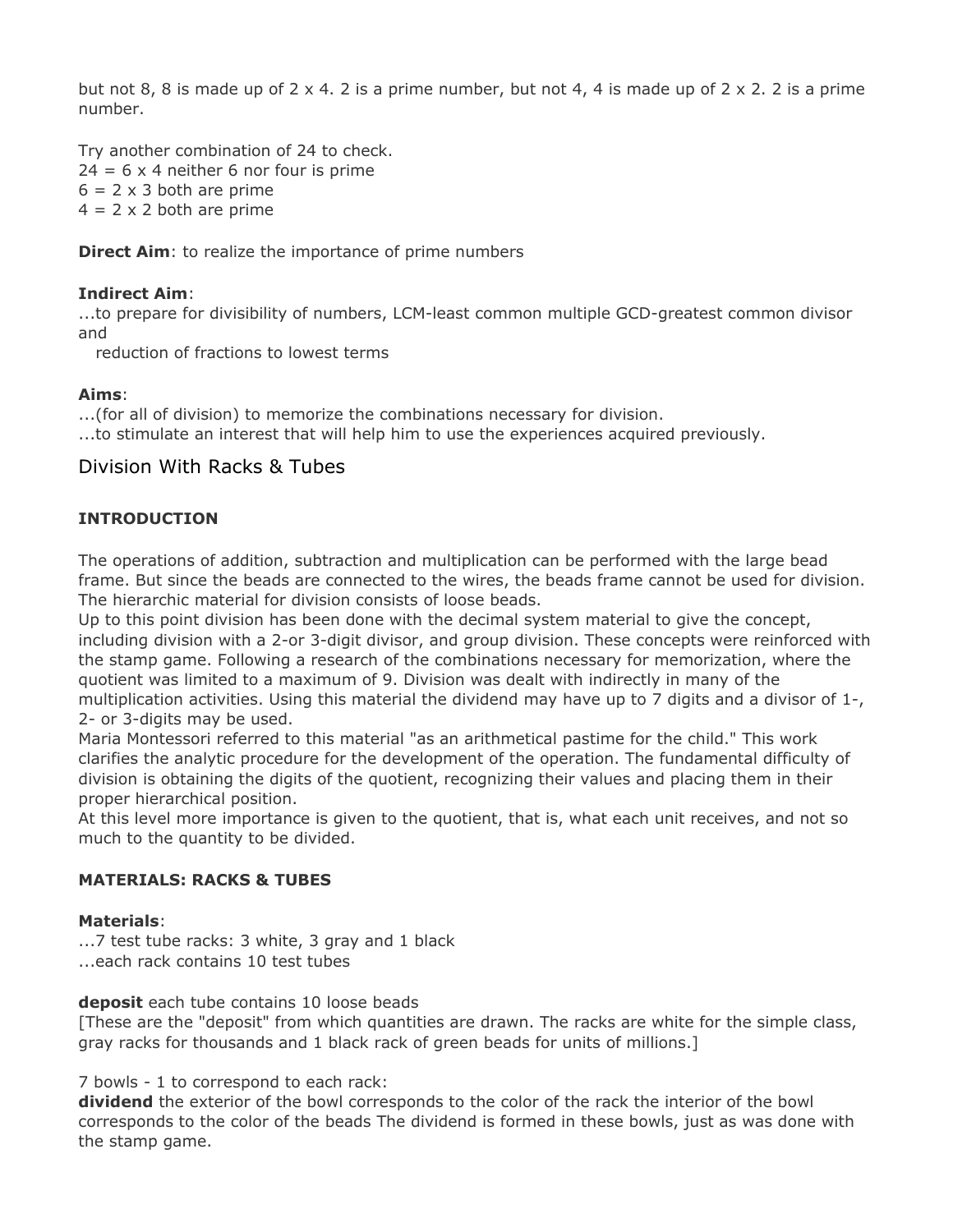3 bead boards: in hierarchical colors for units, tens, hundreds For a 1-digit divisor the green board is used **divisor** For a 2-digit divisor the green and blue boards are used For a 3-digit divisor the green, blue and red boards are used. [As in memorization, the distribution is done on the boards.] Box with three compartments containing nine skittles of each of the three hierarchic colors that represent the divisor.

Also: A large tray to hold the racks while they are not in use.

# **SMALL DIVISION (1-DIGIT DIVISOR, 4-DIGIT DIVIDEND)**

1st level

 $9764 \div 4 = 4\sqrt{9764}$ 

Isolate the racks that are needed to form the dividend. Place the other racks on the tray. Pour the quantities into the respective bowls. Place the green skittles on the green board for the divisor. Begin distributing "bringing down" the units of thousands, that is moving the rack and bowl closer to the board. After distributing the units of thousands, record the first digit of the quotient in its hierarchical color, reading the number at the left side of the board.

Remove the beads from the board and place them back into the tubes. There is one units of thousand bead remaining in the bowl, which can't be distributed as is. Change it for 10 hundreds (pour the hundreds into the hundreds bowl). Having finished with the units of thousands, place the rack and the bowl out of the way on the tray.

Continue in the same way for hundreds, tens and units.

$$
9764 \div 4 = 2441 \qquad \frac{2441}{4|9764}
$$

Note: Here also the operation is reduced to the level of memorization.

Recall the problem  $81 \div 8$  = which couldn't be done before. This does not mean that it couldn't be done, just that it couldn't be done with that material. Try it using this new material. It is important to emphasize that every time a hierarchy is considered, a digit must be placed in the quotient. If there are not enough beads to distribute, we must still record a zero. This is where the child could easily make a mistake.

2nd level

$$
9216 \div 3 = \frac{1}{3|9216}
$$

Set up the problem as before and begin distributing the units of thousands. Record the first digit of the quotient using the hierarchical color green. There are no beads in the bowl, so the remainder is zero. Write the remainder under the 9. Put the thousands away.

$$
9216 \div 3 = \frac{3}{3|9216}
$$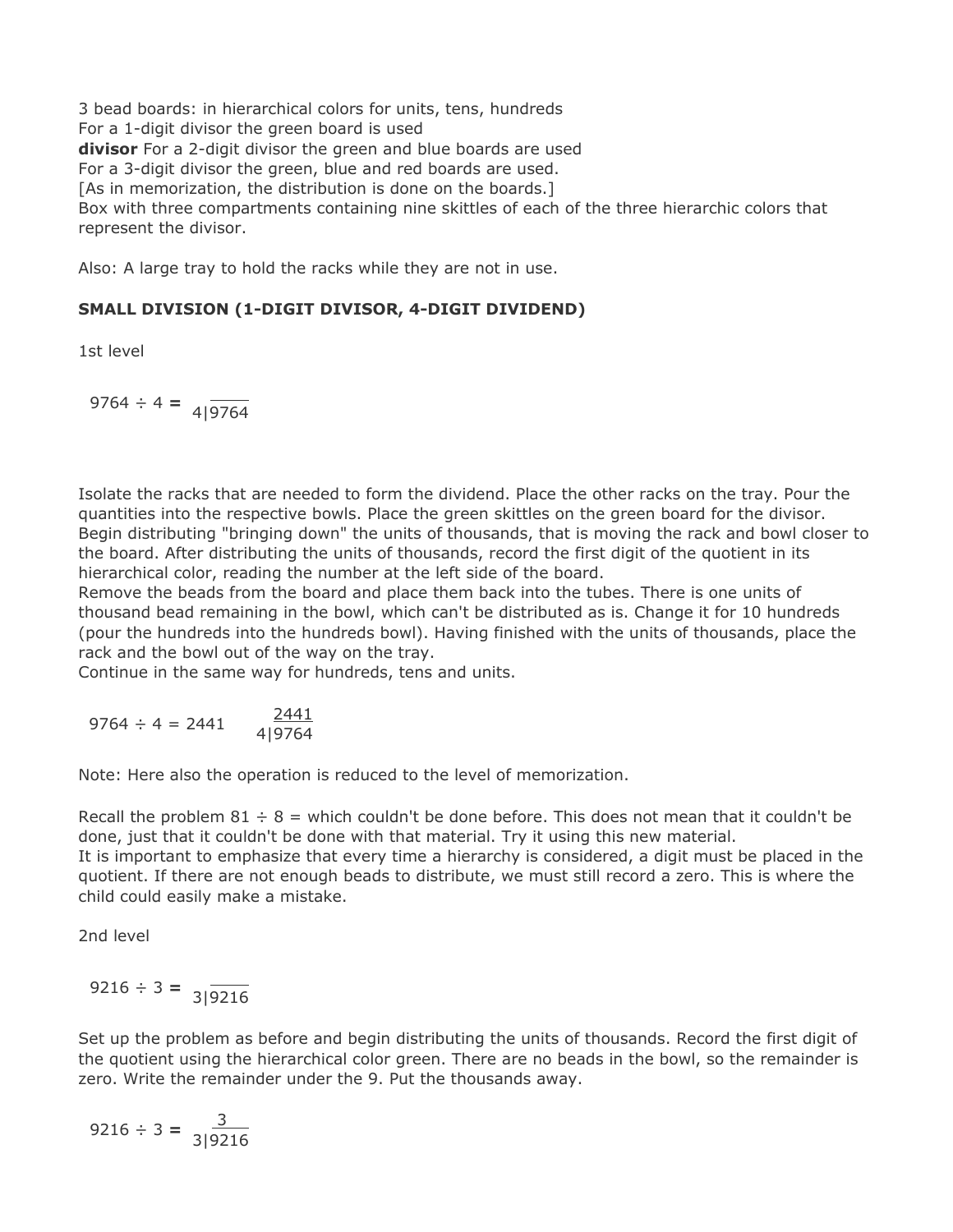Bring down the hundreds, that is, move the bowl closer to the board and write the 2 next to the 0. Since we can't distribute these two beads, write the next digit in the quotient and write the remainder. Remove the beads.

$$
9216 \div 3 = \frac{30}{3|9216}
$$
  
02 02  
2 2

The two hundreds must be changed for tens. Put away the hundreds. Bring down the tens. Now we must distribute 21 tens. Continue in this way.

| $9216 \div 3 =$ | 3072         |
|-----------------|--------------|
| 02              | 3 9216<br>02 |
| 21              | 21           |
| 06              | 06           |
| 0               |              |

Note: It is important to work through a problem such as  $1275 \div 3 =$  to demonstrate the grouping of the first two digits. In a case such as this we do not record a zero in the quotient for the first hierarchy

#### **SMALL DIVISION**

3rd Level-Group Division

Note: The child will never reach abstraction using the distributive division technique.

Introduction:

Recall the concept of group division. Take out 15 loose golden beads. Invite the child to find out how many groups of three can be formed.

Relate word problems to demonstrate the difference between distributive division and group division:

1. I have 12 pencils which I must give to 6 children. How many pencils will each child get? 2. What kind of division did we do? distributive division.

2. I have 25¢. I want to buy pencils costing 5¢ each. How many pencils may I buy? 5. This time I had to think of how many groups of 5 are in 25. This is *group division*.

Note: The Difference here is mostly in language, for this is an important step in the development toward abstraction. At this level the child incorporates the other operations in a conscious way. The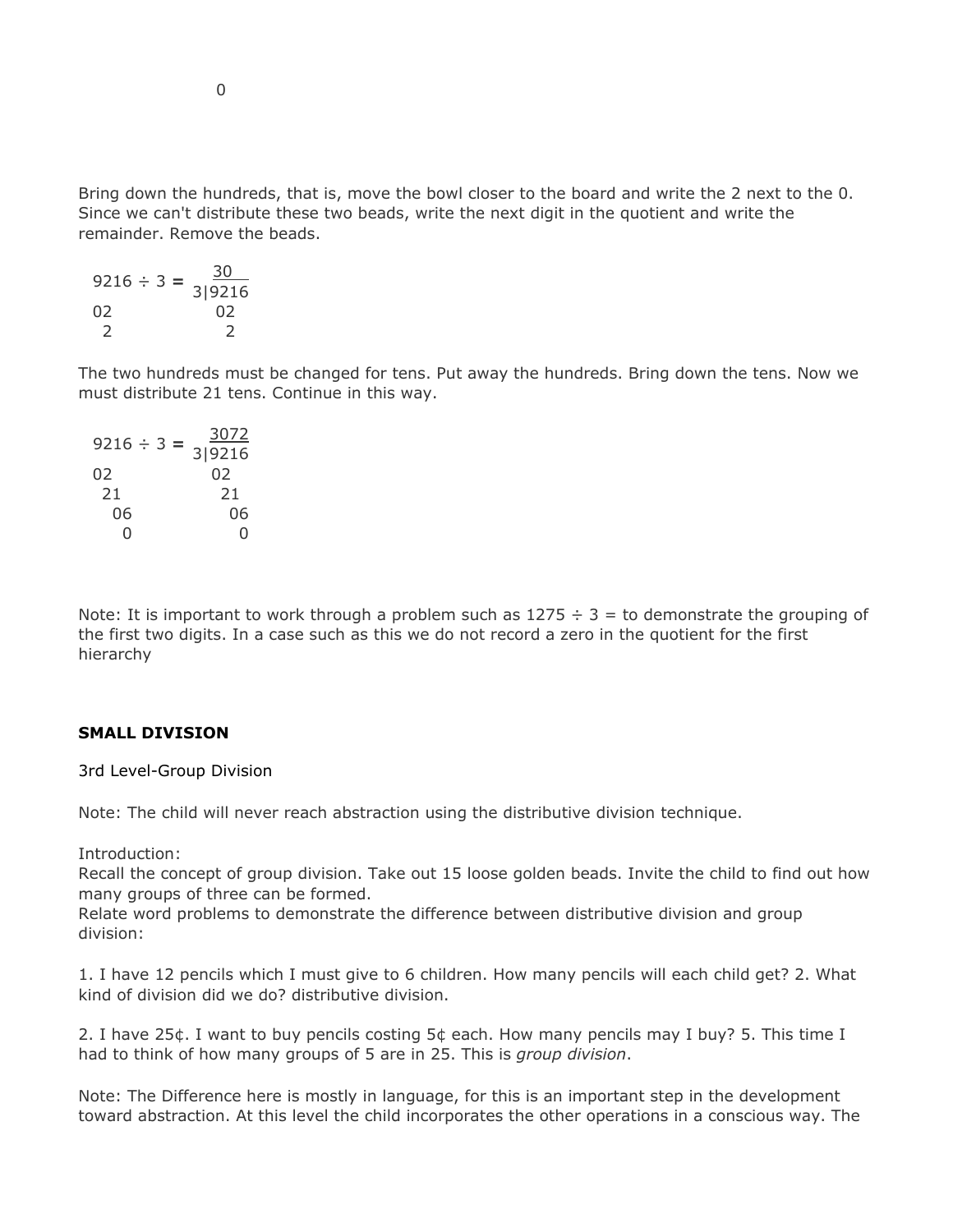quotient is no longer written in the hierarchical colors, because by this time, the concept should be firm in the child's mind.

 $7687 \div 5 = \frac{1}{5} \cdot \frac{1}{7687}$ 

Set up the materials as before. We must see how many times this group of 5 (indicate the skittles) is contained in this 7 (the units of thousands). Distribute the beads. Record the quotient. One group of 5, that is  $5 \times 1 = 5$ . Write 5 under the 7 and subtract. This is our remainder. Check to see if the number of beads in the bowl matches the difference.

Change the remaining two units of thousands to hundreds and bring down the hundreds. Now we must find how many groups of 5 are contained in 26.

Age: from 6 - 7 years ( at 7 years old, the child should reach abstraction)

Note: When the child has reached abstraction of division, he has actually reachedabstraction for all the operations, since division involves all of the operations. Before progressing to Big Division (having a divisor of more than one digit) the child should have reached abstraction with small division, that is, without the materials.

# **BIG DIVISION (TWO OR MORE DIGITS IN THE DIVISOR)**

#### **Introduction**:

Recall with the child the presentation of the concept of division with a two-digit divisor, using the decimal system materials and the arm ribbons. Introduce the bead board for tens. Recall that each blue skittle represents 10 units. If I give 10 to the blue skittle, what must I give to the green skittle? After this concept is already recalled, begin division.

1st level:

$$
37,464 \div 24 = \frac{1}{24|37464}
$$

Set up the material as before. Bring down the tens and units of the thousands, one for each board. Distribute the beads: one 10,000 for the tens; one thousand for the units. The first digit of the quotient is 1, but 1 what? The result is what one unit receives, so it is one thousand. Record the digit in color.

$$
37,464 \div 24 = \underline{1}
$$
  
1 24|37464

Remove the beads from the board. Change the 10,000 to ten units of thousands and out away the ten thousands. Move the rack and bowl of units of thousands to the left, to the tens board. Bring down the hundreds. Distribute.

When the bowl of the lesser of the two hierarchies being considered is emptied, continue changing and distributing. However, when the bowl of the greater hierarchy is emptied, we must stop, record the digit of the quotient, and move on to another hierarchy.

 $37.464 \div 24 =$ 1561 24|374641561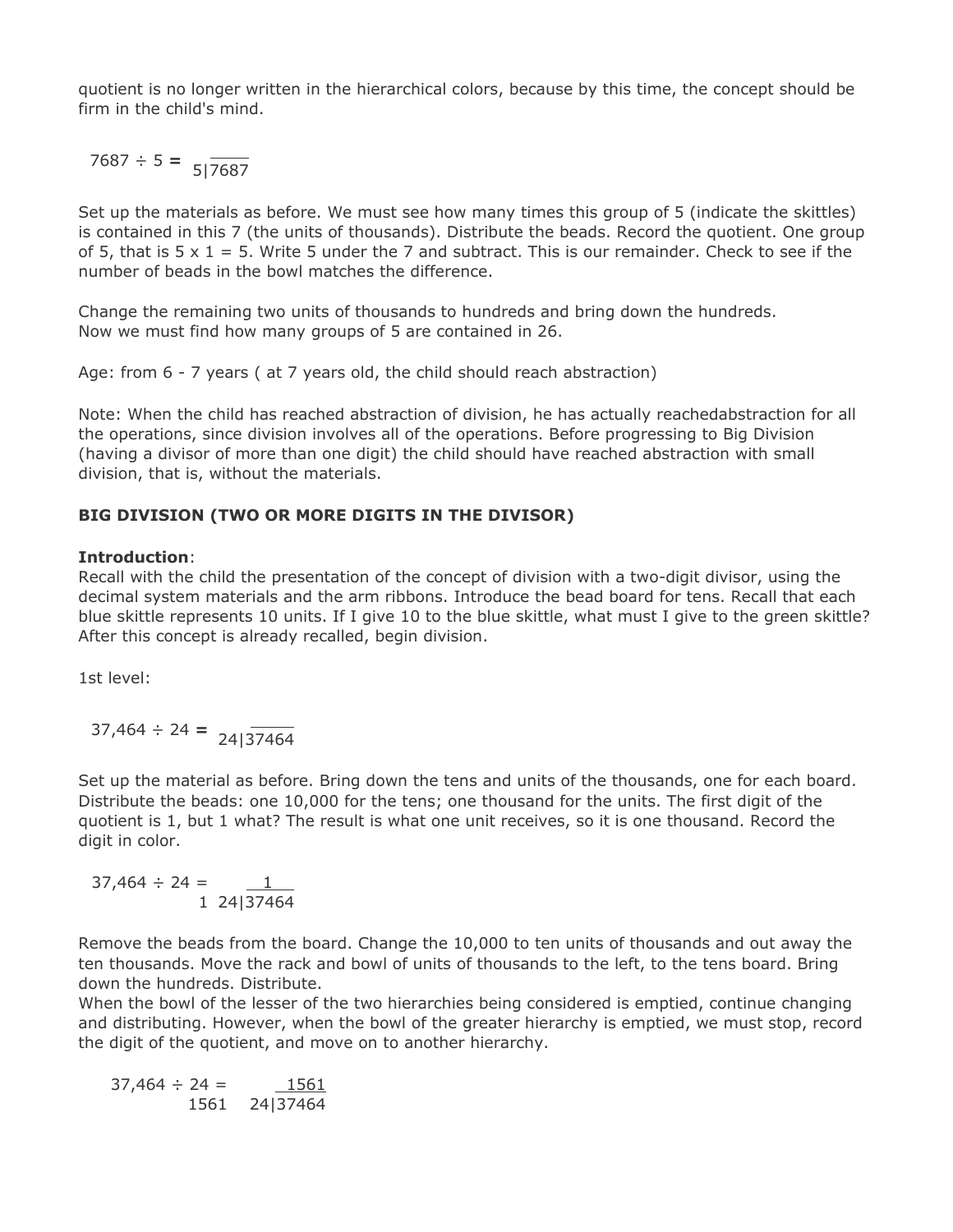2nd level:

$$
7886 \div 35 = \frac{1}{35|7886}
$$

As for the second level of the small division, record the remainder and bring down the digits of the dividend.

3rd level-Group Division with a two digit divisor

Recall the meaning of group division in the same way as before.

$$
8847 \div 24 = 24| \overline{8847}
$$

Set up the problem as usual. Bring down the first two hierarchies. How many times is 24 contained in 88? First, we must find how many times 2 is contained in 8. Distribute the beads 4 times. Now we must see if 4 is contained in 8, 4 times also. Distribute the beads. It doesn't work. Take off one row of beads from the board and place them in the bowl. Change a thousand bead to 10 hundreds and distribute.

Since we want to make groups of 24, there must be the same number of groups of 2, as there are groups of 4. Thus 3 groups of 24 were made. 3 what? Refer to what one unit received - 3 hundreds. Multiply 3 x 24, carrying mentally and recording the product beneath 88 in the dividend. (The number that we had to carry in the small multiplication, corresponds to the number of changes that were made while distributing.) Subtract; the difference should match the quantity that remained in the bowls. Remove the beads. Change. Bring down a new hierarchy and continue as before.

# **LONG DIVISION WITH A THREE DIGIT DIVISOR**

Note: If the child has reached abstraction in division with a 2-digit divisor, he will encounter very little difficulty here because the mechanics of the operation are the same. Thus, the material will be used less by the child. The material is used for the presentation to be certain that the child has understood the concept. At this level, group division is used immediately.

# **Presentation**:

Recall the activity done with the decimal system material and arm ribbons. Note the difference that the centurion received over the decurion and the unit. Present the materials.

 $56,438 \div 234 = 241$ r.44 241r. 44 234|56438

The procedure follows the pattern set down previously, now using 3 bead boards, and bringing down 3 hierarchies at a time. Remember that the first digit tells what all of the others must receive: How many times is 2 contained in 5? 2 We must see if 3 is contained in 6 2 times and if 4 is contained in 4 2 times.

# **DIVISION WITH ZERO IN THE DIVISOR**

 $51,252 \div 207 =$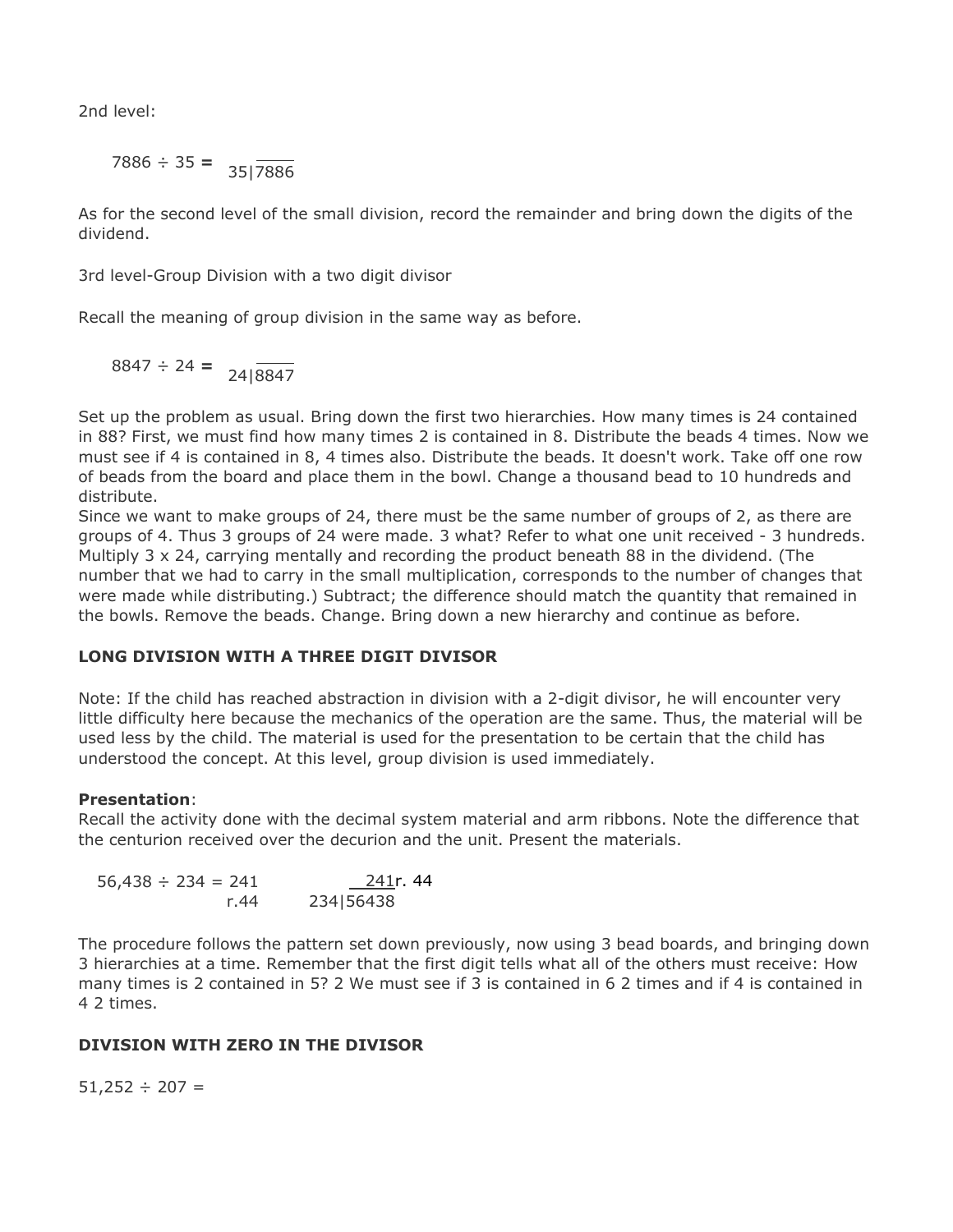Recall the similar case in the stamp game where a counter took the place of zero for the skittles. Here the board without any skittles reminds us of the zero. Move down the three hierarchies- one for each board. The hierarchy by the empty board reminds us of what the tens would receive if there were any. Distribute as before using group division.

 $19,293 \div 370 = 676 \div 300 =$ 

Make the child conscious of what the units would have received, if there were any , in order to determine the value of the digit of the quotient. Hierarchic colors can be used for recording the quotient.

Dividend: 70,569  $\div$  229 =

Place the dividend in the bowls, leaving one empty. Do not put it back on the tray since it will be needed for making changes. Bring down the hierarchies as usual, ignoring the fact that one bowl is empty; that hierarchy corresponds to one of the digits in the divisor.

**Age**: 9 years (by 9 1/2 the child should reach abstraction)

#### **Aims**:

...mastery of long division ...knowledge of the reasons for every aspect of the procedure

## Word Problems

### **FROM COMBINATION CARDS**

The teacher prepares seven special combination cards and mixes them with the other 21. The child fishes for one, solves it, writing it down substituting the ? for the answer in red. Also, word problems are prepared and mixed with the others. The child copies the text of the word problem, writes an equation with the answer in red, and writes a conclusion, that is, a complete sentence which answers the question stated in the word problem.

**Aim**: further understanding of the concept of multiplication

#### **DISTRIBUTIVE VS. GROUP DIVISION**

These word problems are to aid the child's understanding of the difference between distributive division and group division:

Example: (distributive) Mother has 24 cookies. She wants to give these out to her three children equally. How many cookies will she give to each child?

Example: (group) Mother has 24 cookies. She wants to make up packages with three cookies in each package. How many packages can she make?

**Divisibility** 

#### **DIVISIBILITY BY 2**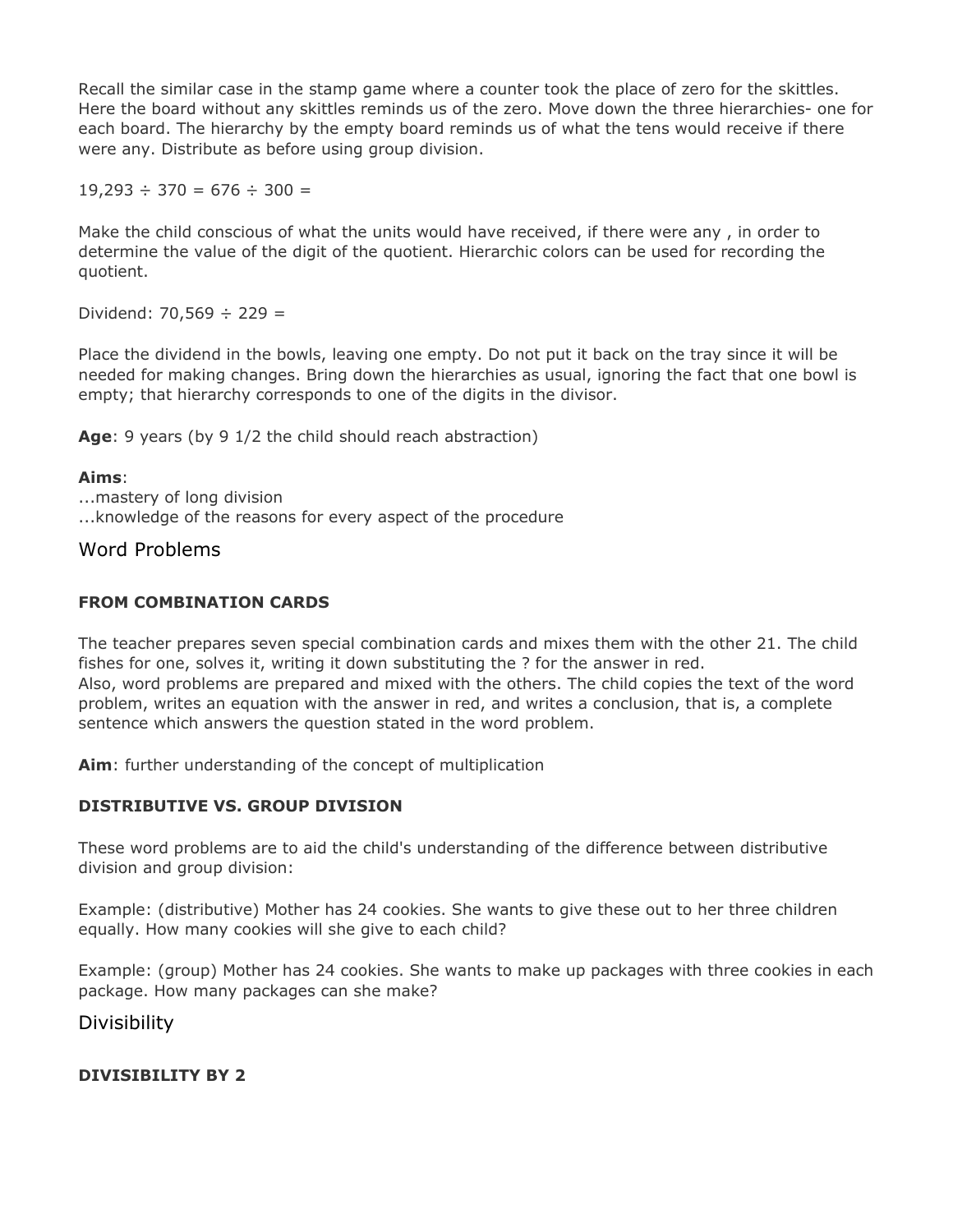#### **Materials**:

...decimal system materials (wooden) ...blackboard or blank chart

## **Presentation**:

Write a number and invite the child to bring that quantity with the materials. Try to make two equal groups from this quantity, making changes as necessary .If it is possible to make two equal groups, write "yes" next to the number and underline the last digit. If not, write "no". Add or subtract one unit, and repeat the process. Examine many numbers in the same way. At a certain point the child will realize the rule: **When** the **last** digit **is** an **even** number **or** zero, **the** number **is** divisible **by** 2. If the child does not reach this point of consciousness on her own, ask questions to call her attention to the relationship between the yes or no and the oddness or evenness of the last digit.

1126 yes 1125 no 1124 yes 1123 no 1122 yes 78 yes 79 no 80 yes  $12$  yes

## **DIVISIBILITY BY 4**

**Materials**: Same as above

#### **Presentation**:

The procedure is the same as before, except that the last two digits are underlined. Now it is no longer a matter of oddness or eveness.

Rule: When the last two digits are divisible by 4, or they are both zeros, the number is divisible by 4.

816 yes 817 no 818 no 819 no 820 yes

## **DIVISIBILITY BY 5**

**Materials**: Same as above

#### **Presentation**:

The procedure is the same as before, only the last digit is underlined. Rule: When the last digit is 5 or 0, the number is divisible by 5.

125 yes 126 no 127 no 130 yes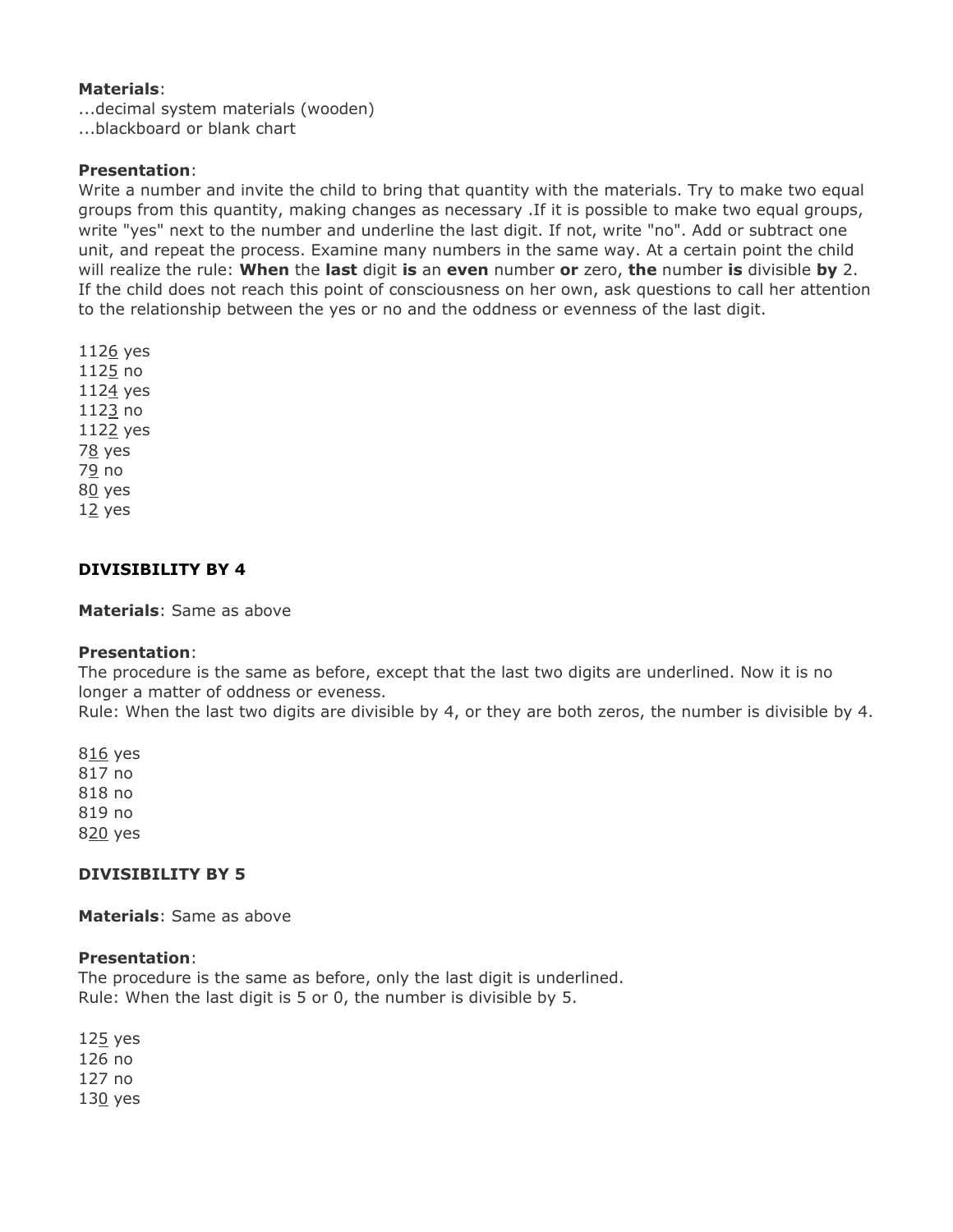45 yes 100 yes

## **DIVISIBILITY BY 25**

#### **Materials**:

...ten bars and 40 or more golden unit beads ...small white square pieces of paper, ...pen

#### **Presentation**:

Put out one group of 25 with a little card over it. Place another group next to it in an inverse position to make it easy to visualize the group as 50. Place a little card over it ("50"). Continue placing groups of 25 (7 tens, 5 units for 75) to the left of the previous group, the respective card is placed over the top. Continue up to 8 groups of 25, substituting 100 squares after 100.

Invite the child to speculate on the next few multiples of 25.

Rule: When the last two digits of a number are 23, 50, 75 or two zeros, the number is divisible by 25.

## **DIVISIBILITY BY 9**

### **Materials**:

- ...Peg board
- ...Box of pegs in hierarchic colors
- ...Small white square pegs

...pen

## **Presentation**:

9 is a very important number, Why? It is the last digit that can remain loose in our system. It is the square of 3, and 3 is a perfect number. Therefore in this work we will consider 9 as the square of 3. On the peg board use 9 green pegs to construct a square of 3 by 3. This is a square of 3. Dissolve the square into a column at the top left corner of the board, labeling it 9.

Form two more squares of 3 side by side. Remove one unit from one square and add it to the other. Now one group has ten, change the ten green unit pegs for one blue ten peg. Dissolve the pegs into two columns next to the previous column. Label 18.

Repeat the procedure with 3 squares. Add one peg to each of the first two squares, taking the pegs from the last square. Change each group of 10 to a blue peg and dissolve. Continue in this way up to 10 squares  $= 90$ .

Observe that as the units decrease, the tens increase. At one extreme there are 9 units, at the other, 9 tens. This special pattern exists only in the table of 9. The sum of each pair of digits is 9. i.e.  $27.2 = 7.9$ .

Rule: A number is divisible by 9 when the sum of its digits equals 9 or a multiple of 9. If a number is divisible by 9, it is also divisible by 3.

Note: This characteristic may have been noticed in the multiplication booklet for memorization.

## **PROOF WITH MULTIPLICATION WITH RULE OF DIVISIBILITY BY 9**